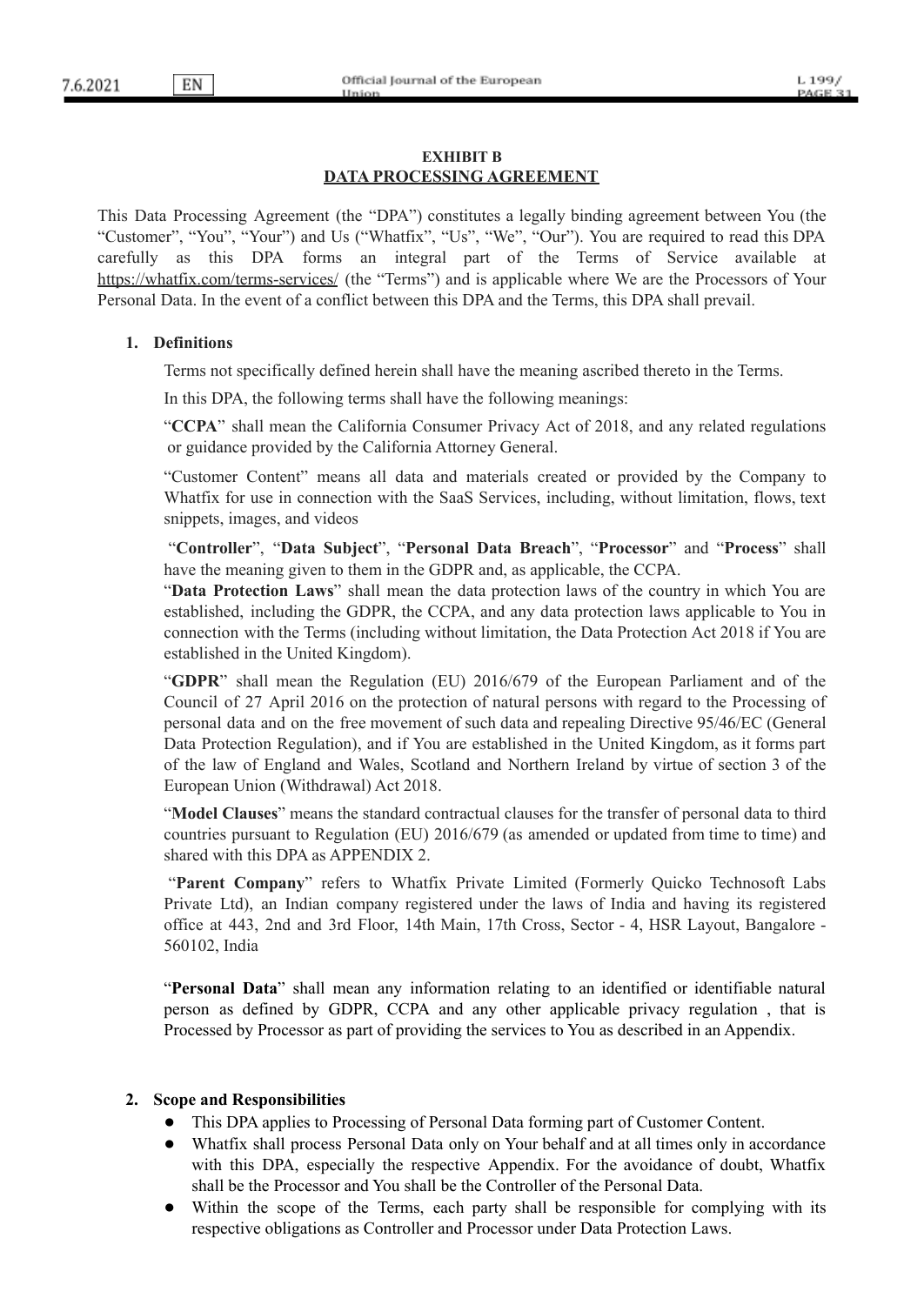## **3. Term and Termination**

**EN** 

- This DPA becomes effective upon signature. It shall continue to be in full force and effect as long as Whatfix is Processing Personal Data pursuant to the Terms and shall terminate automatically thereafter.
- Where amendments are required to ensure compliance of this DPA or an Appendix with Data Protection Laws, the parties shall make reasonable efforts to agree on such amendments upon your request. Where the parties are unable to agree upon such amendments, either party may terminate the Agreement with 90 days written notice to the other party.

## **4. Processing Instructions**

- Whatfix will Process Personal Data in accordance with Your instructions. This DPA contains Your initial instructions to Whatfix. The parties agree that You may communicate any change in its initial instructions to Whatfix by way of amendment to this DPA.
- For the avoidance of doubt, any instructions that would lead to Processing outside the scope of this DPA (e.g. because a new Processing purpose is introduced) will require a prior agreement between the parties and, where applicable, shall be subject to the contract change procedure under the respective Agreement.
- Whatfix shall without undue delay inform You in writing if, in Whatfix reasonable opinion, an instruction infringes Data Protection Laws, and provide a detailed explanation of the reasons for its opinion in writing.

## **5. Processor Personnel**

● Whatfix will restrict its personnel from Processing Personal Data without authorisation. Whatfix will impose appropriate contractual obligations upon its personnel, including relevant obligations regarding confidentiality, data protection and data security.

## **6. Disclosure to Third Parties; Data Subjects Rights**

- Whatfix will not disclose Personal Data to any government agency, court, or law enforcement except with Your written consent or as necessary to comply with applicable mandatory laws. If Whatfix is obliged to disclose Personal Data to a law enforcement agency Whatfix agrees to give You reasonable notice of the access request prior to granting such access, to allow You to seek a protective order or other appropriate remedy (provided that you seek any such order or remedy within the relevant time frame set out in the notice given by Whatfix to You). If such notice is legally prohibited, Whatfix will take reasonable measures to protect the Personal Data from undue disclosure as if it were Whatfix's own confidential information being requested and shall inform You promptly as soon as possible if and when such legal prohibition ceases to apply.
- In case You receive any request or communication from Data Subjects which relates to the Processing of Personal Data ("Request"), Whatfix shall reasonably provide You with full cooperation, information and assistance ("Assistance") in relation to any such Request where instructed by You.
- Where Whatfix receives a Request, Whatfix shall (i) not directly respond to such Request, (ii) forward the Request to You within five (5) business days of identifying the Request as being related to You and (iii) provide Assistance according to further instructions from You.

## **7. Technical and Organizational Measures**

● Whatfix shall implement and maintain appropriate technical and organizational security measures to ensure that Personal Data is Processed according to this DPA, to provide Assistance and to protect Personal Data against a Personal Data Breach ("TOMs"). Such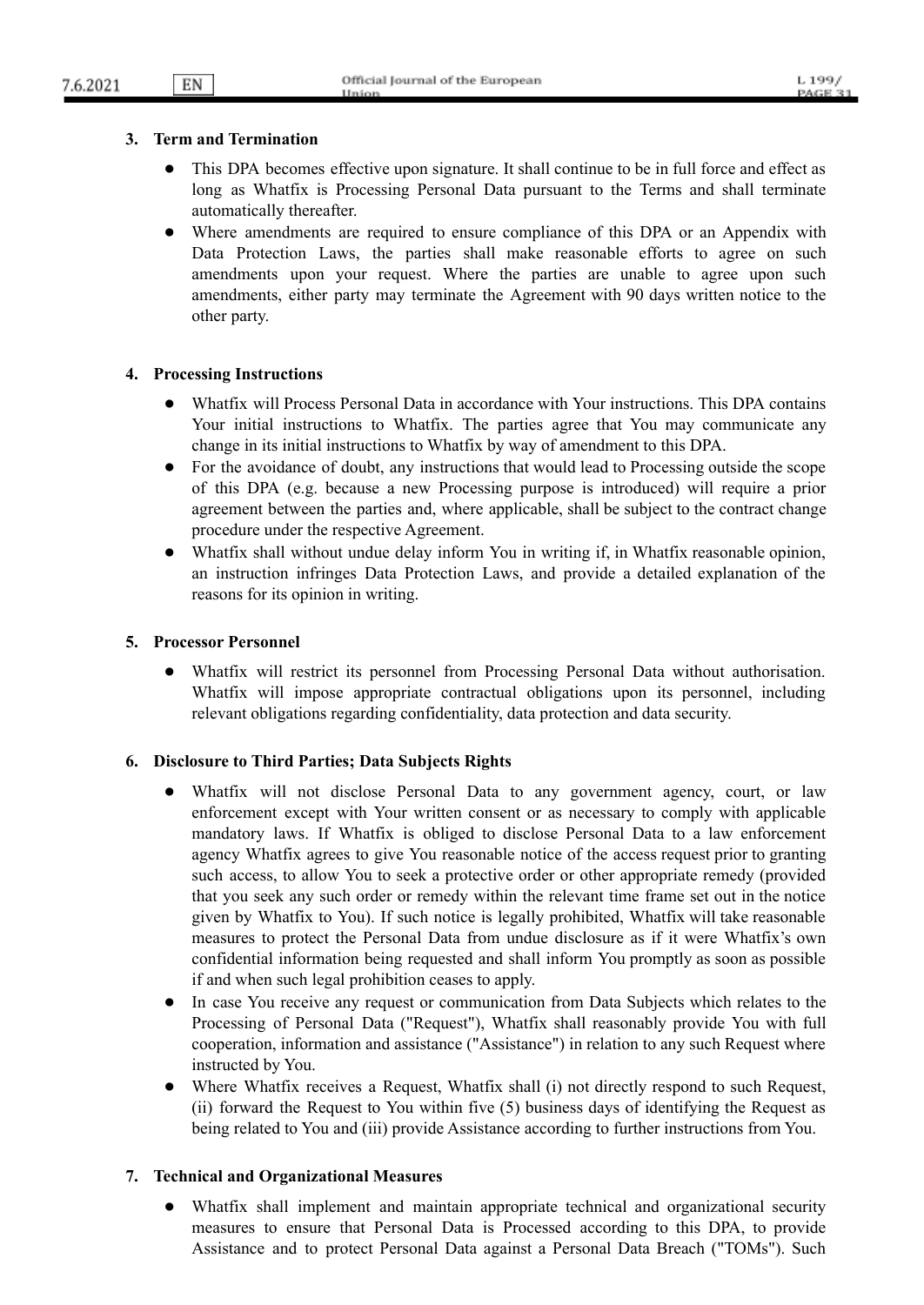measures shall include the measures outlined in Annex II.

## **8. Assistance with Data Protection Impact Assessment**

- Where a Data Protection Impact Assessment ("DPIA") is required under applicable Data Protection Laws for the Processing of Personal Data, Whatfix shall provide upon request to You any information and assistance reasonably required for the DPIA and assistance for any communication with data protection authorities, where required, unless the requested information or assistance is not pertaining to Whatfix's obligations under this DPA.
- You shall pay Whatfix reasonable charges for providing the assistance in clause 7, to the extent that such assistance is not reasonably able to be accommodated within the normal provision of the Services.

## **9. Information Rights and Audit**

- **●** Whatfix shall, in accordance with Data Protection Laws, make available to You on request in a timely manner such information as is necessary to demonstrate compliance by Whatfix with its obligations under Data Protection Laws.
- **●** Whatfix shall, upon reasonable notice, allow for and contribute to audits of Whatfix's Processing of Personal Data, as well as the TOMs (including data Processing systems, policies, procedures and records), during regular business hours and with minimal interruption to Whatfix's business operations. Such audits shall be conducted by You, Your affiliates or an independent third party on Your behalf (which will not be a competitor of Whatfix) that is subject to reasonable confidentiality obligations.
- You shall pay Whatfix reasonable costs of allowing or contributing to audits or inspections in accordance with clause 10.2 where You wish to conduct more than one audit or inspection every 12 months. Whatfix will immediately refer to You any requests received from national data protection authorities that relate to Whatfix's Processing of Personal Data unless explicitly prohibited.
- **●** Whatfix undertakes to cooperate with You in its dealings with national data protection authorities and with any audit requests received from national data protection authorities.

## **10. Personal Data Breach Notification**

- In respect of any Personal Data Breach (actual or reasonably suspected), Whatfix shall: notify You of a Personal Data Breach involving Whatfix or a subcontractor without undue delay and it shall be Your responsibility to inform the Supervisory Authority of such breach within 72 hours of notice by Whatfix;
- **●** provide reasonable information, cooperation and assistance to You in relation to any action to be taken in response to a Personal Data Breach under Data Protection Laws, including regarding any communication of the Personal Data Breach to Data Subjects and national data protection authorities.

## **11. Subcontracting**

You consent to Whatfix engaging third party sub-processors as indicated in Appendix 1 to Process Personal Data to fulfil its obligations under the Agreement provided that, Whatfix will provide at least fifteen (15) days notice to Your account administrator prior to the appointment or replacement of any sub-processor. You may object to Whatfix's appointment or replacement of a sub-processor prior to its appointment or replacement, provided such objection is based on reasonable grounds relating to data protection. In such event, Whatfix will either not appoint or replace the sub-processor or, if this is not possible You may suspend or terminate the Service(s) (without prejudice to any fees incurred by You prior to such suspension or termination).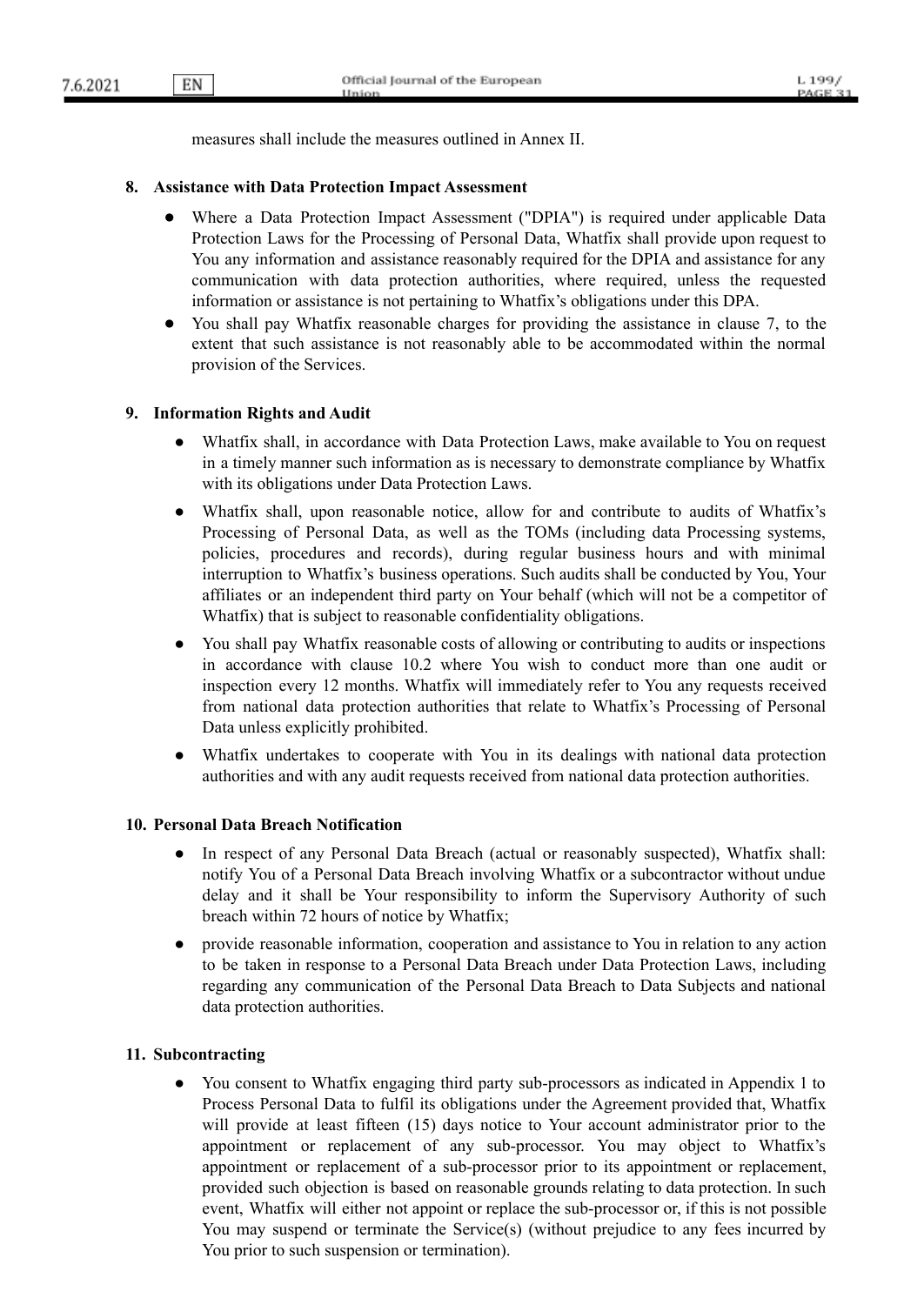- Where Whatfix, with Your consent, subcontracts its obligations and rights under this DPA it shall do so only by way of a binding written contract with the sub-processor which imposes essentially the same obligations according to Art. 28 GDPR especially with regard to instructions and TOMs on the sub-processor as are imposed on Whatfix under this DPA.
- Where the sub-processor fails to fulfil its data protection obligations under the subcontracting agreement, Whatfix shall remain fully liable to You for the fulfilment of its obligations under this DPA and for the performance of the sub-processor's obligations.

## **12. International Data Transfers**

● Whatfix shall at all times provide an adequate level of protection for the Personal Data, wherever processed, in accordance with the requirements of Data Protection Laws. Where Whatfix processes Personal Data under this Agreement that originates from the EEA (including United Kingdom) and/or Switzerland, any such processing shall be conditional on Whatfix complying with (and procuring any sub-processor comply with) the Model Clauses, which are incorporated by reference and form an integral part of this Agreement. Purely for the purposes of the descriptions in the Model Clauses and only as between Whatfix and You, Whatfix agrees that it is a "data importer" and Controller is the "data exporter" under the Model Clauses (notwithstanding that Controller is located outside the EEA). Further, Appendix 1 of this Agreement will take the place of Appendix 1 of the Model Clauses respectively.

## **13. Deletion or Return of Personal Data**

Upon termination or expiry of the Terms, upon request from the Customer, Whatfix shall delete all Customer Content, including Personal Data within 30 days of effective termination of Your account. Whatfix shall only retain the Customer Content, as is necessary for providing its Services for a period of 2 years from the date of termination or expiry of the Terms. Within such retention period, You may export the Customer Content by writing to Whatfix at  $\text{privacy}(\hat{\omega}(\text{whattix.com})$ . This requirement shall not apply to the extent that Whatfix is required by applicable law to retain some or all of the Personal Data, in which event Whatfix shall isolate and protect the Personal Data from any further processing except to the extent required by such law.

## **14. Your Obligations**

- You shall: (i) have at all times during the term of this DPA appropriate technical and organisational measures to ensure a level of security appropriate to the risk to protect any Personal Data;
- provide clear and comprehensible written instructions to Whatfix for the Processing of Personal Data to be carried out under this DPA; and
- ensure that you have all the necessary licences, permissions, consents and notices in place to enable lawful transfer of Personal Data to Whatfix for the duration and purposes of this DPA.
- As part of using Whatfix's platform, You shall obtain End-users' consent and required approvals as may be necessary, in compliance with applicable regulations.

## ● **15. Undertaking**

You acknowledge and agree that You are the Business and Whatfix the Service Provider with respect to any Personal Information of Consumers forming part of Customer Content. Whatfix will not sell, retain, use, or disclose Personal Information of Consumers that Whatfix processes on Your behalf when providing the SaaS Services under the Terms for any purpose other than for the specific purpose of providing the SaaS Services in accordance with the Terms and as part of the direct relationship between Whatfix and the Customer. Whatfix certifies that it understands the restrictions in this clause 15 and will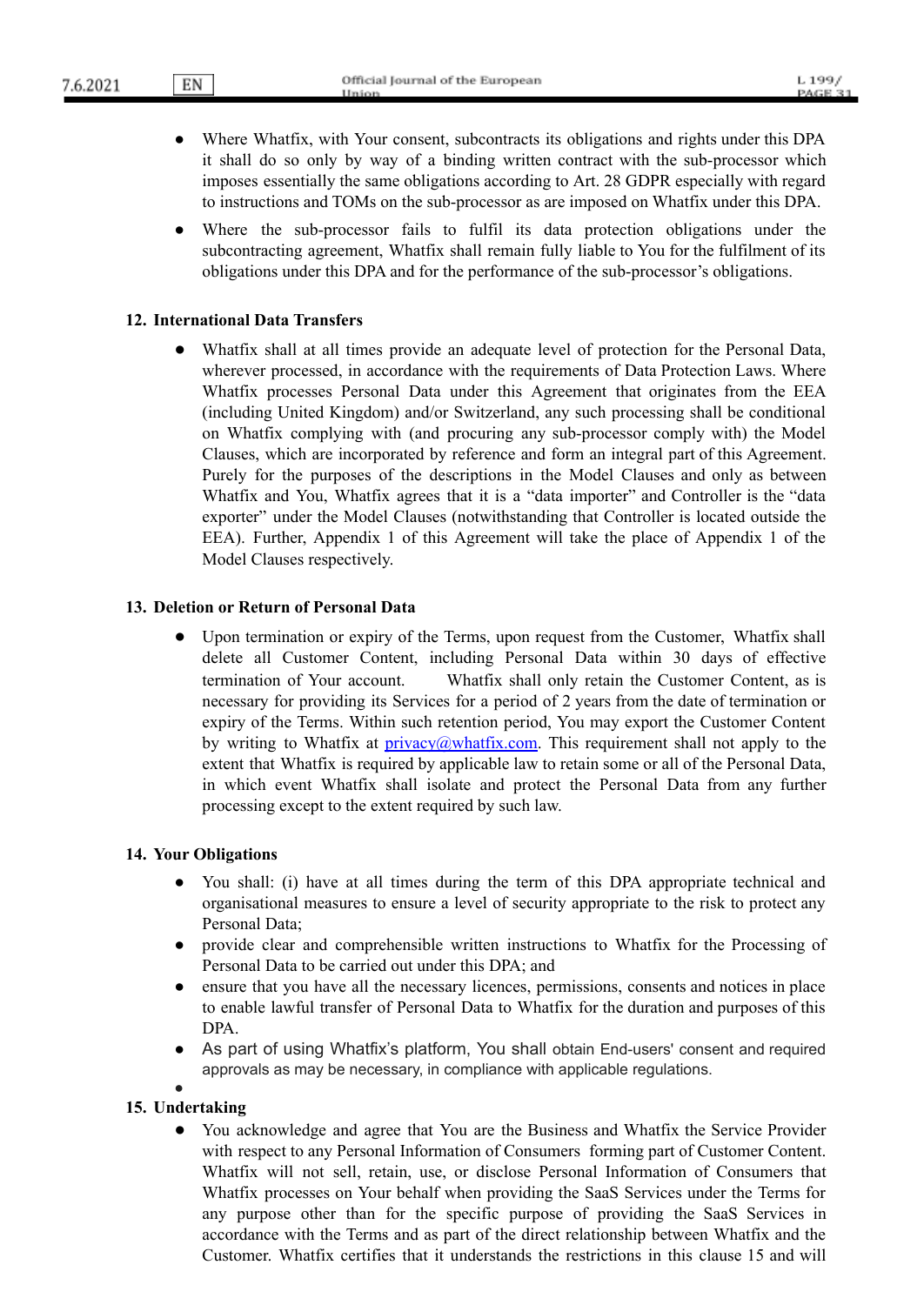comply with such restrictions.

## **16. Miscellaneous**

- **●** Whatfix may perform analytics on Customer Content to improve, enhance, support and operate the Service and compile statistical reports and record insights into usage patterns. You acknowledge that Whatfix uses Customer Content for the aforementioned purpose in compliance with applicable laws.
- **●** In case of any conflict, the provisions of this DPA shall take precedence over the provisions of any other agreement with Whatfix.
- **●** No party shall receive any remuneration for performing its obligations under this DPA except as explicitly set out herein or in another agreement.
- **●** Where this DPA requires a "written notice" such notice can also be communicated per email to the other party. Notices shall be sent to the contact persons set out in Appendix 1.
- Any supplementary agreements or amendments to this DPA must be made in writing and signed by both parties.
- **●** Should individual provisions of this DPA become void, invalid or non-viable, this shall not affect the validity of the remaining conditions of this Agreement.

The following Appendices form an integral part of this DPA:

## **APPENDIX 1**

## **DETAILS OF THE PROCESSING OF PERSONAL DATA**

## ● **Data subjects**

Data Subjects are those individuals whose Personal Data is transferred to the Processor pursuant to the Terms.

## ● **Categories of data**

Categories of data include Personal Data of the Users or the End-users of the Service(s) forming part of the Customer Content.

## ● **Processing operations**

Processor must process the data collected from or for the Controller or in connection with its services provided to the Controller solely to provide the services specified in the Service Agreement. The duration of processing will be as designated in the Service Agreement.

## **List of Sub-processors**

| <b>SUB-PROCESSOR NAME</b> | <b>PURPOSE OF PROCESSING</b>                                       | <b>TYPE OF DATA PROCESSED</b>                                       |
|---------------------------|--------------------------------------------------------------------|---------------------------------------------------------------------|
| AWS                       | For managing our cloud infrastructure<br>(backup for DigitalOcean) | Name, Email id, Company Name, IP<br>Address, Platform Activity Data |
| DigitalOcean              | For managing our cloud infrastructure                              | Name, Email id, Company Name, IP<br>Address, Platform Activity Data |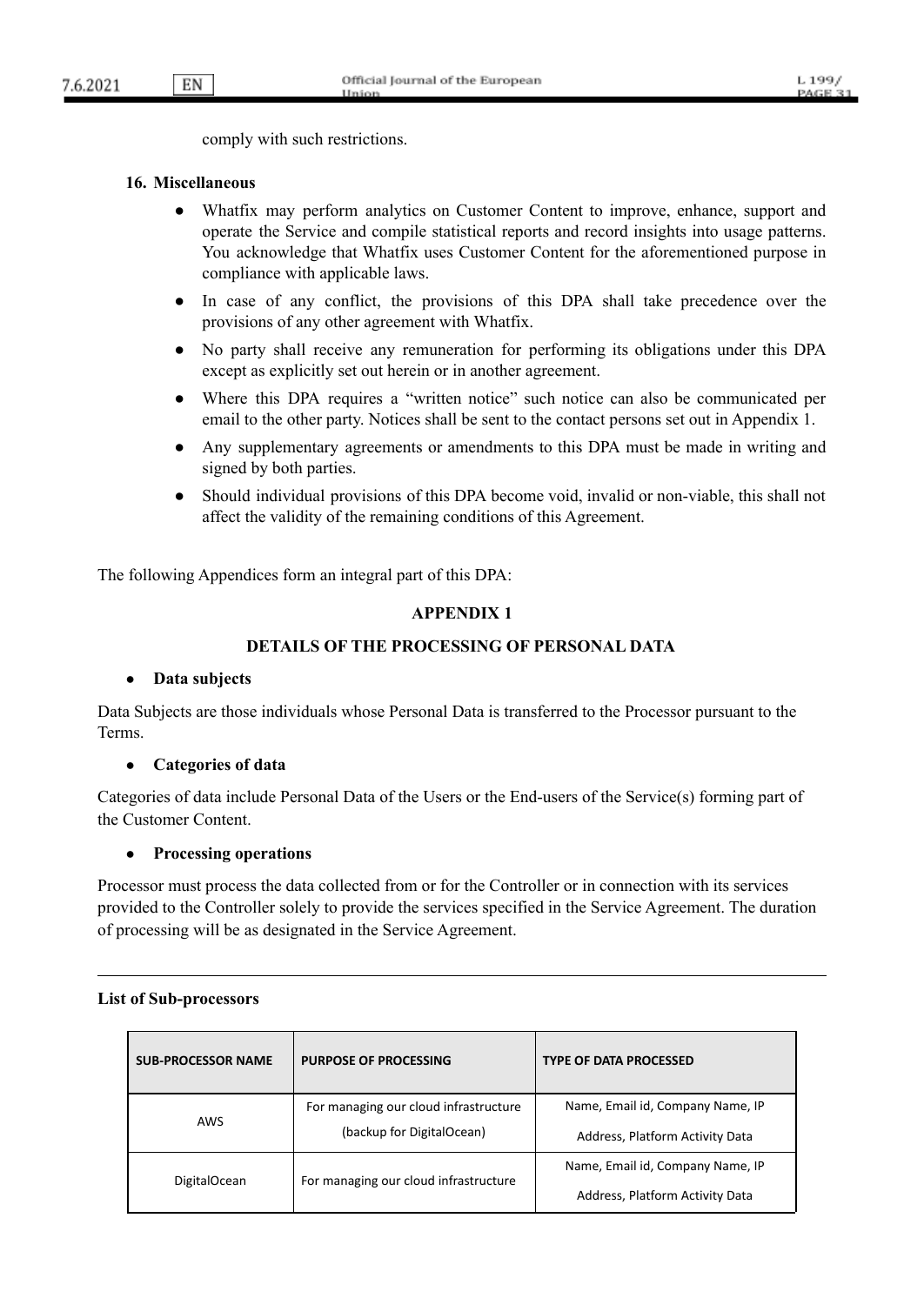| Azure | For managing our cloud infrastructure |                                  |
|-------|---------------------------------------|----------------------------------|
|       | (backup for DigitalOcean)             | Name, Email id, Company Name, IP |
|       |                                       | Address, Platform Activity Data  |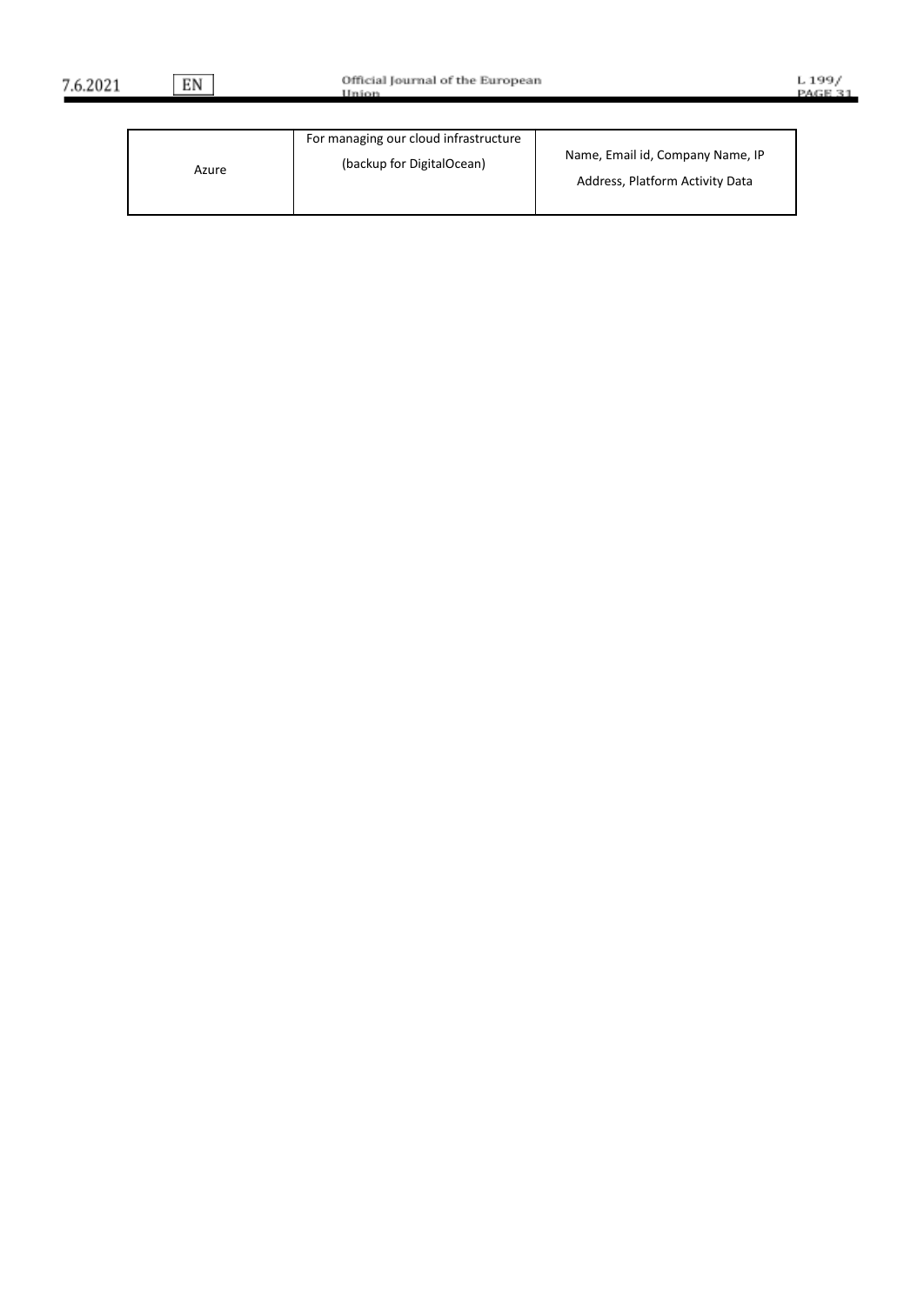## **APPENDIX 2**

### **Standard Contractual Clauses**

## **COMMISSION IMPLEMENTING DECISION (EU) 2021/914**

#### **of 4 June 2021**

## **on standard contractual clauses for the transfer of personal data to third countries pursuant to Regulation (EU) 2016/679 of the European Parliament and of the Council**

#### **(Text with EEA relevance)**

THE EUROPEAN COMMISSION,

Having regard to the Treaty on the Functioning of the European Union,

Having regard to Regulation (EU) 2016/679 of the European Parliament and of the Council of 27 April 2016 on the protection of natural persons with regard to the processing of personal data and on the free movement of such data, and repealing Directive 95/46/EC (General Data Protection Regulation) ( <sup>1</sup>), and in particular Article 28(7) and Article 46(2)(c) thereof,

### Whereas:

- (1) Technological developments are facilitating cross-border data flows necessary for the expansion of international cooperation and international trade. At the same time, it is necessary to ensure that the level of protection of natural persons guaranteed by Regulation (EU) 2016/679 is not undermined where personal data is transferred to third countries, including in cases of onward transfers ( <sup>2</sup>). The data transfer provisions in Chapter V of Regulation (EU) 2016/679 are intended to ensure the continuity of that high level of protection where personal data is transferred to a third country ( 3).
- (2) Pursuant to Article 46(1) of Regulation (EU) 2016/679, in the absence of an adequacy decision by the Commission pursuant to Article 45(3), a controller or processor may transfer personal data to a third country only if it has provided appropriate safeguards, and on condition that enforceable rights and effective legal remedies for data subjects are available. Such safeguards may be provided for by standard data protection clauses adopted by the Commission pursuant to Article 46(2)(c).
- (3) The role of standard contractual clauses is limited to ensuring appropriate data protection safeguards for international data transfers. Therefore, the controller or processor transferring the personal data to a third country (the 'data exporter') and the controller or processor receiving the personal data (the 'data importer') are free to include those standard contractual clauses in a wider contract and to add other clauses or additional safeguards, provided that they do not contradict, directly or indirectly, the standard contractual clauses or prejudice the fundamental rights or freedoms of data subjects. Controllers and processors are encouraged to provide additional safeguards by means of contractual commitments that supplement the standard contractual clauses ( <sup>4</sup>). The use of the standard contractual clauses is without prejudice to any contractual obligations of the data exporter and/or importer to ensure respect for applicable privileges and immunities.
- (4) Beyond using standard contractual clauses to provide appropriate safeguards for transfers pursuant to Article 46(1) of Regulation (EU) 2016/679, the data exporter has to fulfil its general responsibilities as controller or processor under Regulation (EU) 2016/679. Those responsibilities include an obligation of the controller to provide data subjects with information about the fact that it intends to transfer their personal data to a third country pursuant to Article 13(1)(f) and Article 14(1)(f) of Regulation (EU) 2016/679. In the case of transfers pursuant to Article 46 of Regulation (EU) 2016/679, such information must include a reference to the appropriate safeguards and the means by which to obtain a copy of them or information where they have been made available.

<sup>(</sup> <sup>1</sup>) OJ L 119, 4.5.2016, p. 1.

<sup>(2)</sup>Article 44 of Regulation (EU) 2016/679.

<sup>(3)</sup>See also judgment of the Court of Justice of 16 July 2020 in Case C-311/18, *Data Protection Commissioner* v *Facebook Ireland Ltd and Maximillian Schrems ('Schrems II')*, ECLI:EU:C:2020:559, paragraph 93.

<sup>(4)</sup>Recital 109 of Regulation (EU) 2016/679.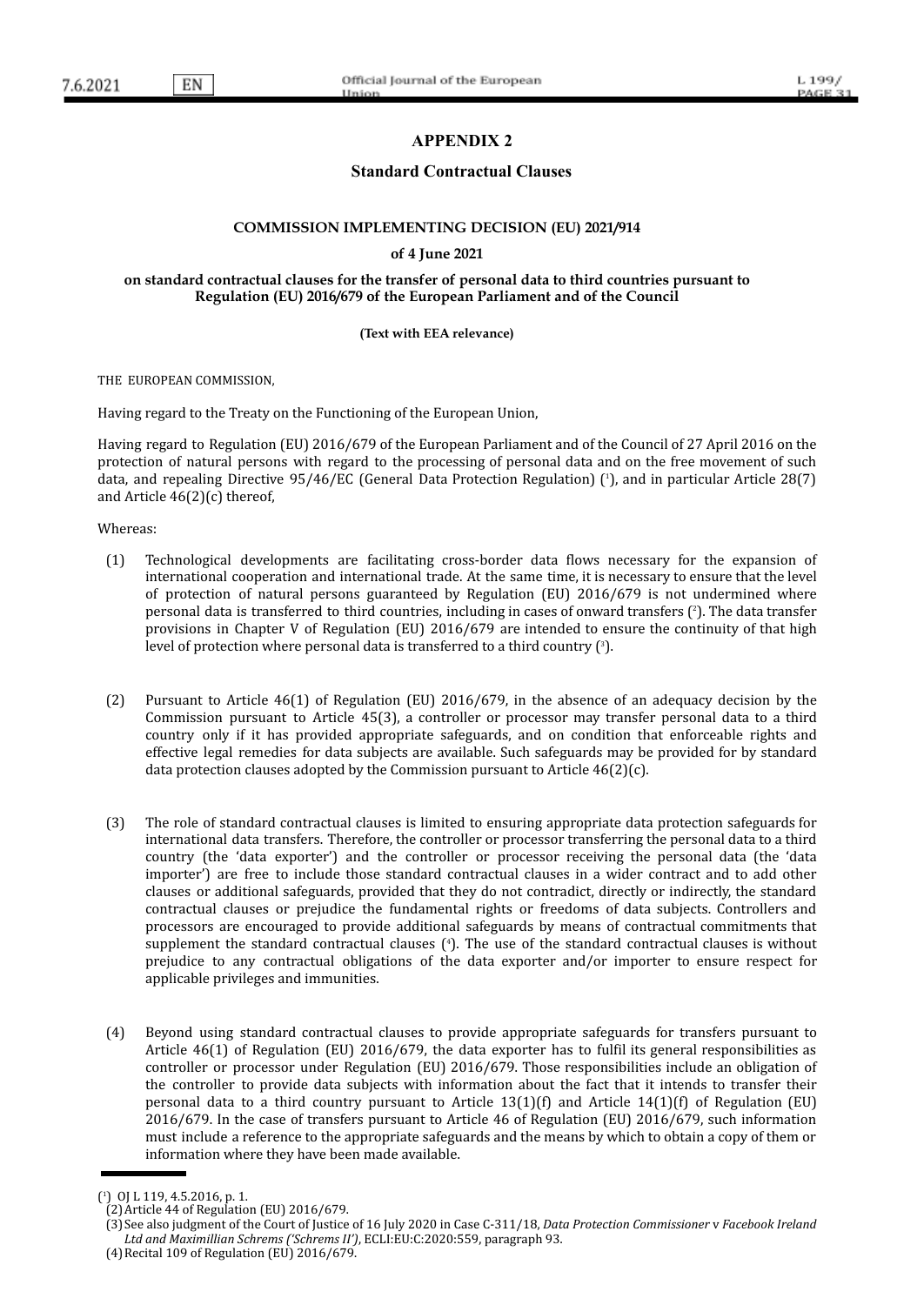- (5) Commission Decisions 2001/497/EC  $\binom{5}{7}$  and 2010/87/EU  $\binom{6}{7}$  contain standard contractual clauses to facilitate the transfer of personal data from a data controller established in the Union to a controller or processor established in a third country that does not offer an adequate level of protection. Those decisions were based on Directive 95/46/EC of the European Parliament and of the Council ( 7).
- (6) Pursuant to Article 46(5) of Regulation (EU) 2016/679, Decision 2001/497/EC and Decision 2010/87/EU remain in force until amended, replaced or repealed, if necessary, by a Commission decision adopted pursuant to Article 46(2) of that Regulation. The standard contractual clauses in the decisions required updating in the light of new requirements in Regulation (EU) 2016/679. Moreover, since the decisions were adopted, the digital economy has seen significant developments, with the widespread use of new and more complex processing operations often involving multiple data importers and exporters, long and complex processing chains, and evolving business relationships. This calls for modernisation of the standard contractual clauses to reflect those realities better, by covering additional processing and transfer situations, and to allow a more flexible approach, for example with respect to the number of parties able to join the contract.
- (7) A controller or processor may use the standard contractual clauses set out in the Annex to this Decision to provide appropriate safeguards within the meaning of Article 46(1) of Regulation (EU) 2016/679 for the transfer of personal data to a processor or controller established in a third country, without prejudice to the interpretation of the notion of international transfer in Regulation (EU) 2016/679. The standard contractual clauses may be used for such transfers only to the extent that the processing by the importer does not fall within the scope of Regulation (EU) 2016/679. This also includes the transfer of personal data by a controller or processor not established in the Union, to the extent that the processing is subject to Regulation (EU) 2016/679 (pursuant to Article 3(2) thereof), because it relates to the offering of goods or services to data subjects in the Union or the monitoring of their behaviour as far as it takes place within the Union.
- (8) Given the general alignment of Regulation (EU) 2016/679 and Regulation (EU) 2018/1725 of the European Parliament and of the Council (<sup>8</sup>), it should be possible to use the standard contractual clauses also in the context of a contract, as referred to in Article 29(4) of Regulation (EU) 2018/1725 for the transfer of personal data to a sub- processor in a third country by a processor that is not a Union institution or body, but which is subject to Regulation (EU) 2016/679 and which processes personal data on behalf of a Union institution or body in accordance with Article 29 of Regulation (EU) 2018/1725. Provided the contract reflects the same data protection obligations as set out in the contract or other legal act between the controller and the processor pursuant to Article 29(3) Regulation (EU) 2018/1725, in particular by providing sufficient guarantees for technical and organisational measures to ensure that the processing meets the requirements of that Regulation, this will ensure compliance with Article 29(4) of Regulation (EU) 2018/1725. In particular, that will be the case where the controller and processor use the standard contractual clauses in Commission Implementing Decision on standard contractual clauses between controllers and processors under Article 28(7) of Regulation (EU) 2016/679 of the European Parliament and of the Council and Article 29(7) of Regulation (EU) 2018/1725 of the European Parliament and of the Council ( 9).
- (9) Where the processing involves data transfers from controllers subject to Regulation (EU) 2016/679 to processors outside its territorial scope or from processors subject to Regulation (EU) 2016/679 to sub-processors outside its territorial scope, the standard contractual clauses set out in the Annex to this Decision should also allow to fulfil the requirements of Article 28(3) and (4) of Regulation (EU) 2016/679.
- (10) The standard contractual clauses set out in the Annex to this Decision combine general clauses with a modular approach to cater for various transfer scenarios and the complexity of modern processing chains. In addition to the general clauses, controllers and processors should select the module applicable to their situation, so as to tailor their obligations under the standard contractual clauses to their role and responsibilities in relation to the data processing

<sup>(5)</sup>Commission Decision 2001/497/EC of 15 June 2001 on standard contractual clauses for the transfer of personal data to third countries, under Directive 95/46/EC (OJ L 181, 4.7.2001, p. 19).

<sup>(6)</sup>Commission Decision 2010/87/EU of 5 February 2010 on standard contractual clauses for the transfer of personal data to processors established in third countries under Directive 95/46/EC of the European Parliament and of the Council (OJ L 39, 12.2.2010, p. 5).

<sup>(7)</sup>Directive 95/46/EC of the European Parliament and of the Council of 24 October 1995 on the protection of individuals with regard to the processing of personal data and on the free movement of such data (OJ L 281, 23.11.1995, p. 31).

<sup>(8)</sup>Regulation (EU) 2018/1725 of the European Parliament and of the Council of 23 October 2018 on the protection of natural persons with regard to the processing of personal data by the Union institutions, bodies, offices and agencies and on the free movement of such data and repealing Regulation (EC) No 45/2001 and Decision No 1247/2002/EC (OJ L 295, 21.11.2018, p. 39); see recital 5.

<sup>(</sup> <sup>9</sup>) C(2021) 3701.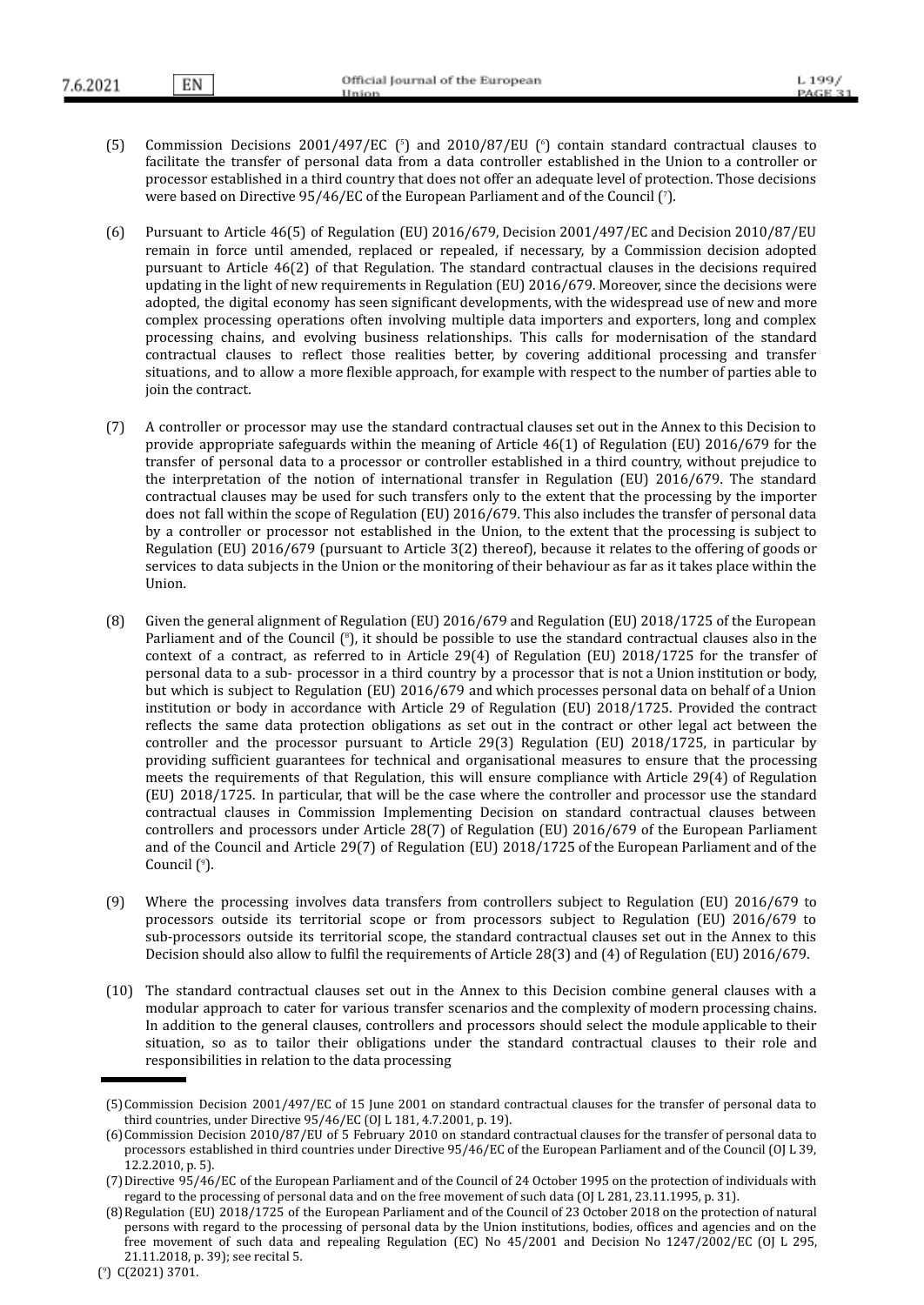in question. It should be possible for more than two parties to adhere to the standard contractual clauses. Moreover, additional controllers and processors should be allowed to accede to the standard contractual clauses as data exporters or importers throughout the lifecycle of the contract of which they form a part.

- (11) In order to provide appropriate safeguards, the standard contractual clauses should ensure that the personal data transferred on that basis is afforded a level of protection essentially equivalent to that guaranteed within the Union ( <sup>10</sup>). With a view to ensuring transparency of processing, data subjects should be provided with a copy of the standard contractual clauses and be informed, in particular, of the categories of personal data processed, the right to obtain a copy of the standard contractual clauses, and any onward transfer. Onward transfers by the data importer to a third party in another third country should be allowed only if the third party accedes to the standard contractual clauses, if the continuity of protection is ensured otherwise, or in specific situations, such as on the basis of the explicit, informed consent of the data subject.
- (12) With some exceptions, in particular as regards certain obligations that exclusively concern the relationship between the data exporter and data importer, data subjects should be able to invoke, and where necessary enforce, the standard contractual clauses as third-party beneficiaries. Therefore, while the parties should be allowed to choose the law of one of the Member States as governing the standard contractual clauses, that law must allow for third- party beneficiary rights. In order to facilitate individual redress, the standard contractual clauses should require the data importer to inform data subjects of a contact point and to deal promptly with any complaints or requests. In the event of a dispute between the data importer and a data subject who invokes his or her rights as a third-party beneficiary, the data subject should be able to lodge a complaint with the competent supervisory authority or refer the dispute to the competent courts in the EU.
- (13) In order to ensure effective enforcement, the data importer should be required to submit to the jurisdiction of such authority and courts, and to commit to abide by any binding decision under the applicable Member State law. In particular, the data importer should agree to respond to enquiries, submit to audits and comply with the measures adopted by the supervisory authority, including remedial and compensatory measures. In addition, the data importer should have the option of offering data subjects the opportunity to seek redress before an independent dispute resolution body, at no cost. In line with Article 80(1) of Regulation (EU) 2016/679, data subjects should be allowed to be represented by associations or other bodies in disputes against the data importer if they so wish.
- (14) The standard contractual clauses should provide for rules on liability between the parties and with respect to data subjects, and rules on indemnification between the parties. Where the data subject suffers material or non-material damage as a consequence of any breach of the third-party beneficiary rights under the standard contractual clauses, he or she should be entitled to compensation. This should be without prejudice to any liability under Regulation (EU) 2016/679.
- (15) In the case of a transfer to a data importer acting as a processor or sub-processor, specific requirements should apply in accordance with Article 28(3) of Regulation (EU) 2016/679. The standard contractual clauses should require the data importer to make available all information necessary to demonstrate compliance with the obligations set out in the clauses and to allow for and contribute to audits of its processing activities by the data exporter. With respect to the engagement of any sub-processor by the data importer, in line with Article 28(2) and (4) of Regulation (EU) 2016/679, the standard contractual clauses should in particular set out the procedure for general or specific authorisation from the data exporter and the requirement for a written contract with the sub-processor ensuring the same level of protection as under the clauses.
- (16) It is appropriate to provide different safeguards in the standard contractual clauses that cover the specific situation of a transfer of personal data by a processor in the Union to its controller in a third country and reflect the limited self- standing obligations for processors under Regulation (EU) 2016/679. In particular, the standard contractual clauses should require the processor to inform the controller if it is unable to follow its instructions, including if such instructions infringe Union data protection law, and require the controller to refrain from any actions that would prevent the processor from fulfilling its obligations under Regulation (EU) 2016/679. They should also require the parties to assist each other in responding to enquiries and requests from data subjects under the local law applicable

<sup>(</sup> <sup>10</sup>) *Schrems II*, paragraphs 96 and 103. See also Regulation (EU) 2016/679, recitals 108 and 114.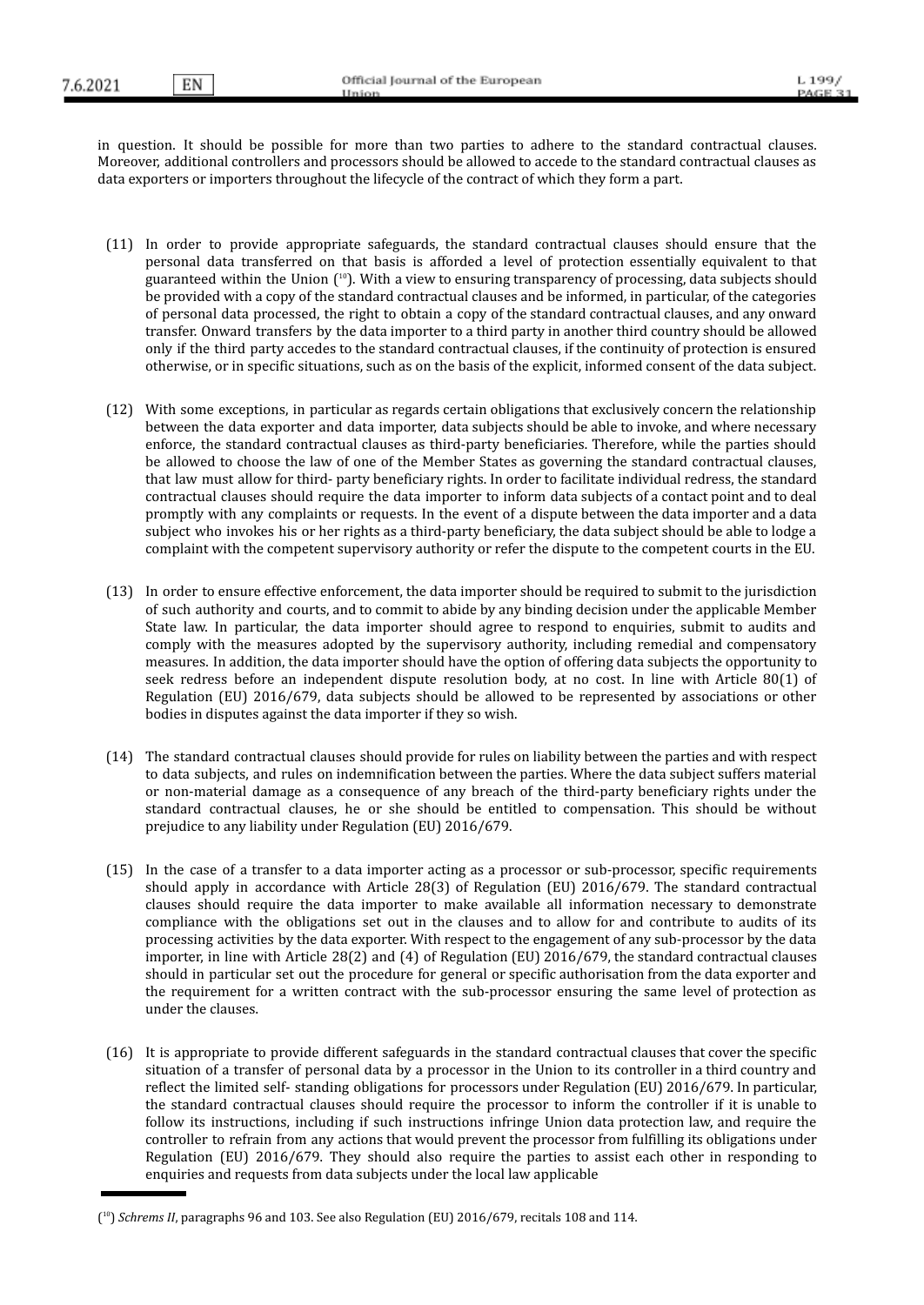to the data importer or, for data processing in the Union, under Regulation (EU) 2016/679. Additional requirements to address any effects of the laws of the third country of destination on the controller's compliance with the clauses, in particular how to deal with binding requests from public authorities in the third country for disclosure of the transferred personal data, should apply where the Union processor combines the personal data received from the controller in the third country with personal data collected by the processor in the Union. Conversely, no such requirements are justified where the outsourcing merely involves the processing and transfer back of personal data that has been received from the controller and in any event has been and will remain subject to the jurisdiction of the third country in question.

- (17) The parties should be able to demonstrate compliance with the standard contractual clauses. In particular, the data importer should be required to keep appropriate documentation for the processing activities under its responsibility and to inform the data exporter promptly if it is unable to comply with the clauses, for whatever reason. In turn, the data exporter should suspend the transfer and, in particularly serious cases, have the right to terminate the contract, insofar as it concerns the processing of personal data under standard contractual clauses, where the data importer is in breach of the clauses or unable to comply with them. Specific rules should apply where local laws affect compliance with the clauses. Personal data that has been transferred prior to the termination of the contract, and any copies thereof, should at the choice of the data exporter be returned to the data exporter or destroyed in their entirety.
- (18) The standard contractual clauses should provide for specific safeguards, in particular in the light of the case law of the Court of Justice (<sup>11</sup>), to address any effects of the laws of the third country of destination on the data importer's compliance with the clauses, in particular how to deal with binding requests from public authorities in that country for disclosure of the transferred personal data.
- (19) The transfer and processing of personal data under standard contractual clauses should not take place if the laws and practices of the third country of destination prevent the data importer from complying with the clauses. In this context, laws and practices that respect the essence of the fundamental rights and freedoms and do not exceed what is necessary and proportionate in a democratic society to safeguard one of the objectives listed in Article 23(1) of Regulation (EU) 2016/679 should not be considered as being in conflict with the standard contractual clauses. The parties should warrant that, at the time of agreeing to the standard contractual clauses, they have no reason to believe that the laws and practices applicable to the data importer are not in line with these requirements.
- (20) The parties should take account, in particular, of the specific circumstances of the transfer (such as the content and duration of the contract, the nature of the data to be transferred, the type of recipient, the purpose of the processing), the laws and practices of the third country of destination that are relevant in light of the circumstances of the transfer and any safeguards put in place to supplement those under the standard contractual clauses (including relevant contractual, technical and organisational measures applying to the transmission of personal data and its processing in the country of destination). As regards the impact of such laws and practices on compliance with the standard contractual clauses, different elements may be considered as part of an overall assessment, including reliable information on the application of the law in practice (such as case law and reports by independent oversight bodies), the existence or absence of requests in the same sector and, under strict conditions, the documented practical experience of the data exporter and/or data importer.
- (21) The data importer should notify the data exporter if, after agreeing to the standard contractual clauses, it has reason to believe that it is not able to comply with the standard contractual clauses. If the data exporter receives such notification or otherwise becomes aware that the data importer is no longer able to comply with the standard contractual clauses, it should identify appropriate measures to address the situation, if necessary in consultation with the competent supervisory authority. Such measures may include supplementary measures adopted by the data exporter and/or data importer, such as technical or organisational measures to ensure security and confidentiality. The data exporter should be required to suspend the transfer if it considers that no appropriate safeguards can be ensured, or if so instructed by the competent supervisory authority.

<sup>(</sup> <sup>11</sup>) *Schrems II*.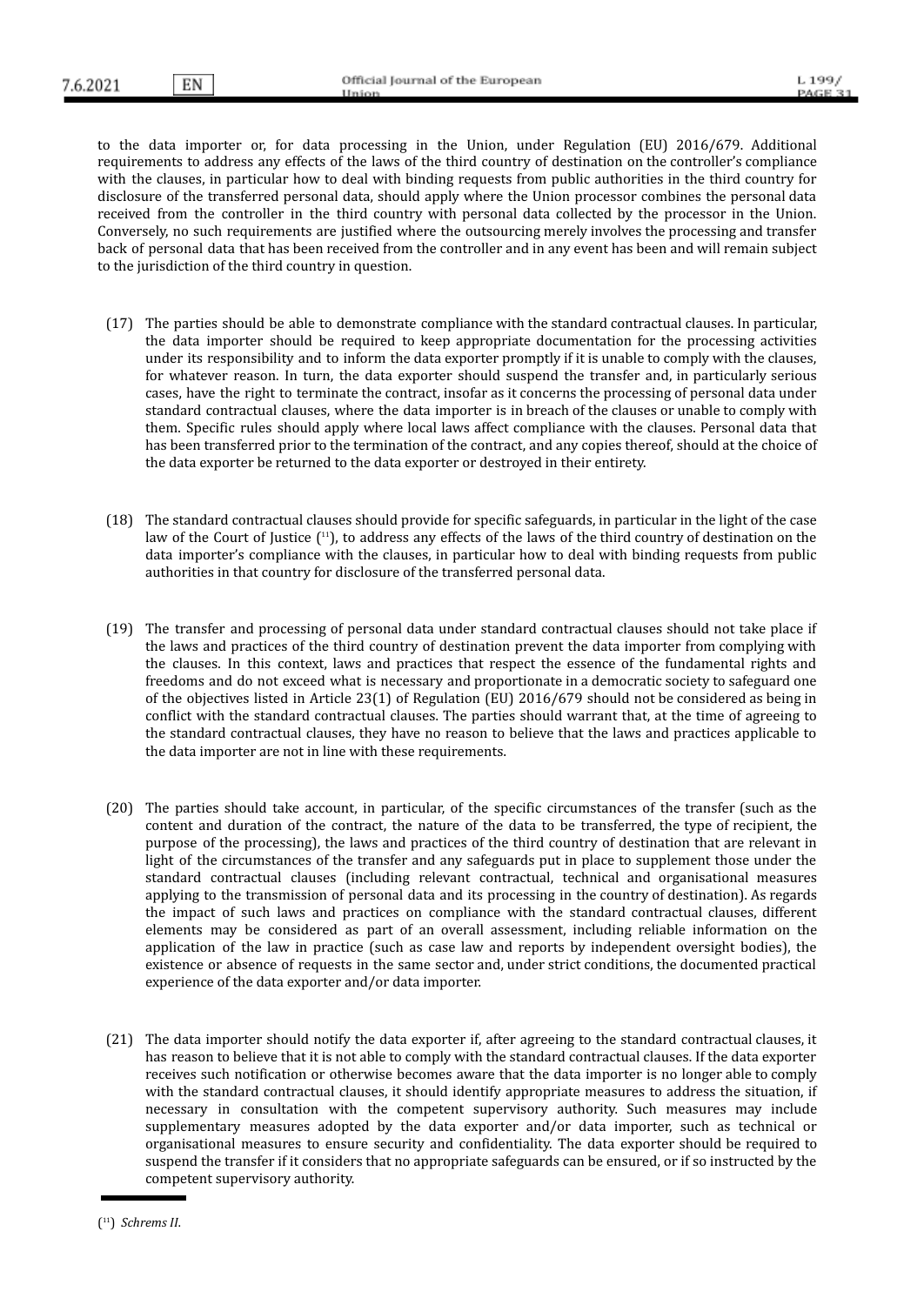- (22) Where possible, the data importer should notify the data exporter and the data subject if it receives a legally binding request from a public (including judicial) authority under the law of the country of destination for disclosure of personal data transferred pursuant to the standard contractual clauses. Similarly, it should notify them if it becomes aware of any direct access by public authorities to such personal data, in accordance with the law of the third country of destination. If, despite its best efforts, the data importer is not in a position to notify the data exporter and/or the data subject of specific disclosure requests, it should provide the data exporter with as much relevant information as possible on the requests. In addition, the data importer should provide the data exporter with aggregate information at regular intervals. The data importer should also be required to document any request for disclosure received and the response provided, and make that information available to the data exporter or the competent supervisory authority, or both, upon request. If, following a review of the legality of such a request under the laws of the country of destination, the data importer concludes that there are reasonable grounds to consider that the request is unlawful under the laws of the third country of destination, it should challenge it, including, where appropriate, by exhausting available possibilities of appeal. In any event, if the data importer is no longer able to comply with the standard contractual clauses, it should inform the data exporter accordingly, including where this is the consequence of a request for disclosure.
- (23) As stakeholder needs, technology and processing operations may change, the Commission should evaluate the operation of the standard contractual clauses in the light of experience, as part of the periodic evaluation of Regulation (EU) 2016/679 referred to in Article 97 of that Regulation.
- (24) Decision 2001/497/EC and Decision 2010/87/EU should be repealed three months after the entry into force of this Decision. During that period, data exporters and data importers should, for the purpose of Article 46(1) of Regulation (EU) 2016/679, still be able to use the standard contractual clauses set out in Decisions 2001/497/EC and 2010/87/EU. For an additional period of 15 months, data exporters and data importers should, for the purpose of Article 46(1) of Regulation (EU) 2016/679, be able to continue to rely on standard contractual clauses set out in Decisions 2001/497/EC and 2010/87/EU for the performance of contracts concluded between them before the date of repeal of those decisions, provided that the processing operations that are the subject matter of the contract remain unchanged and that reliance on the clauses ensures that the transfer of personal data is subject to appropriate safeguards within the meaning of Article 46(1) of Regulation (EU) 2016/679. In the event of relevant changes to the contract, the data exporter should be required to rely on a new ground for data transfers under the contract, in particular by replacing the existing standard contractual clauses with the standard contractual clauses set out in the Annex to this Decision. The same should apply to any sub-contracting to a (sub-)processor of processing operations covered by the contract.
- (25) The European Data Protection Supervisor and the European Data Protection Board were consulted in accordance with Article 42(1) and (2) of Regulation (EU) 2018/1725 and delivered a joint opinion on 14 January 2021 ( $12$ ), which has been taken into consideration in the preparation of this Decision.
- (26) The measures provided for in this Decision are in accordance with the opinion of the Committee established under Article 93 of Regulation (EU) 2016/679,

HAS ADOPTED THIS DECISION:

#### *Article 1*

1. The standard contractual clauses set out in the Annex are considered to provide appropriate safeguards within the meaning of Article 46(1) and (2)(c) of Regulation (EU) 2016/679 for the transfer by a controller or processor of personal data processed subject to that Regulation (data exporter) to a controller or (sub-)processor whose processing of the data is not subject to that Regulation (data importer).

2. The standard contractual clauses also set out the rights and obligations of controllers and processors with respect to the matters referred to in Article 28(3) and (4) of Regulation (EU) 2016/679, as regards the transfer of personal data from a controller to a processor, or from a processor to a sub-processor.

<sup>(</sup> <sup>12</sup>) EDPB EDPS Joint Opinion 2/2021 on the European Commission's Implementing Decision on standard contractual clauses for the transfer of personal data to third countries for the matters referred to in Article 46(2)(c) of Regulation (EU) 2016/679.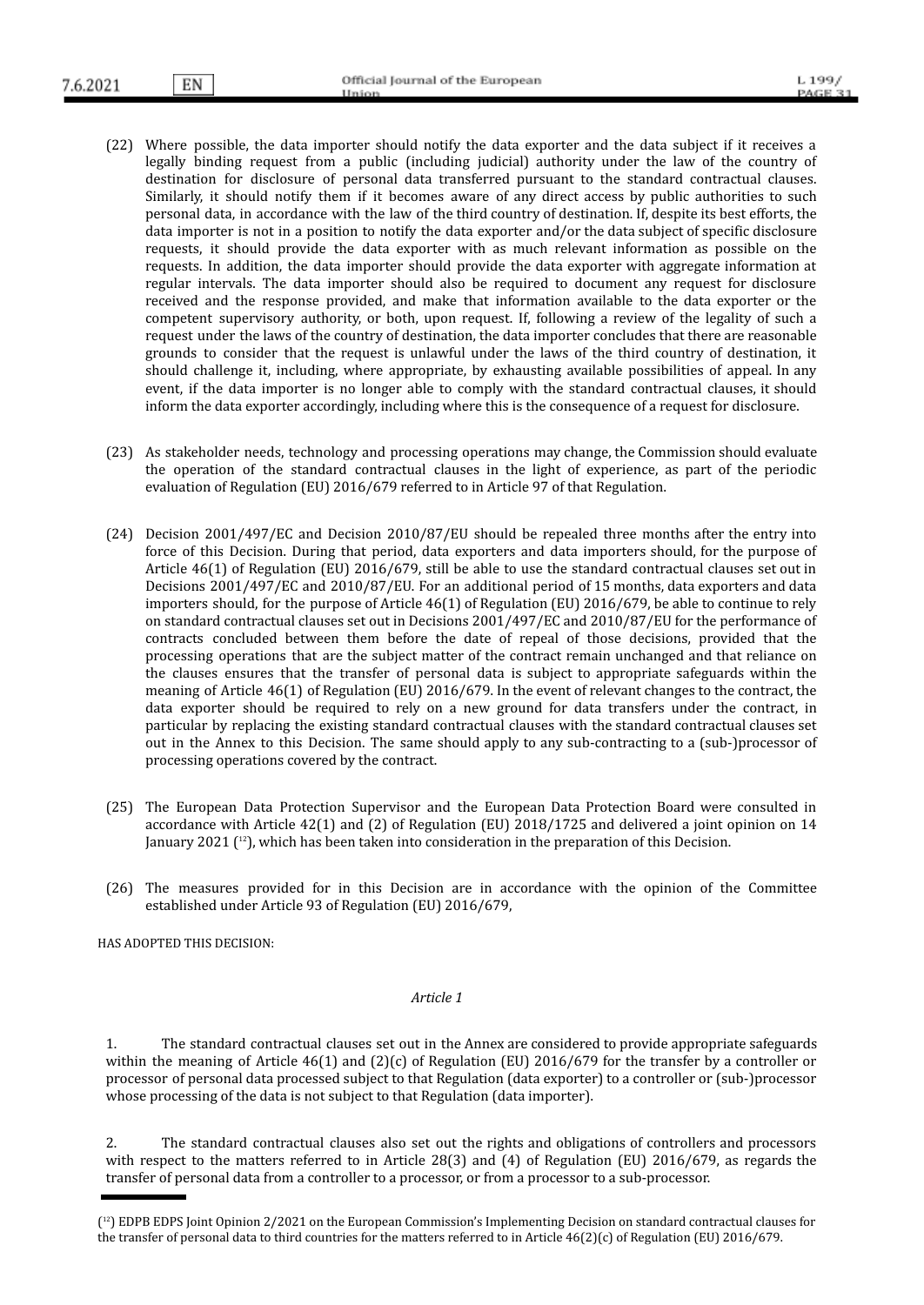### *Article 2*

Where the competent Member State authorities exercise corrective powers pursuant to Article 58 of Regulation (EU) 2016/679 in response to the data importer being or becoming subject to laws or practices in the third country of destination that prevent it from complying with the standard contractual clauses set out in the Annex, leading to the suspension or ban of data transfers to third countries, the Member State concerned shall, without delay, inform the Commission, which will forward the information to the other Member States.

#### *Article 3*

The Commission shall evaluate the practical application of the standard contractual clauses set out in the Annex on the basis of all available information, as part of the periodic evaluation required by Article 97 of Regulation (EU) 2016/679.

## *Article 4*

1. This Decision shall enter into force on the twentieth day following that of its publication in the *Official Journal of the European Union*.

2. Decision 2001/497/EC is repealed with effect from 27 September 2021.

3. Decision 2010/87/EU is repealed with effect from 27 September 2021.

4. Contracts concluded before 27 September 2021 on the basis of Decision 2001/497/EC or Decision 2010/87/EU shall be deemed to provide appropriate safeguards within the meaning of Article 46(1) of Regulation (EU) 2016/679 until 27 December 2022, provided the processing operations that are the subject matter of the contract remain unchanged and that reliance on those clauses ensures that the transfer of personal data is subject to appropriate safeguards.

Done at Brussels, 4 June 2021.

*For the Commission The President* Ursula VON DER LEYEN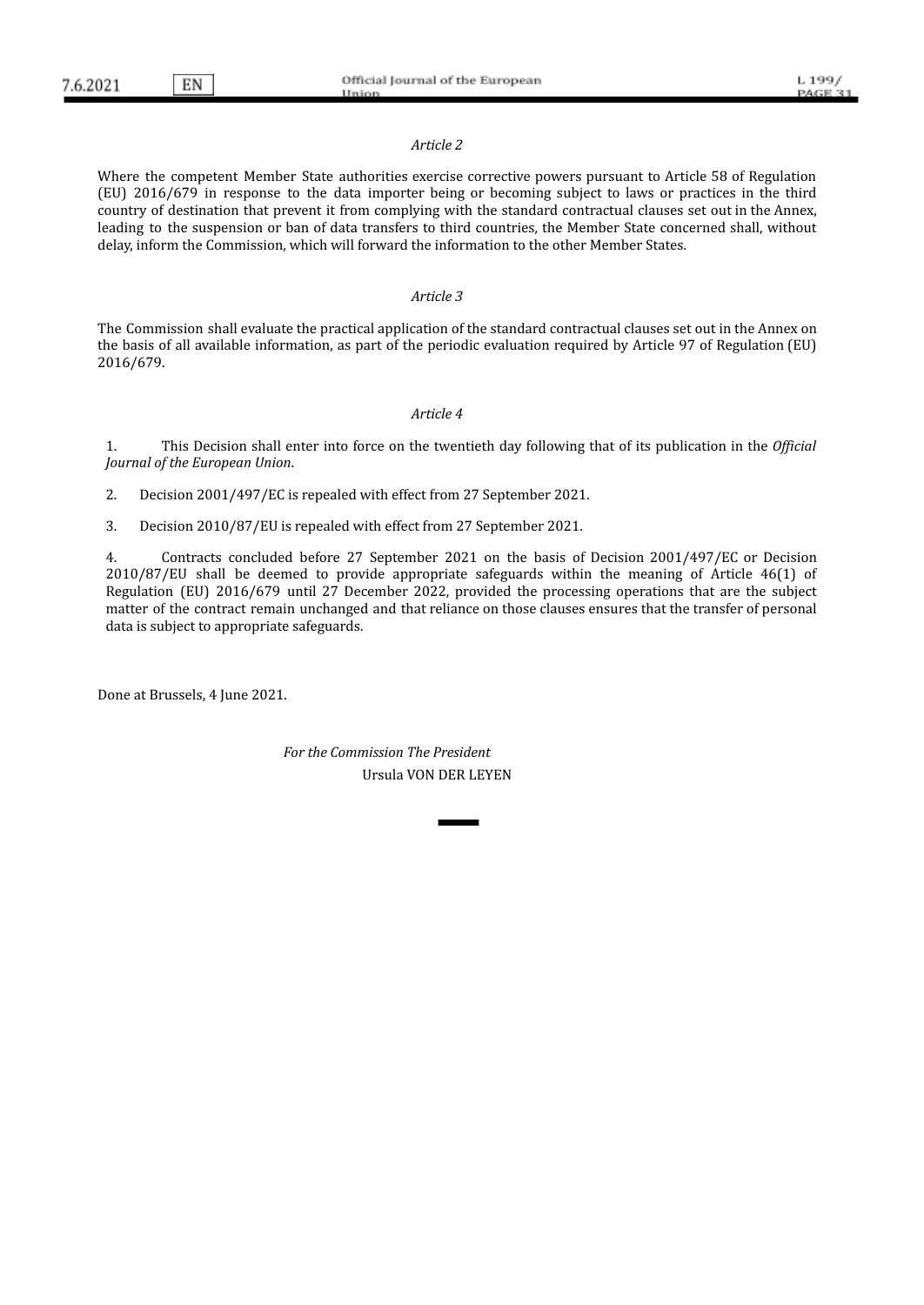#### *ANNEX*

## **STANDARD CONTRACTUAL CLAUSES**

#### SECTION I

#### *Clause 1*

#### **Purpose and scope**

(a) The purpose of these standard contractual clauses is to ensure compliance with the requirements of Regulation (EU) 2016/679 of the European Parliament and of the Council of 27 April 2016 on the protection of natural persons with regard to the processing of personal data and on the free movement of such data (General Data Protection Regulation) ( <sup>1</sup>) for the transfer of personal data to a third country.

#### (b) The Parties:

- (i) the natural or legal person(s), public authority/ies, agency/ies or other body/ies (hereinafter 'entity/ies') transferring the personal data, as listed in Annex I.A (hereinafter each 'data exporter'), and
- (ii) the entity/ies in a third country receiving the personal data from the data exporter, directly or indirectly via another entity also Party to these Clauses, as listed in Annex I.A (hereinafter each 'data importer')

have agreed to these standard contractual clauses (hereinafter: 'Clauses').

- (c) These Clauses apply with respect to the transfer of personal data as specified in Annex I.B.
- (d) The Appendix to these Clauses containing the Annexes referred to therein forms an integral part of these Clauses.

#### *Clause 2*

#### **Effect and invariability of the Clauses**

- (a) These Clauses set out appropriate safeguards, including enforceable data subject rights and effective legal remedies, pursuant to Article 46(1) and Article 46(2)(c) of Regulation (EU) 2016/679 and, with respect to data transfers from controllers to processors and/or processors to processors, standard contractual clauses pursuant to Article 28(7) of Regulation (EU) 2016/679, provided they are not modified, except to select the appropriate Module(s) or to add or update information in the Appendix. This does not prevent the Parties from including the standard contractual clauses laid down in these Clauses in a wider contract and/or to add other clauses or additional safeguards, provided that they do not contradict, directly or indirectly, these Clauses or prejudice the fundamental rights or freedoms of data subjects.
- (b) These Clauses are without prejudice to obligations to which the data exporter is subject by virtue of Regulation (EU) 2016/679.

#### *Clause 3*

#### **Third-party beneficiaries**

- (a) Data subjects may invoke and enforce these Clauses, as third-party beneficiaries, against the data exporter and/or data importer, with the following exceptions:
	- (i) Clause 1, Clause 2, Clause 3, Clause 6, Clause 7;

<sup>(1)</sup>Where the data exporter is a processor subject to Regulation (EU) 2016/679 acting on behalf of a Union institution or body as controller, reliance on these Clauses when engaging another processor (sub-processing) not subject to Regulation (EU) 2016/679 also ensures compliance with Article 29(4) of Regulation (EU) 2018/1725 of the European Parliament and of the Council of 23 October 2018 on the protection of natural persons with regard to the processing of personal data by the Union institutions, bodies, offices and agencies and on the free movement of such data, and repealing Regulation (EC) No 45/2001 and Decision No 1247/2002/EC (OJ L 295, 21.11.2018, p. 39), to the extent these Clauses and the data protection obligations as set out in the contract or other legal act between the controller and the processor pursuant to Article 29(3) of Regulation (EU) 2018/1725 are aligned. This will in particular be the case where the controller and processor rely on the standard contractual clauses included in Decision 2021/915.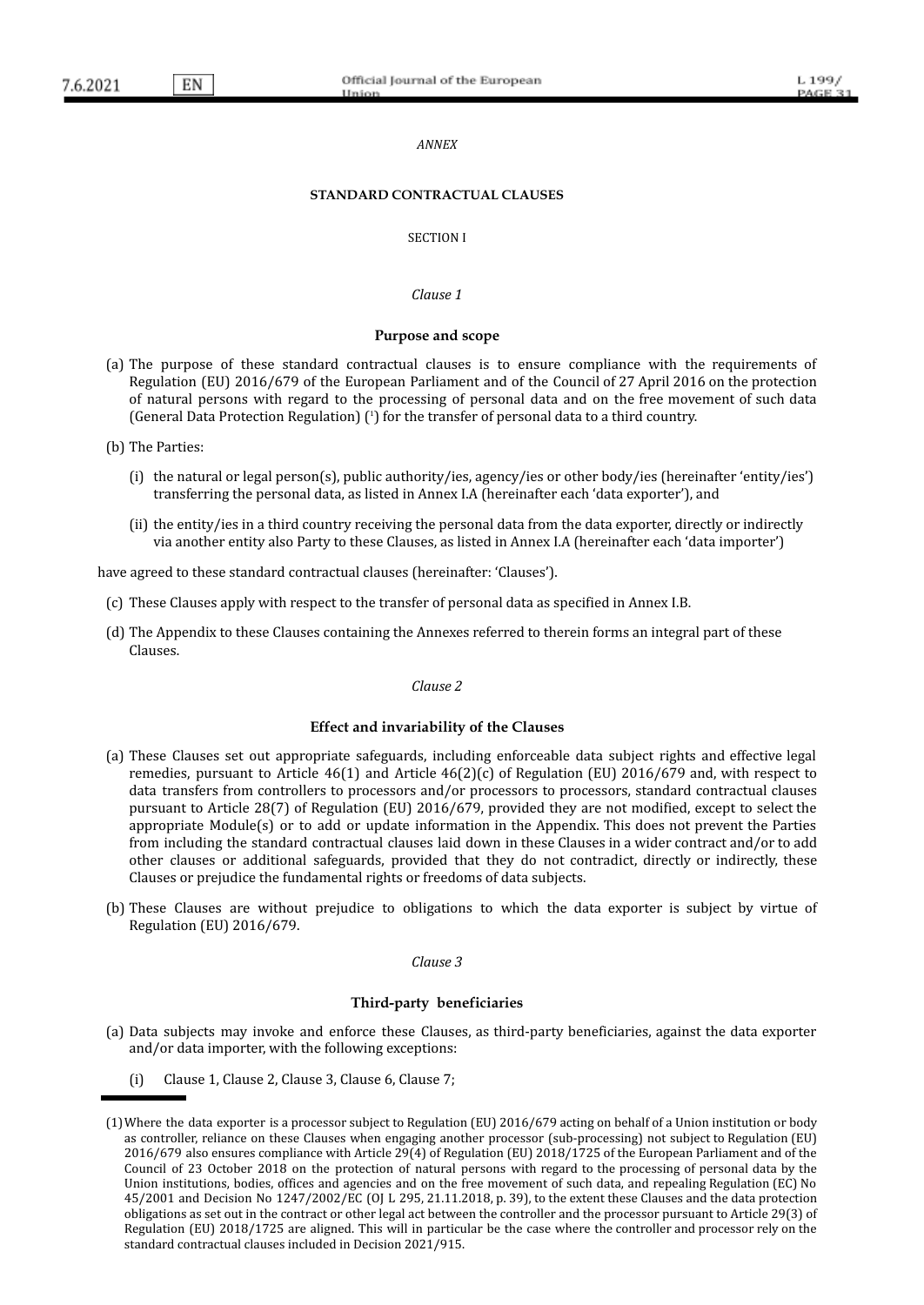- (ii) Clause 8 Module One: Clause 8.5 (e) and Clause 8.9(b); Module Two: Clause 8.1(b), 8.9(a), (c), (d) and (e); Module Three: Clause 8.1(a), (c) and (d) and Clause 8.9(a), (c), (d), (e), (f) and (g); Module Four: Clause 8.1 (b) and Clause 8.3(b);
- (iii) Clause 9 Module Two: Clause 9(a), (c), (d) and (e); Module Three: Clause 9(a), (c), (d) and (e);
- (iv) Clause 12 Module One: Clause 12(a) and (d); Modules Two and Three: Clause 12(a), (d) and (f);
- (v) Clause 13;
- (vi) Clause  $15.1(c)$ , (d) and (e);
- (vii) Clause  $16(e)$ ;
- (viii) Clause 18 Modules One, Two and Three: Clause 18(a) and (b); Module Four: Clause 18.
- (b) Paragraph (a) is without prejudice to rights of data subjects under Regulation (EU) 2016/679.

#### *Clause 4*

#### **Interpretation**

- (a) Where these Clauses use terms that are defined in Regulation (EU) 2016/679, those terms shall have the same meaning as in that Regulation.
- (b) These Clauses shall be read and interpreted in the light of the provisions of Regulation (EU) 2016/679.
- (c) These Clauses shall not be interpreted in a way that conflicts with rights and obligations provided for in Regulation (EU) 2016/679.

## *Clause 5*

### **Hierarchy**

In the event of a contradiction between these Clauses and the provisions of related agreements between the Parties, existing at the time these Clauses are agreed or entered into thereafter, these Clauses shall prevail.

#### *Clause 6*

#### **Description of the transfer(s)**

The details of the transfer(s), and in particular the categories of personal data that are transferred and the purpose(s) for which they are transferred, are specified in Annex I.B.

*Clause 7*

## **NOT USED**

## SECTION II – OBLIGATIONS OF THE PARTIES

#### *Clause 8*

#### **Data protection safeguards**

The data exporter warrants that it has used reasonable efforts to determine that the data importer is able, through the implementation of appropriate technical and organisational measures, to satisfy its obligations under these Clauses.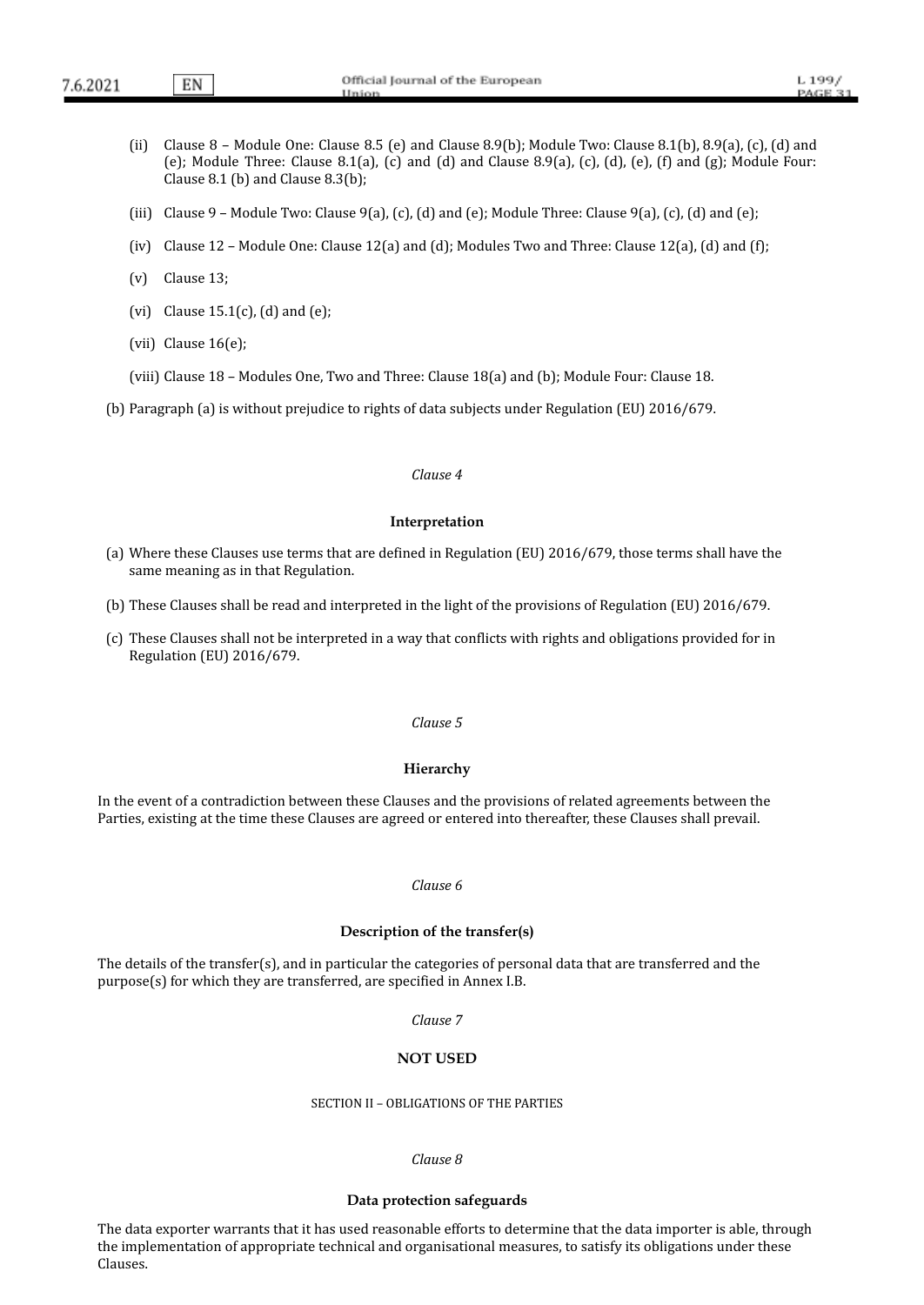#### **MODULE ONE: Transfer controller to controller**

#### **8.1 Purpose limitation**

The data importer shall process the personal data only for the specific purpose(s) of the transfer, as set out in Annex I.

B. It may only process the personal data for another purpose:

- (i) where it has obtained the data subject's prior consent;
- (ii) where necessary for the establishment, exercise or defence of legal claims in the context of specific administrative, regulatory or judicial proceedings; or
- (iii) where necessary in order to protect the vital interests of the data subject or of another natural person.

#### **8.2 Transparency**

- (a) In order to enable data subjects to effectively exercise their rights pursuant to Clause 10, the data importer shall inform them, either directly or through the data exporter:
	- (i) of its identity and contact details;
	- (ii) of the categories of personal data processed;
	- (iii) of the right to obtain a copy of these Clauses;
	- (iv) where it intends to onward transfer the personal data to any third party/ies, of the recipient or categories of recipients (as appropriate with a view to providing meaningful information), the purpose of such onward transfer and the ground therefore pursuant to Clause 8.7.
- (b) Paragraph (a) shall not apply where the data subject already has the information, including when such information has already been provided by the data exporter, or providing the information proves impossible or would involve a disproportionate effort for the data importer. In the latter case, the data importer shall, to the extent possible, make the information publicly available.
- (c) On request, the Parties shall make a copy of these Clauses, including the Appendix as completed by them, available to the data subject free of charge. To the extent necessary to protect business secrets or other confidential information, including personal data, the Parties may redact part of the text of the Appendix prior to sharing a copy, but shall provide a meaningful summary where the data subject would otherwise not be able to understand its content or exercise his/her rights. On request, the Parties shall provide the data subject with the reasons for the redactions, to the extent possible without revealing the redacted information.
- (d) Paragraphs (a) to (c) are without prejudice to the obligations of the data exporter under Articles 13 and 14 of Regulation (EU) 2016/679.

#### **8.3 Accuracy and data minimisation**

- (a) Each Party shall ensure that the personal data is accurate and, where necessary, kept up to date. The data importer shall take every reasonable step to ensure that personal data that is inaccurate, having regard to the purpose(s) of processing, is erased or rectified without delay.
- (b) If one of the Parties becomes aware that the personal data it has transferred or received is inaccurate, or has become outdated, it shall inform the other Party without undue delay.
- (c) The data importer shall ensure that the personal data is adequate, relevant and limited to what is necessary in relation to the purpose(s) of processing.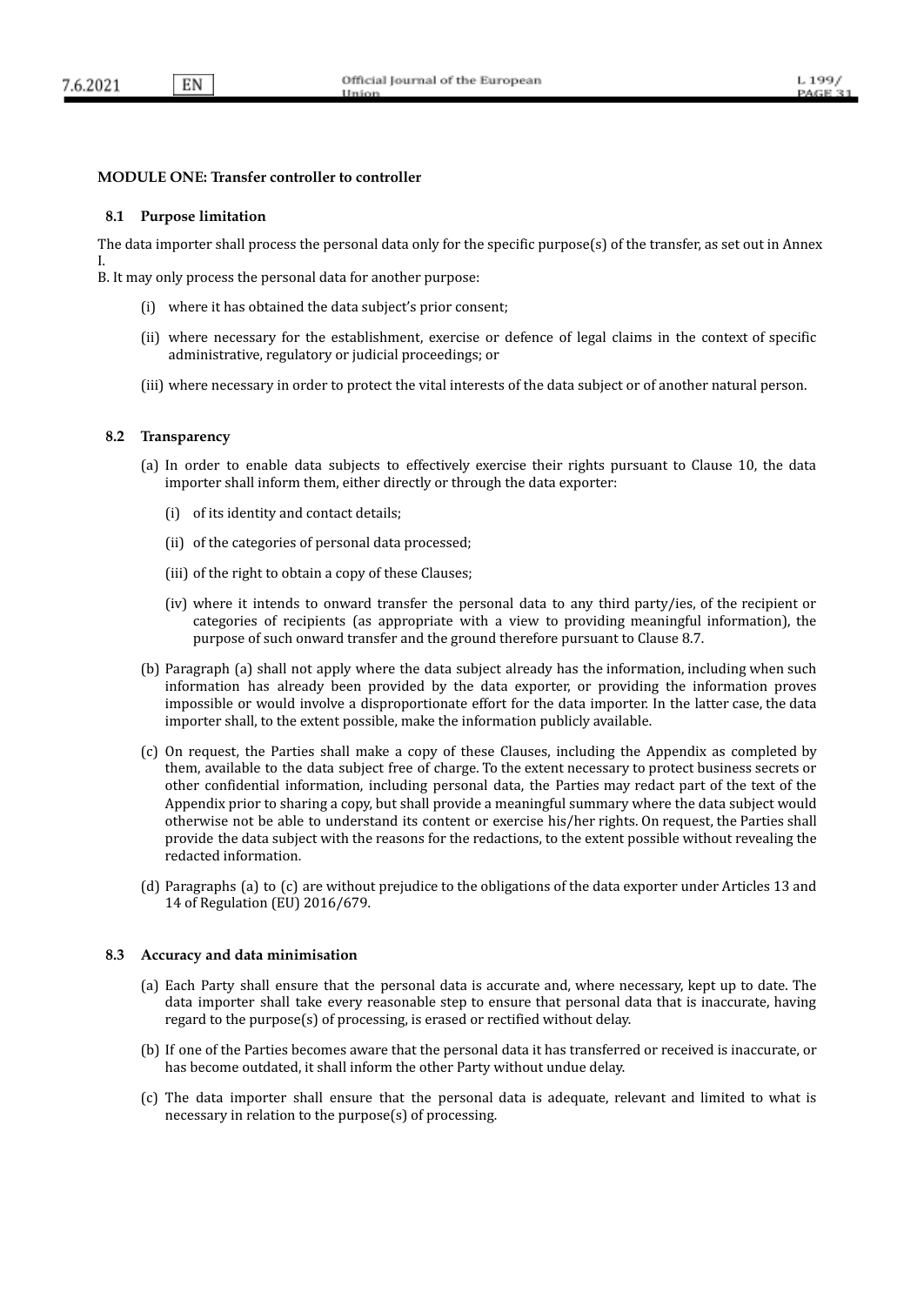#### **8.4 Storage limitation**

The data importer shall retain the personal data for no longer than necessary for the purpose(s) for which it is processed. It shall put in place appropriate technical or organisational measures to ensure compliance with this obligation, including erasure or anonymisation ( <sup>2</sup>) of the data and all back-ups at the end of the retention period.

### **8.5 Security of processing**

- (a) The data importer and, during transmission, also the data exporter shall implement appropriate technical and organisational measures to ensure the security of the personal data, including protection against a breach of security leading to accidental or unlawful destruction, loss, alteration, unauthorised disclosure or access (hereinafter 'personal data breach'). In assessing the appropriate level of security, they shall take due account of the state of the art, the costs of implementation, the nature, scope, context and purpose(s) of processing and the risks involved in the processing for the data subject. The Parties shall in particular consider having recourse to encryption or pseudonymisation, including during transmission, where the purpose of processing can be fulfilled in that manner.
- (b) The Parties have agreed on the technical and organisational measures set out in Annex II. The data importer shall carry out regular checks to ensure that these measures continue to provide an appropriate level of security.
- (c) The data importer shall ensure that persons authorised to process the personal data have committed themselves to confidentiality or are under an appropriate statutory obligation of confidentiality.
- (d) In the event of a personal data breach concerning personal data processed by the data importer under these Clauses, the data importer shall take appropriate measures to address the personal data breach, including measures to mitigate its possible adverse effects.
- (e) In case of a personal data breach that is likely to result in a risk to the rights and freedoms of natural persons, the data importer shall without undue delay notify both the data exporter and the competent supervisory authority pursuant to Clause 13. Such notification shall contain i) a description of the nature of the breach (including, where possible, categories and approximate number of data subjects and personal data records concerned), ii) its likely consequences, iii) the measures taken or proposed to address the breach, and iv) the details of a contact point from whom more information can be obtained. To the extent it is not possible for the data importer to provide all the information at the same time, it may do so in phases without undue further delay.
- (f) In case of a personal data breach that is likely to result in a high risk to the rights and freedoms of natural persons, the data importer shall also notify without undue delay the data subjects concerned of the personal data breach and its nature, if necessary in cooperation with the data exporter, together with the information referred to in paragraph (e), points ii) to iv), unless the data importer has implemented measures to significantly reduce the risk to the rights or freedoms of natural persons, or notification would involve disproportionate efforts. In the latter case, the data importer shall instead issue a public communication or take a similar measure to inform the public of the personal data breach.
- (g) The data importer shall document all relevant facts relating to the personal data breach, including its effects and any remedial action taken, and keep a record thereof.

## **8.6 Sensitive data**

Where the transfer involves personal data revealing racial or ethnic origin, political opinions, religious or philosophical beliefs, or trade union membership, genetic data, or biometric data for the purpose of uniquely identifying a natural person, data concerning health or a person's sex life or sexual orientation, or data relating to criminal convictions or offences (hereinafter 'sensitive data'), the data importer shall apply specific restrictions and/or additional safeguards adapted to the specific nature of the data and the risks involved. This may include restricting the personnel permitted to access the personal data, additional security measures (such as pseudonymisation) and/or additional restrictions with respect to further disclosure.

<sup>(2)</sup>This requires rendering the data anonymous in such a way that the individual is no longer identifiable by anyone, in line with recital 26 of Regulation (EU) 2016/679, and that this process is irreversible.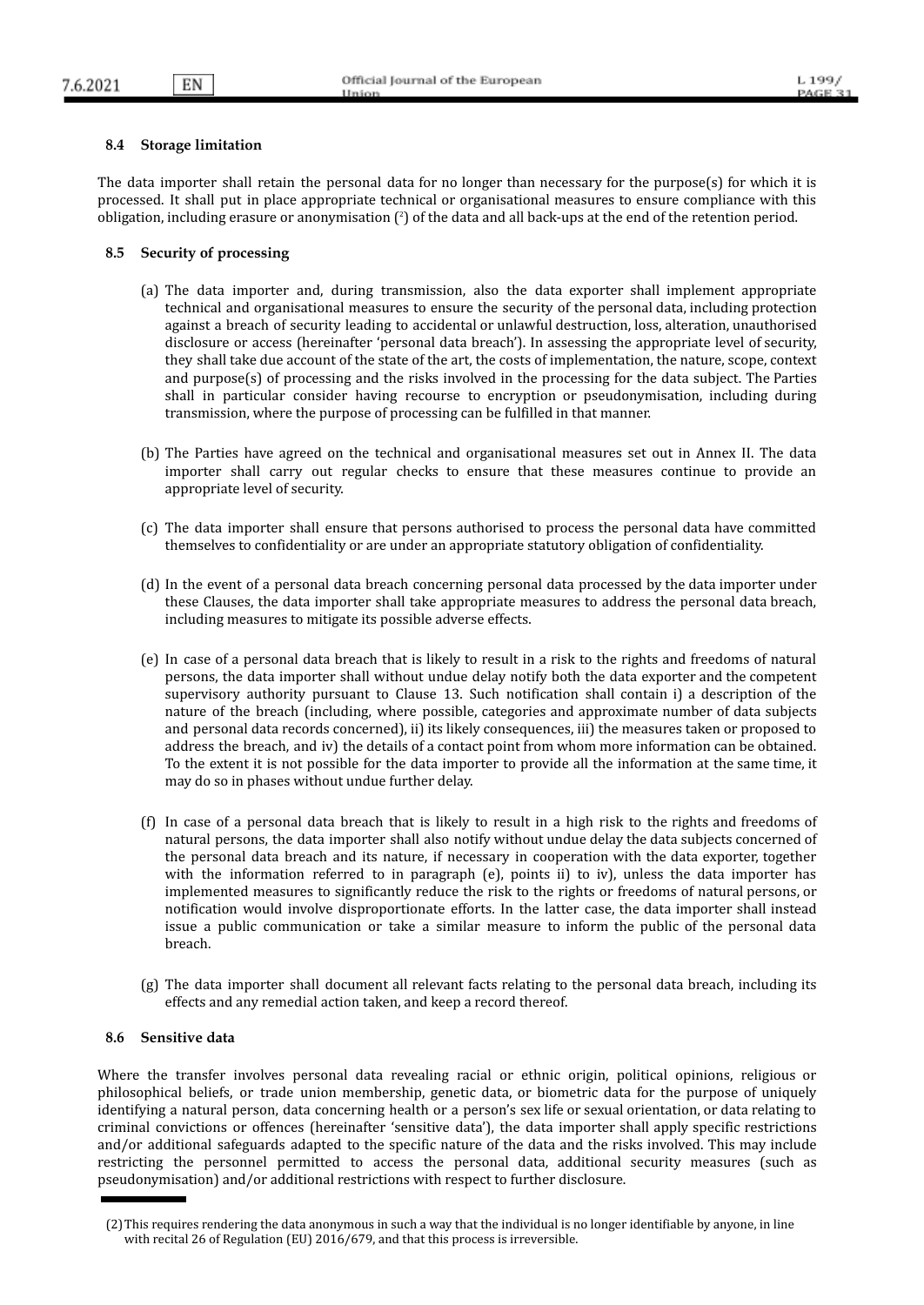$L199/$ PACE

## **8.7 Onward transfers**

The data importer shall not disclose the personal data to a third party located outside the European Union ( <sup>3</sup>) (in the same country as the data importer or in another third country, hereinafter 'onward transfer') unless the third party is or agrees to be bound by these Clauses, under the appropriate Module. Otherwise, an onward transfer by the data importer may only take place if:

- (i) it is to a country benefitting from an adequacy decision pursuant to Article 45 of Regulation (EU) 2016/679 that covers the onward transfer;
- (ii) the third party otherwise ensures appropriate safeguards pursuant to Articles 46 or 47 of Regulation (EU) 2016/679 with respect to the processing in question;
- (iii) the third party enters into a binding instrument with the data importer ensuring the same level of data protection as under these Clauses, and the data importer provides a copy of these safeguards to the data exporter;
- (iv) it is necessary for the establishment, exercise or defence of legal claims in the context of specific administrative, regulatory or judicial proceedings;
- (v) it is necessary in order to protect the vital interests of the data subject or of another natural person; or
- (vi) where none of the other conditions apply, the data importer has obtained the explicit consent of the data subject for an onward transfer in a specific situation, after having informed him/her of its purpose(s), the identity of the recipient and the possible risks of such transfer to him/her due to the lack of appropriate data protection safeguards. In this case, the data importer shall inform the data exporter and, at the request of the latter, shall transmit to it a copy of the information provided to the data subject.

Any onward transfer is subject to compliance by the data importer with all the other safeguards under these Clauses, in particular purpose limitation.

#### **8.8 Processing under the authority of the data importer**

The data importer shall ensure that any person acting under its authority, including a processor, processes the data only on its instructions.

#### **8.9 Documentation and compliance**

- (a) Each Party shall be able to demonstrate compliance with its obligations under these Clauses. In particular, the data importer shall keep appropriate documentation of the processing activities carried out under its responsibility.
- (b) The data importer shall make such documentation available to the competent supervisory authority on request.

#### **MODULE TWO: Transfer controller to processor**

#### **8.1 Instructions**

- (a) The data importer shall process the personal data only on documented instructions from the data exporter. The data exporter may give such instructions throughout the duration of the contract.
- (b) The data importer shall immediately inform the data exporter if it is unable to follow those instructions.

#### **8.2 Purpose limitation**

The data importer shall process the personal data only for the specific purpose(s) of the transfer, as set out in Annex I. B, unless on further instructions from the data exporter.

<sup>(3)</sup>The Agreement on the European Economic Area (EEA Agreement) provides for the extension of the European Union's internal market to the three EEA States Iceland, Liechtenstein and Norway. The Union data protection legislation, including Regulation (EU) 2016/679, is covered by the EEA Agreement and has been incorporated into Annex XI thereto. Therefore, any disclosure by the data importer to a third party located in the EEA does not qualify as an onward transfer for the purpose of these Clauses.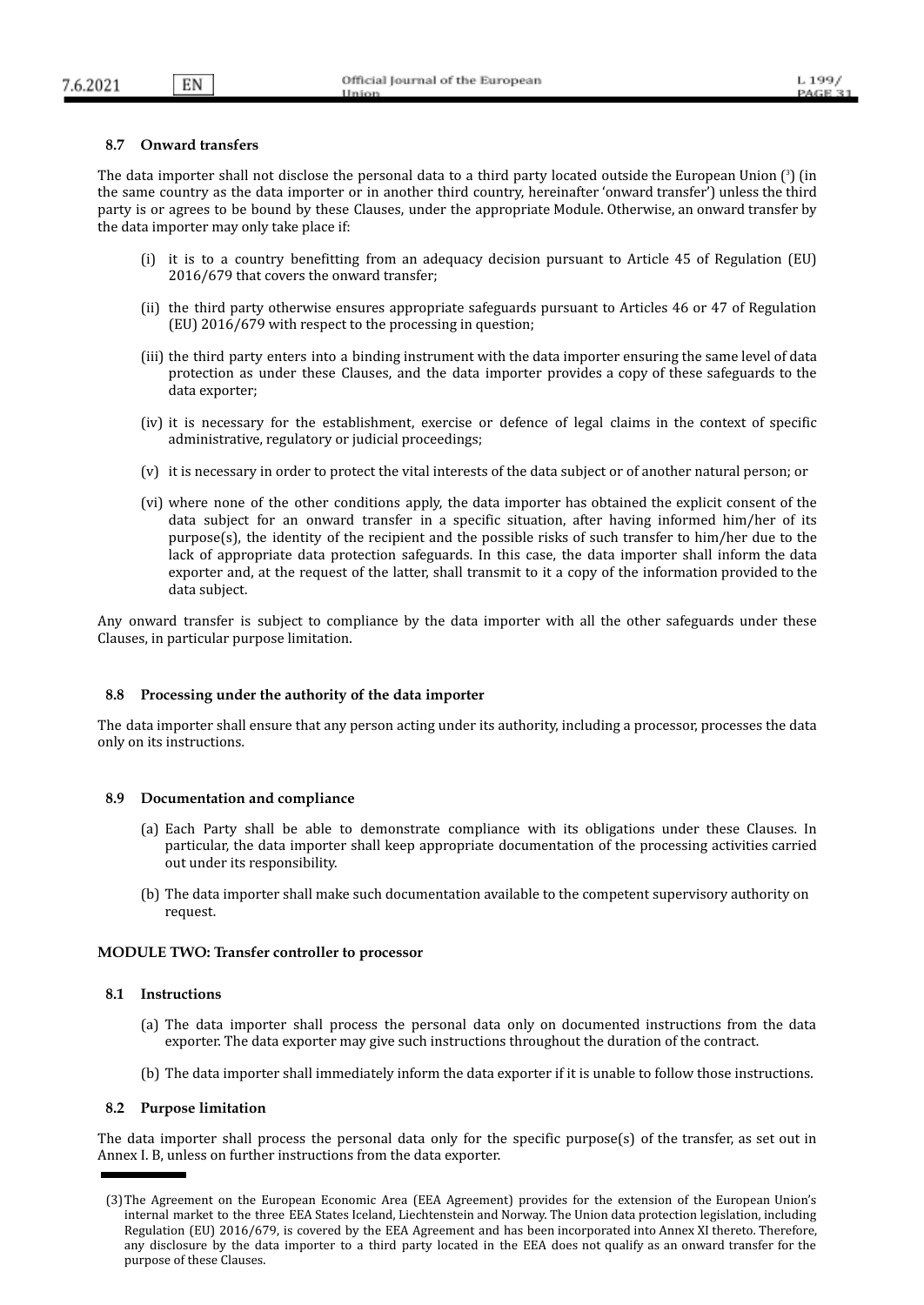## **8.3 Transparency**

On request, the data exporter shall make a copy of these Clauses, including the Appendix as completed by the Parties, available to the data subject free of charge. To the extent necessary to protect business secrets or other confidential information, including the measures described in Annex II and personal data, the data exporter may redact part of the text of the Appendix to these Clauses prior to sharing a copy, but shall provide a meaningful summary where the data subject would otherwise not be able to understand the its content or exercise his/her rights. On request, the Parties shall provide the data subject with the reasons for the redactions, to the extent possible without revealing the redacted information. This Clause is without prejudice to the obligations of the data exporter under Articles 13 and 14 of Regulation (EU) 2016/679.

## **8.4 Accuracy**

If the data importer becomes aware that the personal data it has received is inaccurate, or has become outdated, it shall inform the data exporter without undue delay. In this case, the data importer shall cooperate with the data exporter to erase or rectify the data.

## **8.5 Duration of processing and erasure or return of data**

Processing by the data importer shall only take place for the duration specified in Annex I.B. After the end of the provision of the processing services, the data importer shall, at the choice of the data exporter, delete all personal data processed on behalf of the data exporter and certify to the data exporter that it has done so, or return to the data exporter all personal data processed on its behalf and delete existing copies. Until the data is deleted or returned, the data importer shall continue to ensure compliance with these Clauses. In case of local laws applicable to the data importer that prohibit return or deletion of the personal data, the data importer warrants that it will continue to ensure compliance with these Clauses and will only process it to the extent and for as long as required under that local law. This is without prejudice to Clause 14, in particular the requirement for the data importer under Clause 14(e) to notify the data exporter throughout the duration of the contract if it has reason to believe that it is or has become subject to laws or practices not in line with the requirements under Clause 14(a).

### **8.6 Security of processing**

- (a) The data importer and, during transmission, also the data exporter shall implement appropriate technical and organisational measures to ensure the security of the data, including protection against a breach of security leading to accidental or unlawful destruction, loss, alteration, unauthorised disclosure or access to that data (hereinafter 'personal data breach'). In assessing the appropriate level of security, the Parties shall take due account of the state of the art, the costs of implementation, the nature, scope, context and purpose(s) of processing and the risks involved in the processing for the data subjects. The Parties shall in particular consider having recourse to encryption or pseudonymisation, including during transmission, where the purpose of processing can be fulfilled in that manner. In case of pseudonymisation, the additional information for attributing the personal data to a specific data subject shall, where possible, remain under the exclusive control of the data exporter. In complying with its obligations under this paragraph, the data importer shall at least implement the technical and organisational measures specified in Annex II. The data importer shall carry out regular checks to ensure that these measures continue to provide an appropriate level of security.
- (b) The data importer shall grant access to the personal data to members of its personnel only to the extent strictly necessary for the implementation, management and monitoring of the contract. It shall ensure that persons authorised to process the personal data have committed themselves to confidentiality or are under an appropriate statutory obligation of confidentiality.
- (c) In the event of a personal data breach concerning personal data processed by the data importer under these Clauses, the data importer shall take appropriate measures to address the breach, including measures to mitigate its adverse effects. The data importer shall also notify the data exporter without undue delay after having become aware of the breach. Such notification shall contain the details of a contact point where more information can be obtained, a description of the nature of the breach (including, where possible, categories and approximate number of data subjects and personal data records concerned), its likely consequences and the measures taken or proposed to address the breach including, where appropriate, measures to mitigate its possible adverse effects. Where, and in so far as, it is not possible to provide all information at the same time, the initial notification shall contain the information then available and further information shall, as it becomes available, subsequently be provided without undue delay.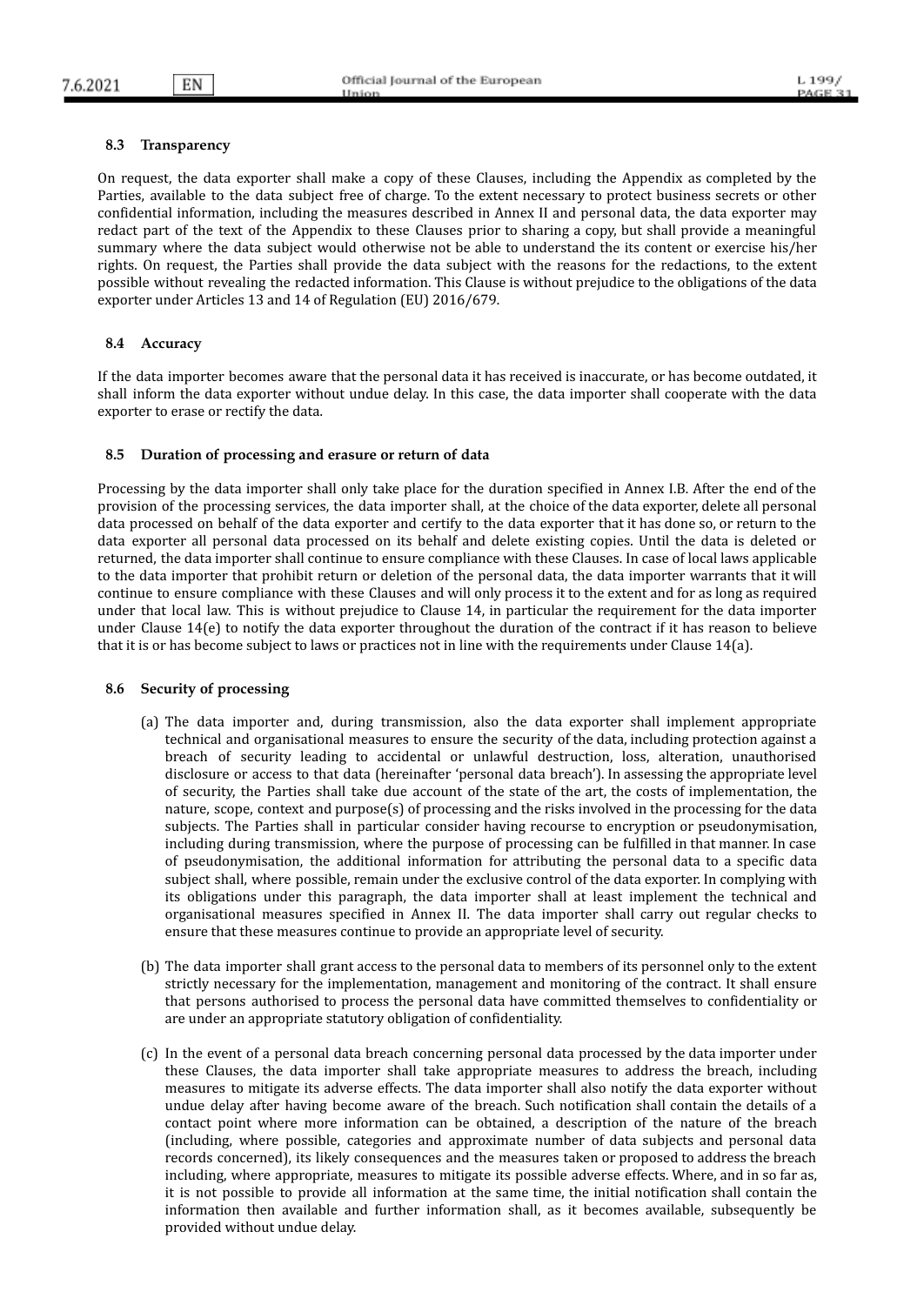(d) The data importer shall cooperate with and assist the data exporter to enable the data exporter to comply with its obligations under Regulation (EU) 2016/679, in particular to notify the competent supervisory authority and the affected data subjects, taking into account the nature of processing and the information available to the data importer.

### **8.7 Sensitive data**

Where the transfer involves personal data revealing racial or ethnic origin, political opinions, religious or philosophical beliefs, or trade union membership, genetic data, or biometric data for the purpose of uniquely identifying a natural person, data concerning health or a person's sex life or sexual orientation, or data relating to criminal convictions and offences (hereinafter 'sensitive data'), the data importer shall apply the specific restrictions and/or additional safeguards described in Annex I.B.

#### **8.8 Onward transfers**

The data importer shall only disclose the personal data to a third party on documented instructions from the data exporter. In addition, the data may only be disclosed to a third party located outside the European Union ( <sup>4</sup>) (in the same country as the data importer or in another third country, hereinafter 'onward transfer') if the third party is or agrees to be bound by these Clauses, under the appropriate Module, or if:

- (i) the onward transfer is to a country benefitting from an adequacy decision pursuant to Article 45 of Regulation (EU) 2016/679 that covers the onward transfer;
- (ii) the third party otherwise ensures appropriate safeguards pursuant to Articles 46 or 47 Regulation of (EU) 2016/679 with respect to the processing in question;
- (iii) the onward transfer is necessary for the establishment, exercise or defence of legal claims in the context of specific administrative, regulatory or judicial proceedings; or
- (iv) the onward transfer is necessary in order to protect the vital interests of the data subject or of another natural person.

Any onward transfer is subject to compliance by the data importer with all the other safeguards under these Clauses, in particular purpose limitation.

#### **8.9 Documentation and compliance**

- (a) The data importer shall promptly and adequately deal with enquiries from the data exporter that relate to the processing under these Clauses.
- (b) The Parties shall be able to demonstrate compliance with these Clauses. In particular, the data importer shall keep appropriate documentation on the processing activities carried out on behalf of the data exporter.
- (c) The data importer shall make available to the data exporter all information necessary to demonstrate compliance with the obligations set out in these Clauses and at the data exporter's request, allow for and contribute to audits of the processing activities covered by these Clauses, at reasonable intervals or if there are indications of non- compliance. In deciding on a review or audit, the data exporter may take into account relevant certifications held by the data importer.
- (d) The data exporter may choose to conduct the audit by itself or mandate an independent auditor. Audits may include inspections at the premises or physical facilities of the data importer and shall, where appropriate, be carried out with reasonable notice.
- (e) The Parties shall make the information referred to in paragraphs (b) and (c), including the results of any audits, available to the competent supervisory authority on request.

<sup>(4)</sup>The Agreement on the European Economic Area (EEA Agreement) provides for the extension of the European Union's internal market to the three EEA States Iceland, Liechtenstein and Norway. The Union data protection legislation, including Regulation (EU) 2016/679, is covered by the EEA Agreement and has been incorporated into Annex XI thereto. Therefore, any disclosure by the data importer to a third party located in the EEA does not qualify as an onward transfer for the purpose of these Clauses.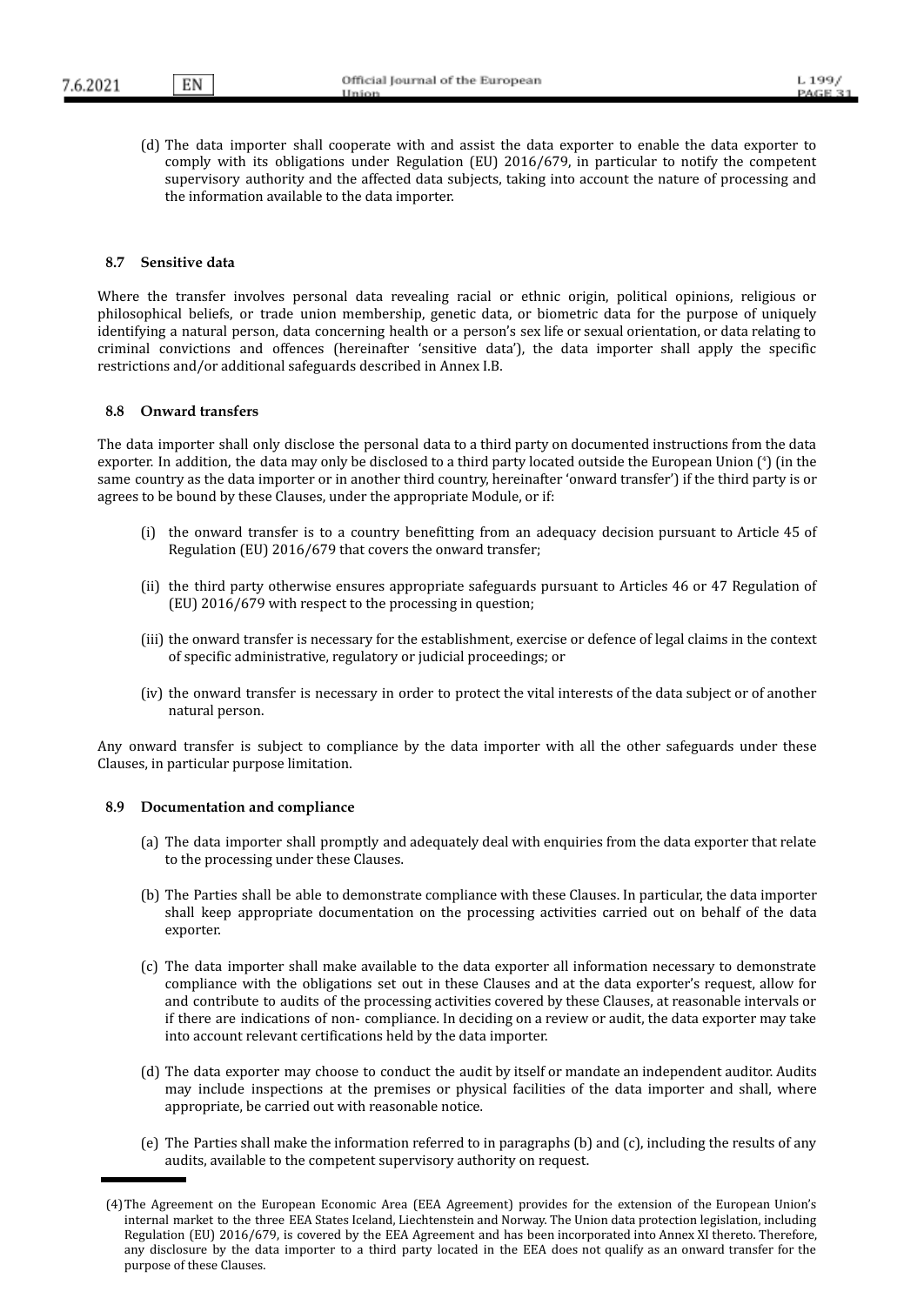#### **MODULE THREE: Transfer processor to processor**

#### **8.1 Instructions**

- (a) The data exporter has informed the data importer that it acts as processor under the instructions of its controller(s), which the data exporter shall make available to the data importer prior to processing.
- (b) The data importer shall process the personal data only on documented instructions from the controller, as communicated to the data importer by the data exporter, and any additional documented instructions from the data exporter. Such additional instructions shall not conflict with the instructions from the controller. The controller or data exporter may give further documented instructions regarding the data processing throughout the duration of the contract.
- (c) The data importer shall immediately inform the data exporter if it is unable to follow those instructions. Where the data importer is unable to follow the instructions from the controller, the data exporter shall immediately notify the controller.
- (d) The data exporter warrants that it has imposed the same data protection obligations on the data importer as set out in the contract or other legal act under Union or Member State law between the controller and the data exporter ( 5).

#### **8.2 Purpose limitation**

The data importer shall process the personal data only for the specific purpose(s) of the transfer, as set out in Annex I. B., unless on further instructions from the controller, as communicated to the data importer by the data exporter, or from the data exporter.

#### **8.3 Transparency**

On request, the data exporter shall make a copy of these Clauses, including the Appendix as completed by the Parties, available to the data subject free of charge. To the extent necessary to protect business secrets or other confidential information, including personal data, the data exporter may redact part of the text of the Appendix prior to sharing a copy, but shall provide a meaningful summary where the data subject would otherwise not be able to understand its content or exercise his/her rights. On request, the Parties shall provide the data subject with the reasons for the redactions, to the extent possible without revealing the redacted information.

#### **8.4 Accuracy**

If the data importer becomes aware that the personal data it has received is inaccurate, or has become outdated, it shall inform the data exporter without undue delay. In this case, the data importer shall cooperate with the data exporter to rectify or erase the data.

#### **8.5 Duration of processing and erasure or return of data**

Processing by the data importer shall only take place for the duration specified in Annex I.B. After the end of the provision of the processing services, the data importer shall, at the choice of the data exporter, delete all personal data processed on behalf of the controller and certify to the data exporter that it has done so, or return to the data exporter all personal data processed on its behalf and delete existing copies. Until the data is deleted or returned, the data importer shall continue to ensure compliance with these Clauses. In case of local laws applicable to the data importer that prohibit return or deletion of the personal data, the data importer warrants that it will continue to ensure compliance with these Clauses and will only process it to the extent and for as long as required under that local law. This is without prejudice to Clause 14, in particular the requirement for the data importer under Clause  $14(e)$  to notify the data exporter throughout the duration of the contract if it has reason to believe that it is or has become subject to laws or practices not in line with the requirements under Clause 14(a).

<sup>(5)</sup>See Article 28(4) of Regulation (EU) 2016/679 and, where the controller is an EU institution or body, Article 29(4) of Regulation (EU) 2018/1725.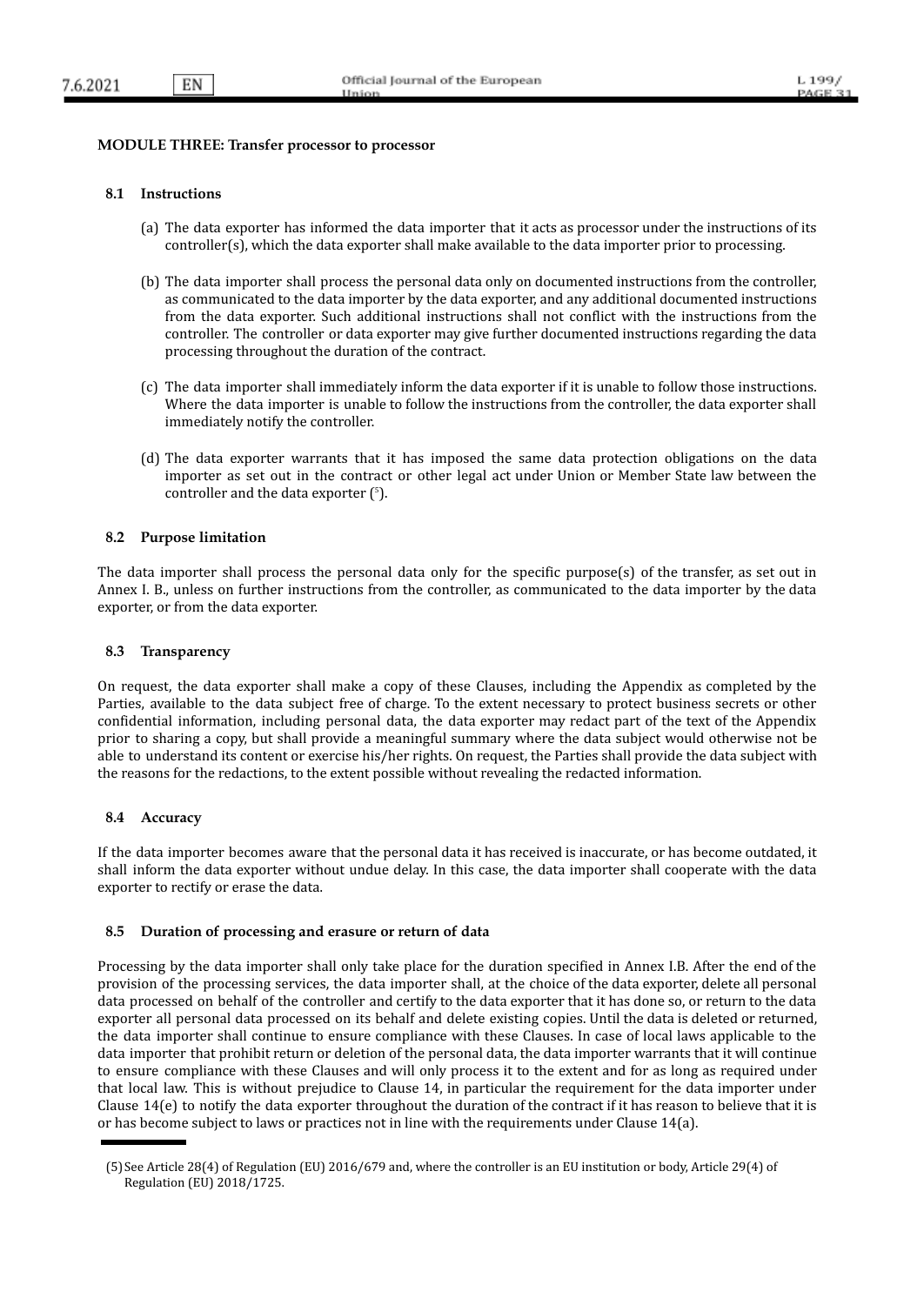## **8.6 Security of processing**

- (a) The data importer and, during transmission, also the data exporter shall implement appropriate technical and organisational measures to ensure the security of the data, including protection against a breach of security leading to accidental or unlawful destruction, loss, alteration, unauthorised disclosure or access to that data (hereinafter 'personal data breach'). In assessing the appropriate level of security, they shall take due account of the state of the art, the costs of implementation, the nature, scope, context and purpose(s) of processing and the risks involved in the processing for the data subject. The Parties shall in particular consider having recourse to encryption or pseudonymisation, including during transmission, where the purpose of processing can be fulfilled in that manner. In case of pseudonymisation, the additional information for attributing the personal data to a specific data subject shall, where possible, remain under the exclusive control of the data exporter or the controller. In complying with its obligations under this paragraph, the data importer shall at least implement the technical and organisational measures specified in Annex II. The data importer shall carry out regular checks to ensure that these measures continue to provide an appropriate level of security.
- (b) The data importer shall grant access to the data to members of its personnel only to the extent strictly necessary for the implementation, management and monitoring of the contract. It shall ensure that persons authorised to process the personal data have committed themselves to confidentiality or are under an appropriate statutory obligation of confidentiality.
- (c) In the event of a personal data breach concerning personal data processed by the data importer under these Clauses, the data importer shall take appropriate measures to address the breach, including measures to mitigate its adverse effects. The data importer shall also notify, without undue delay, the data exporter and, where appropriate and feasible, the controller after having become aware of the breach. Such notification shall contain the details of a contact point where more information can be obtained, a description of the nature of the breach (including, where possible, categories and approximate number of data subjects and personal data records concerned), its likely consequences and the measures taken or proposed to address the data breach, including measures to mitigate its possible adverse effects. Where, and in so far as, it is not possible to provide all information at the same time, the initial notification shall contain the information then available and further information shall, as it becomes available, subsequently be provided without undue delay.
- (d) The data importer shall cooperate with and assist the data exporter to enable the data exporter to comply with its obligations under Regulation (EU) 2016/679, in particular to notify its controller so that the latter may in turn notify the competent supervisory authority and the affected data subjects, taking into account the nature of processing and the information available to the data importer.

### **8.7 Sensitive data**

Where the transfer involves personal data revealing racial or ethnic origin, political opinions, religious or philosophical beliefs, or trade union membership, genetic data, or biometric data for the purpose of uniquely identifying a natural person, data concerning health or a person's sex life or sexual orientation, or data relating to criminal convictions and offences (hereinafter 'sensitive data'), the data importer shall apply the specific restrictions and/or additional safeguards set out in Annex I.B.

### **8.8 Onward transfers**

The data importer shall only disclose the personal data to a third party on documented instructions from the controller, as communicated to the data importer by the data exporter. In addition, the data may only be disclosed to a third party located outside the European Union ( <sup>6</sup>) (in the same country as the data importer or in another third country, hereinafter 'onward transfer') if the third party is or agrees to be bound by these Clauses, under the appropriate Module, or if:

(i) the onward transfer is to a country benefitting from an adequacy decision pursuant to Article 45 of Regulation (EU) 2016/679 that covers the onward transfer;

<sup>(6)</sup>The Agreement on the European Economic Area (EEA Agreement) provides for the extension of the European Union's internal market to the three EEA States Iceland, Liechtenstein and Norway. The Union data protection legislation, including Regulation (EU) 2016/679, is covered by the EEA Agreement and has been incorporated into Annex XI thereto. Therefore, any disclosure by the data importer to a third party located in the EEA does not qualify as an onward transfer for the purposes of these Clauses.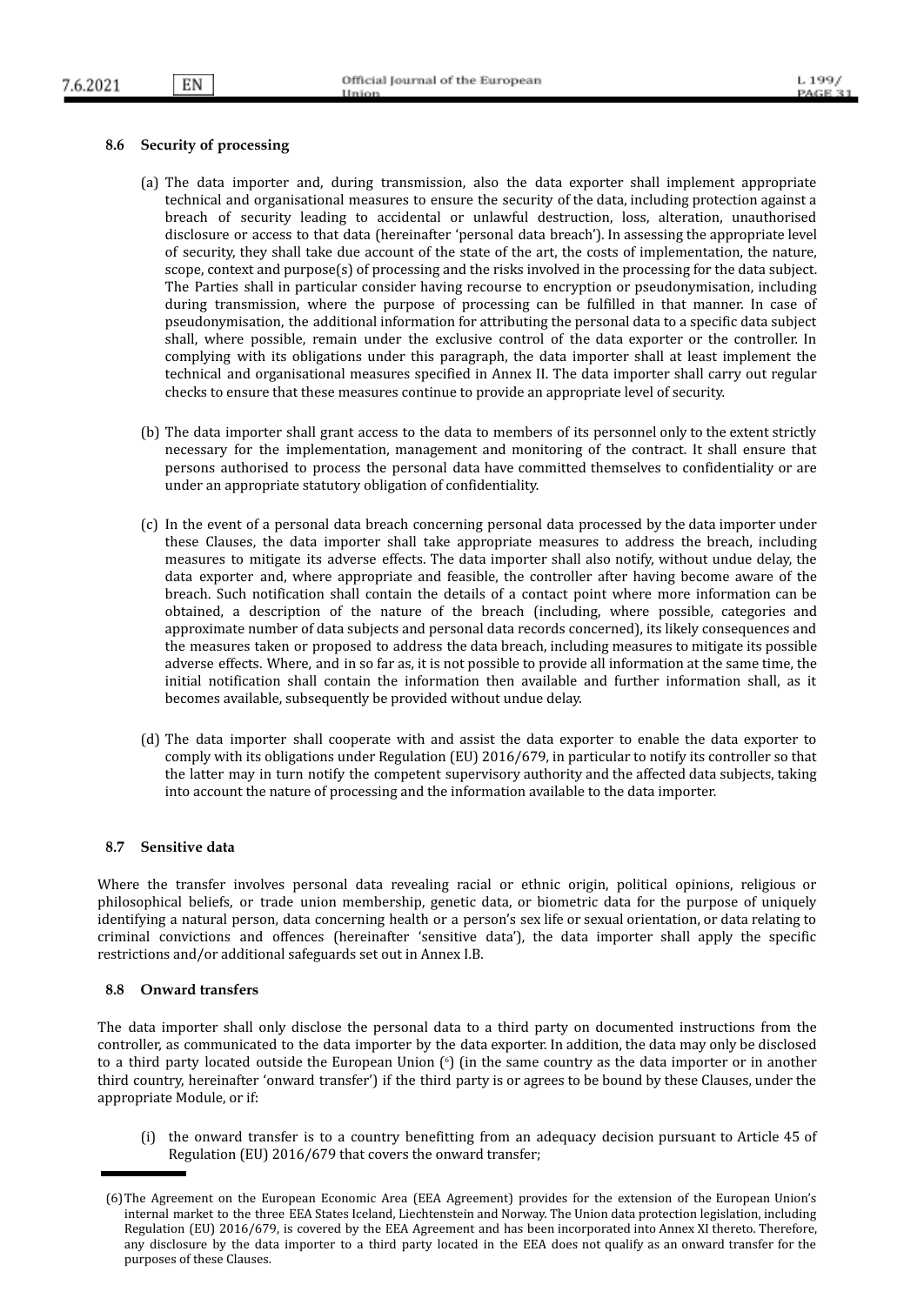- (ii) the third party otherwise ensures appropriate safeguards pursuant to Articles 46 or 47 of Regulation (EU) 2016/679;
- (iii) the onward transfer is necessary for the establishment, exercise or defence of legal claims in the context of specific administrative, regulatory or judicial proceedings; or
- (iv) the onward transfer is necessary in order to protect the vital interests of the data subject or of another natural person.

Any onward transfer is subject to compliance by the data importer with all the other safeguards under these Clauses, in particular purpose limitation.

#### **8.9 Documentation and compliance**

- (a) The data importer shall promptly and adequately deal with enquiries from the data exporter or the controller that relate to the processing under these Clauses.
- (b) The Parties shall be able to demonstrate compliance with these Clauses. In particular, the data importer shall keep appropriate documentation on the processing activities carried out on behalf of the controller.
- (c) The data importer shall make all information necessary to demonstrate compliance with the obligations set out in these Clauses available to the data exporter, which shall provide it to the controller.
- (d) The data importer shall allow for and contribute to audits by the data exporter of the processing activities covered by these Clauses, at reasonable intervals or if there are indications of non-compliance. The same shall apply where the data exporter requests an audit on instructions of the controller. In deciding on an audit, the data exporter may take into account relevant certifications held by the data importer.
- (e) Where the audit is carried out on the instructions of the controller, the data exporter shall make the results available to the controller.
- (f) The data exporter may choose to conduct the audit by itself or mandate an independent auditor. Audits may include inspections at the premises or physical facilities of the data importer and shall, where appropriate, be carried out with reasonable notice.
- (g) The Parties shall make the information referred to in paragraphs (b) and (c), including the results of any audits, available to the competent supervisory authority on request.

#### **MODULE FOUR: Transfer processor to controller**

#### **8.1 Instructions**

- (a) The data exporter shall process the personal data only on documented instructions from the data importer acting as its controller.
- (b) The data exporter shall immediately inform the data importer if it is unable to follow those instructions, including if such instructions infringe Regulation (EU) 2016/679 or other Union or Member State data protection law.
- (c) The data importer shall refrain from any action that would prevent the data exporter from fulfilling its obligations under Regulation (EU) 2016/679, including in the context of sub-processing or as regards cooperation with competent supervisory authorities.
- (d) After the end of the provision of the processing services, the data exporter shall, at the choice of the data importer, delete all personal data processed on behalf of the data importer and certify to the data importer that it has done so, or return to the data importer all personal data processed on its behalf and delete existing copies.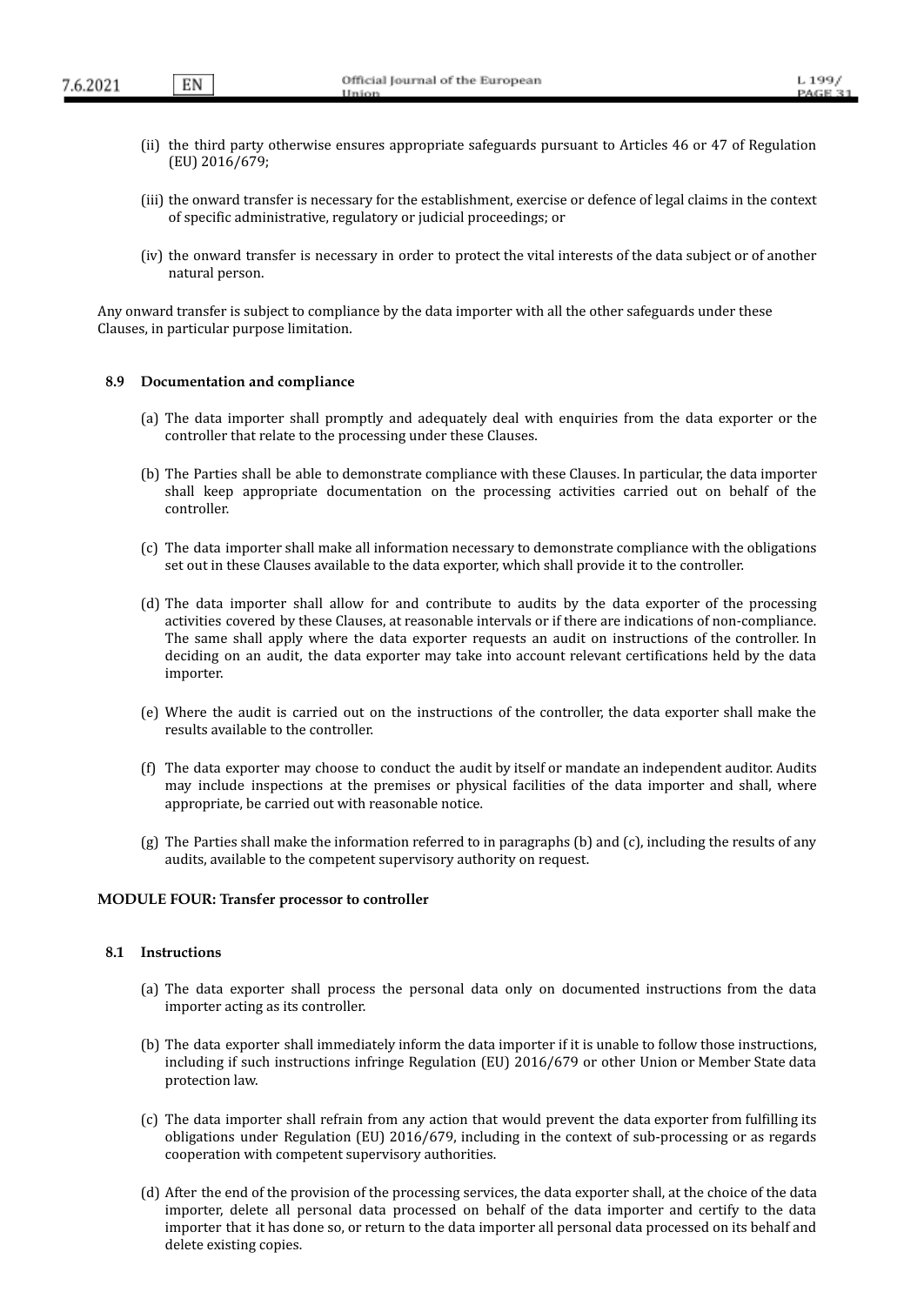### **8.2 Security of processing**

- (a) The Parties shall implement appropriate technical and organisational measures to ensure the security of the data, including during transmission, and protection against a breach of security leading to accidental or unlawful destruction, loss, alteration, unauthorised disclosure or access (hereinafter 'personal data breach'). In assessing the appropriate level of security, they shall take due account of the state of the art, the costs of implementation, the nature of the personal data (7), the nature, scope, context and purpose(s) of processing and the risks involved in the processing for the data subjects, and in particular consider having recourse to encryption or pseudonymisation, including during transmission, where the purpose of processing can be fulfilled in that manner.
- (b) The data exporter shall assist the data importer in ensuring appropriate security of the data in accordance with paragraph (a). In case of a personal data breach concerning the personal data processed by the data exporter under these Clauses, the data exporter shall notify the data importer without undue delay after becoming aware of it and assist the data importer in addressing the breach.
- (c) The data exporter shall ensure that persons authorised to process the personal data have committed themselves to confidentiality or are under an appropriate statutory obligation of confidentiality.

### **8.3 Documentation and compliance**

- (a) The Parties shall be able to demonstrate compliance with these Clauses.
- (b) The data exporter shall make available to the data importer all information necessary to demonstrate compliance with its obligations under these Clauses and allow for and contribute to audits.

### *Clause 9*

### **Use of sub-processors**

## **MODULE TWO: Transfer controller to processor**

- (a) OPTION 1: SPECIFIC PRIOR AUTHORISATION The data importer shall not sub-contract any of its processing activities performed on behalf of the data exporter under these Clauses to a sub-processor without the data exporter's prior specific written authorisation. The data importer shall submit the request for specific authorisation at least [*Specify time period*] prior to the engagement of the sub-processor, together with the information necessary to enable the data exporter to decide on the authorisation. The list of sub-processors already authorised by the data exporter can be found in Annex III. The Parties shall keep Annex III up to date.
- (b) Where the data importer engages a sub-processor to carry out specific processing activities (on behalf of the data exporter), it shall do so by way of a written contract that provides for, in substance, the same data protection obligations as those binding the data importer under these Clauses, including in terms of third-party beneficiary rights for data subjects. ( <sup>8</sup>) The Parties agree that, by complying with this Clause, the data importer fulfils its obligations under Clause 8.8. The data importer shall ensure that the sub-processor complies with the obligations to which the data importer is subject pursuant to these Clauses.

<sup>(7)</sup>This includes whether the transfer and further processing involves personal data revealing racial or ethnic origin, political opinions, religious or philosophical beliefs, or trade union membership, genetic data or biometric data for the purpose of uniquely identifying a natural person, data concerning health or a person's sex life or sexual orientation, or data relating to criminal convictions or offences.

<sup>(8)</sup>This requirement may be satisfied by the sub-processor acceding to these Clauses under the appropriate Module, in accordance with Clause 7.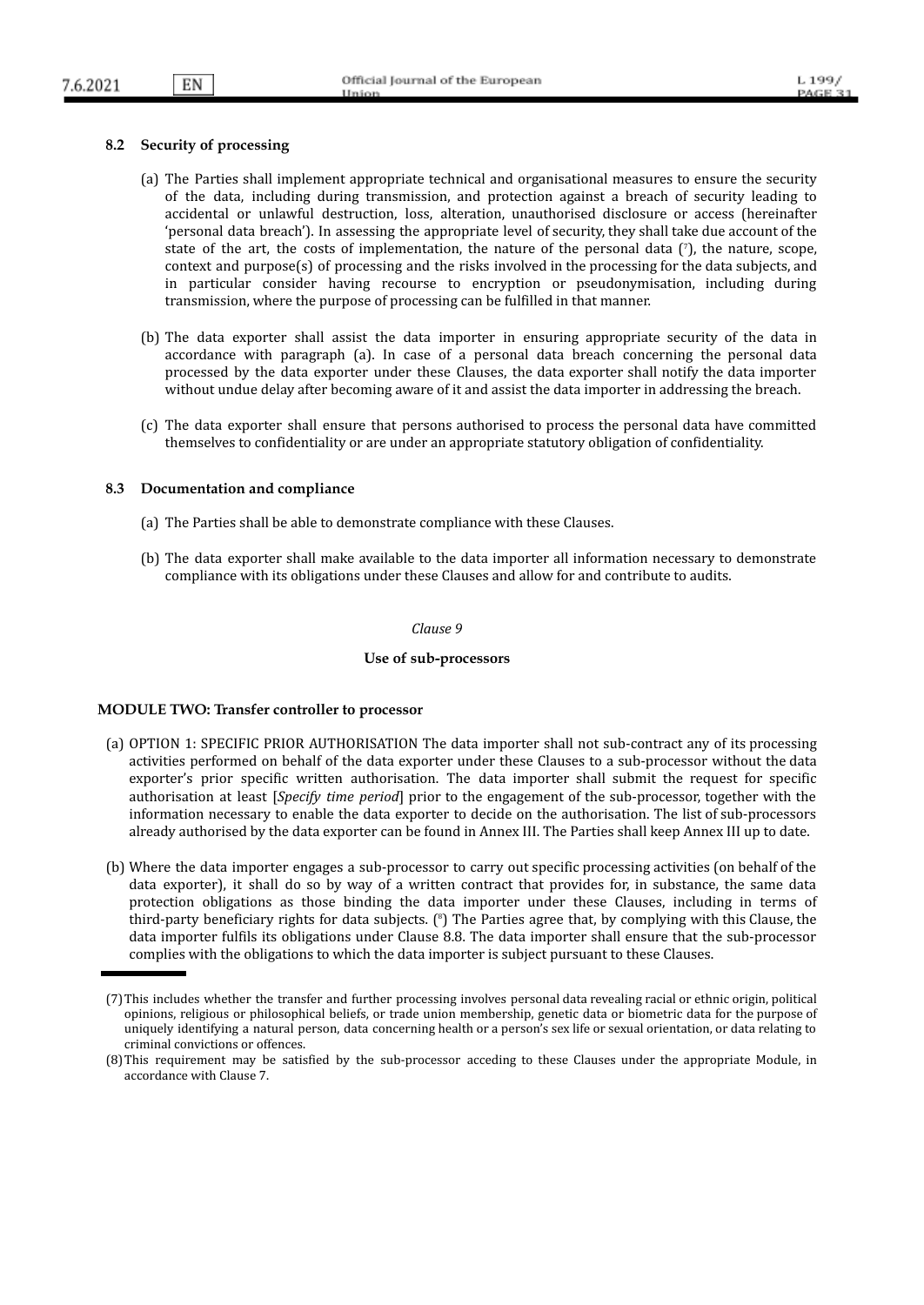- (c) The data importer shall provide, at the data exporter's request, a copy of such a sub-processor agreement and any subsequent amendments to the data exporter. To the extent necessary to protect business secrets or other confidential information, including personal data, the data importer may redact the text of the agreement prior to sharing a copy.
- (d) The data importer shall remain fully responsible to the data exporter for the performance of the sub-processor's obligations under its contract with the data importer. The data importer shall notify the data exporter of any failure by the sub-processor to fulfil its obligations under that contract.
- (e) The data importer shall agree a third-party beneficiary clause with the sub-processor whereby in the event the data importer has factually disappeared, ceased to exist in law or has become insolvent – the data exporter shall have the right to terminate the sub-processor contract and to instruct the sub-processor to erase or return the personal data.

#### **MODULE THREE: Transfer processor to processor**

- (a) OPTION 1: SPECIFIC PRIOR AUTHORISATION The data importer shall not sub-contract any of its processing activities performed on behalf of the data exporter under these Clauses to a sub-processor without the prior specific written authorisation of the controller. The data importer shall submit the request for specific authorisation at least [*Specify time period*] prior to the engagement of the sub-processor, together with the information necessary to enable the controller to decide on the authorisation. It shall inform the data exporter of such engagement. The list of sub- processors already authorised by the controller can be found in Annex III. The Parties shall keep Annex III up to date.
- (b) Where the data importer engages a sub-processor to carry out specific processing activities (on behalf of the controller), it shall do so by way of a written contract that provides for, in substance, the same data protection obligations as those binding the data importer under these Clauses, including in terms of third-party beneficiary rights for data subjects. ( <sup>9</sup>) The Parties agree that, by complying with this Clause, the data importer fulfils its obligations under Clause 8.8. The data importer shall ensure that the sub-processor complies with the obligations to which the data importer is subject pursuant to these Clauses.
- (c) The data importer shall provide, at the data exporter's or controller's request, a copy of such a sub-processor agreement and any subsequent amendments. To the extent necessary to protect business secrets or other confidential information, including personal data, the data importer may redact the text of the agreement prior to sharing a copy.
- (d) The data importer shall remain fully responsible to the data exporter for the performance of the sub-processor's obligations under its contract with the data importer. The data importer shall notify the data exporter of any failure by the sub-processor to fulfil its obligations under that contract.
- (e) The data importer shall agree a third-party beneficiary clause with the sub-processor whereby in the event the data importer has factually disappeared, ceased to exist in law or has become insolvent – the data exporter shall have the right to terminate the sub-processor contract and to instruct the sub-processor to erase or return the personal data.

<sup>(9)</sup>This requirement may be satisfied by the sub-processor acceding to these Clauses under the appropriate Module, in accordance with Clause 7.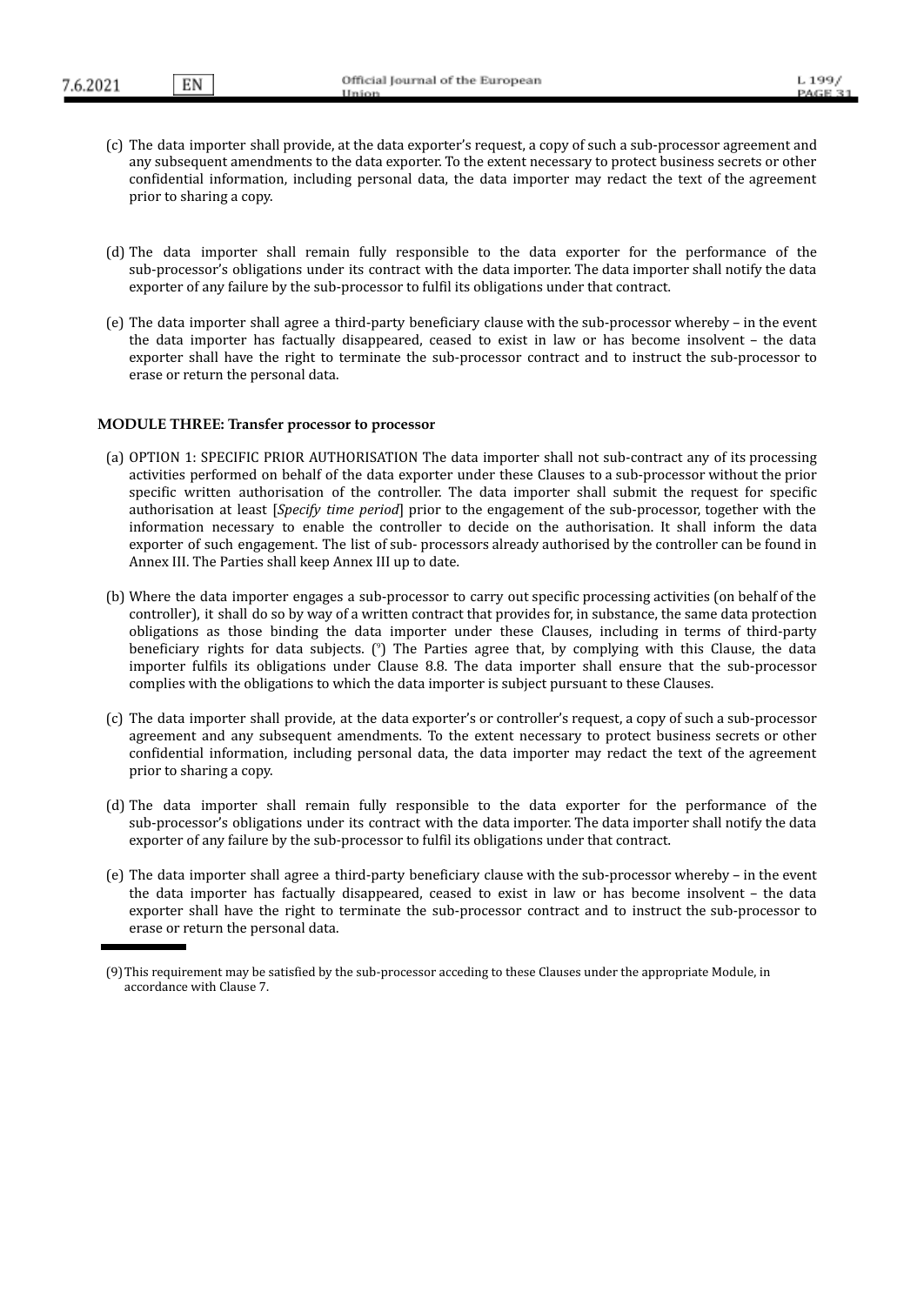## *Clause 10*

## **Data subject rights**

#### **MODULE ONE: Transfer controller to controller**

- (a) The data importer, where relevant with the assistance of the data exporter, shall deal with any enquiries and requests it receives from a data subject relating to the processing of his/her personal data and the exercise of his/her rights under these Clauses without undue delay and at the latest within one month of the receipt of the enquiry or request. ( <sup>10</sup>) The data importer shall take appropriate measures to facilitate such enquiries, requests and the exercise of data subject rights. Any information provided to the data subject shall be in an intelligible and easily accessible form, using clear and plain language.
- (b) In particular, upon request by the data subject the data importer shall, free of charge:
	- (i) provide confirmation to the data subject as to whether personal data concerning him/her is being processed and, where this is the case, a copy of the data relating to him/her and the information in Annex I; if personal data has been or will be onward transferred, provide information on recipients or categories of recipients (as appropriate with a view to providing meaningful information) to which the personal data has been or will be onward transferred, the purpose of such onward transfers and their ground pursuant to Clause 8.7; and provide information on the right to lodge a complaint with a supervisory authority in accordance with Clause  $12(c)(i)$ ;
	- (ii) rectify inaccurate or incomplete data concerning the data subject;
	- (iii) erase personal data concerning the data subject if such data is being or has been processed in violation of any of these Clauses ensuring third-party beneficiary rights, or if the data subject withdraws the consent on which the processing is based.
- (c) Where the data importer processes the personal data for direct marketing purposes, it shall cease processing for such purposes if the data subject objects to it.
- (d) The data importer shall not make a decision based solely on the automated processing of the personal data transferred (hereinafter 'automated decision'), which would produce legal effects concerning the data subject or similarly significantly affect him/her, unless with the explicit consent of the data subject or if authorised to do so under the laws of the country of destination, provided that such laws lays down suitable measures to safeguard the data subject's rights and legitimate interests. In this case, the data importer shall, where necessary in cooperation with the data exporter:
	- (i) inform the data subject about the envisaged automated decision, the envisaged consequences and the logic involved; and
	- (ii) implement suitable safeguards, at least by enabling the data subject to contest the decision, express his/her point of view and obtain review by a human being.
- (e) Where requests from a data subject are excessive, in particular because of their repetitive character, the data importer may either charge a reasonable fee taking into account the administrative costs of granting the request or refuse to act on the request.
- (f) The data importer may refuse a data subject's request if such refusal is allowed under the laws of the country of destination and is necessary and proportionate in a democratic society to protect one of the objectives listed in Article 23(1) of Regulation (EU) 2016/679.
- (g) If the data importer intends to refuse a data subject's request, it shall inform the data subject of the reasons for the refusal and the possibility of lodging a complaint with the competent supervisory authority and/or seeking judicial redress.

### **MODULE TWO: Transfer controller to processor**

(a) The data importer shall promptly notify the data exporter of any request it has received from a data subject. It shall not respond to that request itself unless it has been authorised to do so by the data exporter.

<sup>(10)</sup> That period may be extended by a maximum of two more months, to the extent necessary taking into account the complexity and number of requests. The data importer shall duly and promptly inform the data subject of any such extension.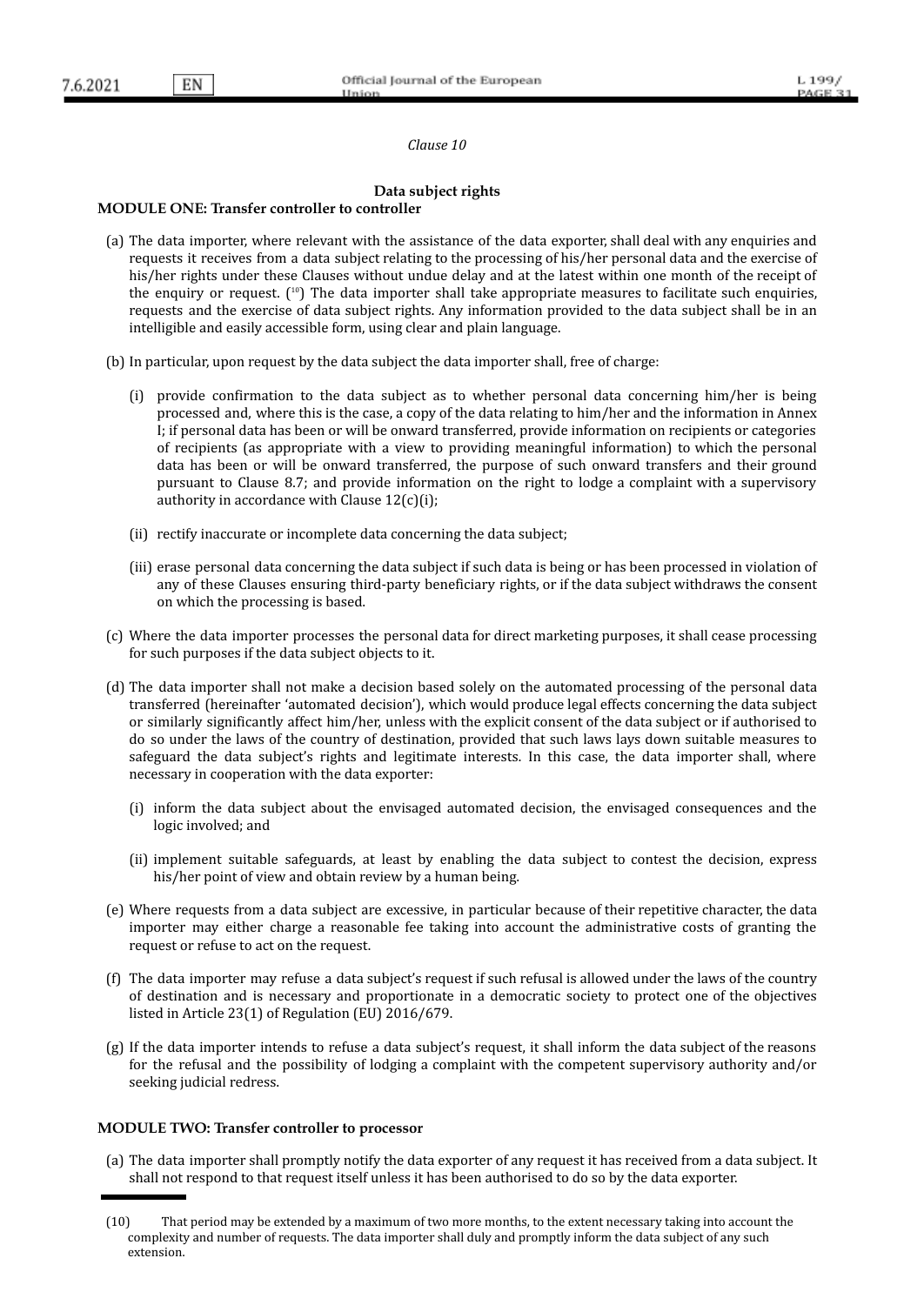- (b) The data importer shall assist the data exporter in fulfilling its obligations to respond to data subjects' requests for the exercise of their rights under Regulation (EU) 2016/679. In this regard, the Parties shall set out in Annex II the appropriate technical and organisational measures, taking into account the nature of the processing, by which the assistance shall be provided, as well as the scope and the extent of the assistance required.
- (c) In fulfilling its obligations under paragraphs (a) and (b), the data importer shall comply with the instructions from the data exporter.

## **MODULE THREE: Transfer processor to processor**

- (a) The data importer shall promptly notify the data exporter and, where appropriate, the controller of any request it has received from a data subject, without responding to that request unless it has been authorised to do so by the controller.
- (b) The data importer shall assist, where appropriate in cooperation with the data exporter, the controller in fulfilling its obligations to respond to data subjects' requests for the exercise of their rights under Regulation (EU) 2016/679 or Regulation (EU) 2018/1725, as applicable. In this regard, the Parties shall set out in Annex II the appropriate technical and organisational measures, taking into account the nature of the processing, by which the assistance shall be provided, as well as the scope and the extent of the assistance required.
- (c) In fulfilling its obligations under paragraphs (a) and (b), the data importer shall comply with the instructions from the controller, as communicated by the data exporter.

#### **MODULE FOUR: Transfer processor to controller**

The Parties shall assist each other in responding to enquiries and requests made by data subjects under the local law applicable to the data importer or, for data processing by the data exporter in the EU, under Regulation (EU) 2016/679.

## *Clause 11*

**Redress**

(a) The data importer shall inform data subjects in a transparent and easily accessible format, through individual notice or on its website, of a contact point authorised to handle complaints. It shall deal promptly with any complaints it receives from a data subject.

### **MODULE ONE: Transfer controller to controller**

#### **MODULE TWO: Transfer controller to processor**

#### **MODULE THREE: Transfer processor to**

### **processor**

- (b) In case of a dispute between a data subject and one of the Parties as regards compliance with these Clauses, that Party shall use its best efforts to resolve the issue amicably in a timely fashion. The Parties shall keep each other informed about such disputes and, where appropriate, cooperate in resolving them.
- (c) Where the data subject invokes a third-party beneficiary right pursuant to Clause 3, the data importer shall accept the decision of the data subject to:
	- (i) lodge a complaint with the supervisory authority in the Member State of his/her habitual residence or place of work, or the competent supervisory authority pursuant to Clause 13;
	- (ii) refer the dispute to the competent courts within the meaning of Clause 18.
- (11) The data importer may offer independent dispute resolution through an arbitration body only if it is established in a country that has ratified the New York Convention on Enforcement of Arbitration Awards.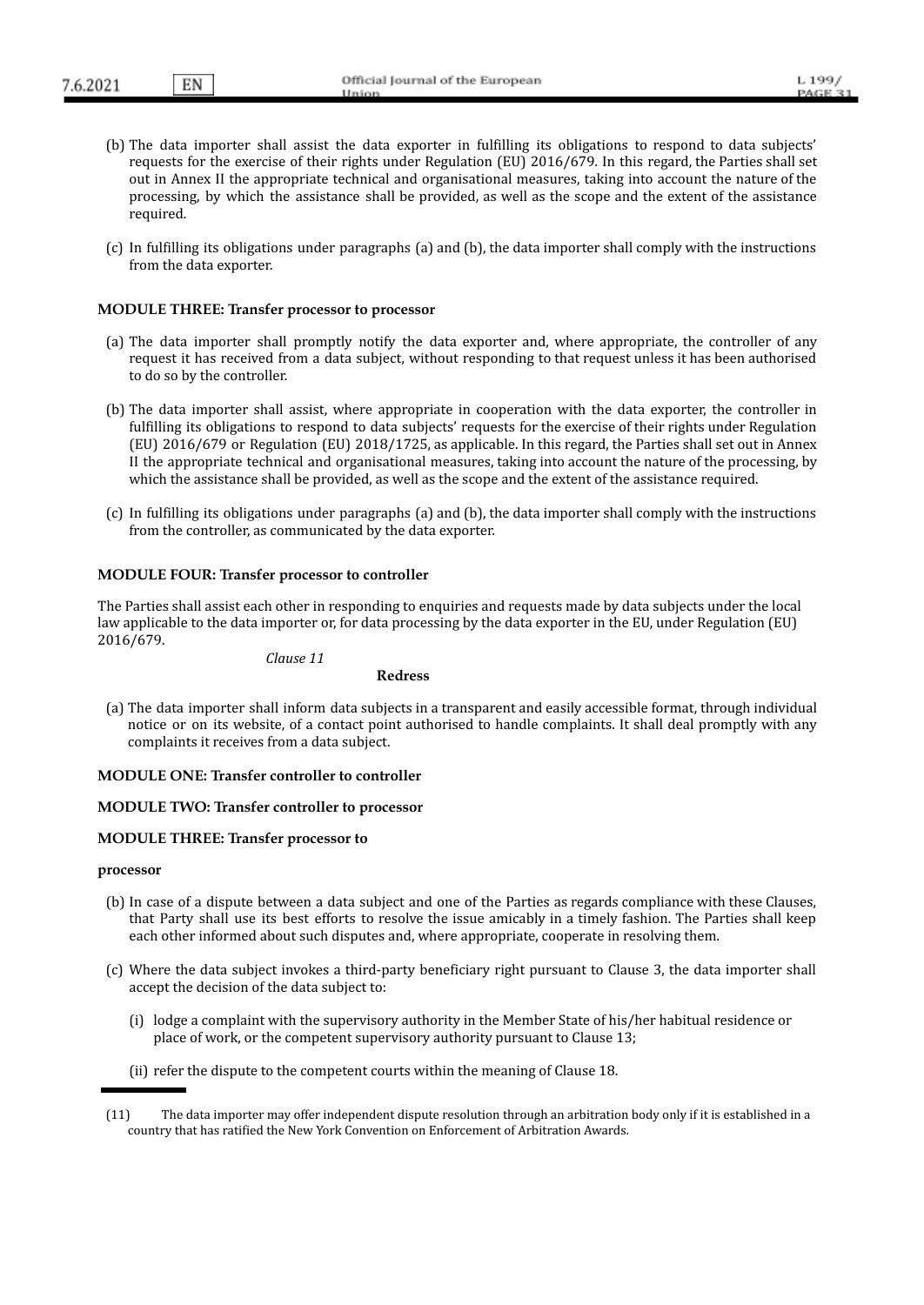- (d) The Parties accept that the data subject may be represented by a not-for-profit body, organisation or association under the conditions set out in Article 80(1) of Regulation (EU) 2016/679.
- (e) The data importer shall abide by a decision that is binding under the applicable EU or Member State law.
- (f) The data importer agrees that the choice made by the data subject will not prejudice his/her substantive and procedural rights to seek remedies in accordance with applicable laws.

*Clause 12*

#### **Liability**

#### **MODULE ONE: Transfer controller to**

#### **controller MODULE FOUR: Transfer processor**

#### **to controller**

- (a) Each Party shall be liable to the other Party/ies for any damages it causes the other Party/ies by any breach of these Clauses.
- (b) Each Party shall be liable to the data subject, and the data subject shall be entitled to receive compensation, for any material or non-material damages that the Party causes the data subject by breaching the third-party beneficiary rights under these Clauses. This is without prejudice to the liability of the data exporter under Regulation (EU) 2016/679.
- (c) Where more than one Party is responsible for any damage caused to the data subject as a result of a breach of these Clauses, all responsible Parties shall be jointly and severally liable and the data subject is entitled to bring an action in court against any of these Parties.
- (d) The Parties agree that if one Party is held liable under paragraph (c), it shall be entitled to claim back from the other Party/ies that part of the compensation corresponding to its/their responsibility for the damage.

(e) The data importer may not invoke the conduct of a processor or sub-processor to avoid its own liability. **MODULE TWO: Transfer controller to processor**

#### **MODULE THREE: Transfer processor to**

#### **processor**

- (a) Each Party shall be liable to the other Party/ies for any damages it causes the other Party/ies by any breach of these Clauses.
- (b) The data importer shall be liable to the data subject, and the data subject shall be entitled to receive compensation, for any material or non-material damages the data importer or its sub-processor causes the data subject by breaching the third-party beneficiary rights under these Clauses.
- (c) Notwithstanding paragraph (b), the data exporter shall be liable to the data subject, and the data subject shall be entitled to receive compensation, for any material or non-material damages the data exporter or the data importer (or its sub- processor) causes the data subject by breaching the third-party beneficiary rights under these Clauses. This is without prejudice to the liability of the data exporter and, where the data exporter is a processor acting on behalf of a controller, to the liability of the controller under Regulation (EU) 2016/679 or Regulation (EU) 2018/1725, as applicable.
- (d) The Parties agree that if the data exporter is held liable under paragraph (c) for damages caused by the data importer (or its sub-processor), it shall be entitled to claim back from the data importer that part of the compensation corresponding to the data importer's responsibility for the damage.
- (e) Where more than one Party is responsible for any damage caused to the data subject as a result of a breach of these Clauses, all responsible Parties shall be jointly and severally liable and the data subject is entitled to bring an action in court against any of these Parties.
- (f) The Parties agree that if one Party is held liable under paragraph (e), it shall be entitled to claim back from the other Party/ies that part of the compensation corresponding to its/their responsibility for the damage.
- (g) The data importer may not invoke the conduct of a sub-processor to avoid its own liability.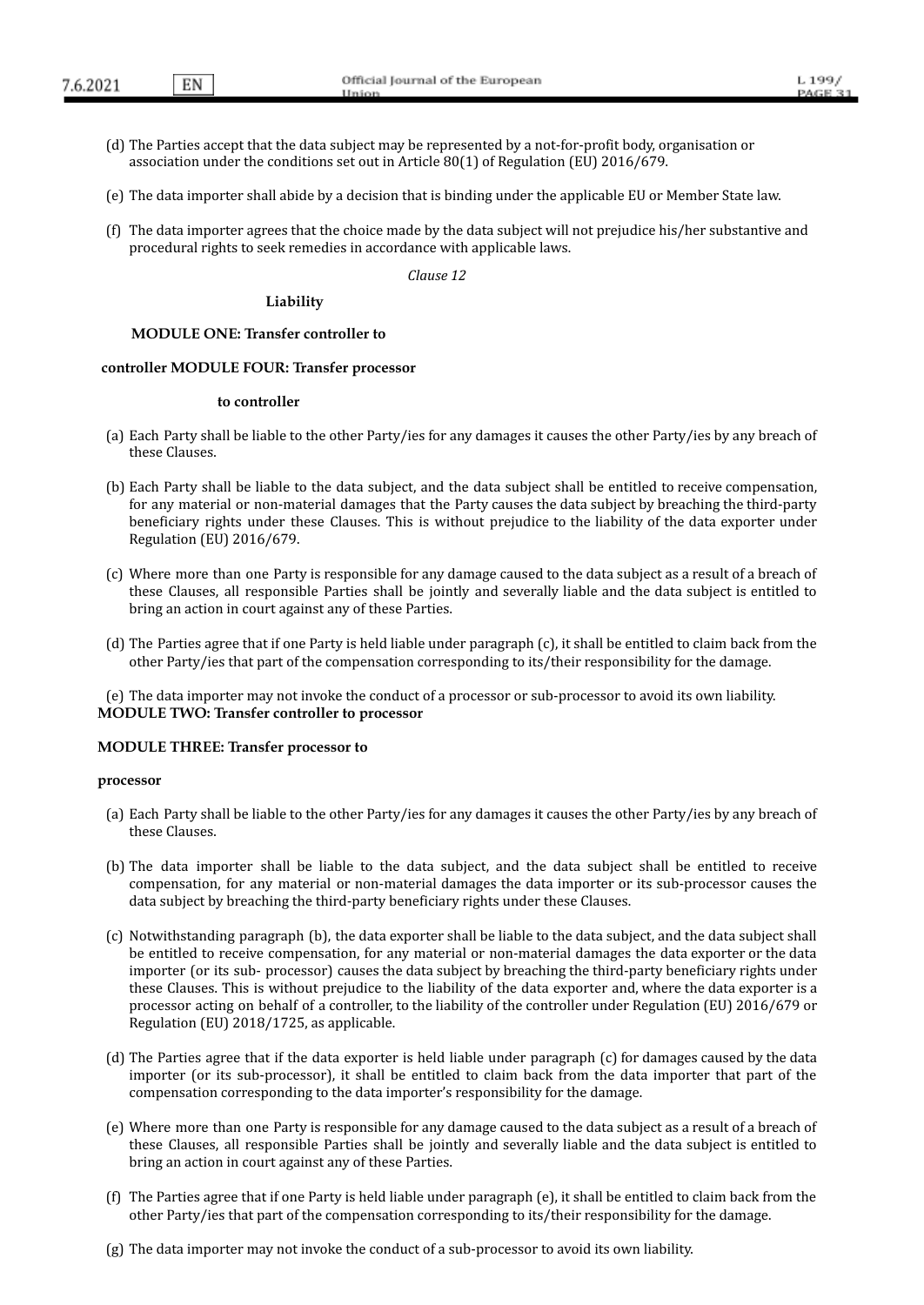## *Clause 13*

### **Supervision**

### **MODULE ONE: Transfer controller to**

## **controller MODULE TWO: Transfer controller**

#### **to processor**

#### **MODULE THREE: Transfer processor to processor**

(a) [Where the data exporter is established in an EU Member State:] The supervisory authority with responsibility for ensuring compliance by the data exporter with Regulation (EU) 2016/679 as regards the data transfer, as indicated in Annex I.C, shall act as competent supervisory authority.

[Where the data exporter is not established in an EU Member State, but falls within the territorial scope of application of Regulation (EU) 2016/679 in accordance with its Article 3(2) and has appointed a representative pursuant to Article 27(1) of Regulation (EU) 2016/679:] The supervisory authority of the Member State in which the representative within the meaning of Article 27(1) of Regulation (EU) 2016/679 is established, as indicated in Annex I.C, shall act as competent supervisory authority.

[Where the data exporter is not established in an EU Member State, but falls within the territorial scope of application of Regulation (EU) 2016/679 in accordance with its Article 3(2) without however having to appoint a representative pursuant to Article 27(2) of Regulation (EU) 2016/679:] The supervisory authority of one of the Member States in which the data subjects whose personal data is transferred under these Clauses in relation to the offering of goods or services to them, or whose behaviour is monitored, are located, as indicated in Annex I.C, shall act as competent supervisory authority.

(b) The data importer agrees to submit itself to the jurisdiction of and cooperate with the competent supervisory authority in any procedures aimed at ensuring compliance with these Clauses. In particular, the data importer agrees to respond to enquiries, submit to audits and comply with the measures adopted by the supervisory authority, including remedial and compensatory measures. It shall provide the supervisory authority with written confirmation that the necessary actions have been taken.

SECTION III – LOCAL LAWS AND OBLIGATIONS IN CASE OF ACCESS BY PUBLIC AUTHORITIES

## *Clause 14*

**Local laws and practices affecting compliance with the Clauses MODULE ONE:**

**Transfer controller to controller**

### **MODULE TWO: Transfer controller to processor**

**MODULE THREE: Transfer processor to**

### **processor**

**MODULE FOUR: Transfer processor to controller***(where the EU processor combines the personal data received from the third country-controller with personal data collected by the processor in the EU)*

- (a) The Parties warrant that they have no reason to believe that the laws and practices in the third country of destination applicable to the processing of the personal data by the data importer, including any requirements to disclose personal data or measures authorising access by public authorities, prevent the data importer from fulfilling its obligations under these Clauses. This is based on the understanding that laws and practices that respect the essence of the fundamental rights and freedoms and do not exceed what is necessary and proportionate in a democratic society to safeguard one of the objectives listed in Article 23(1) of Regulation (EU) 2016/679, are not in contradiction with these Clauses.
- (b) The Parties declare that in providing the warranty in paragraph (a), they have taken due account in particular of the following elements:
	- (i) the specific circumstances of the transfer, including the length of the processing chain, the number of actors involved and the transmission channels used; intended onward transfers; the type of recipient; the purpose of processing; the categories and format of the transferred personal data; the economic sector in which the transfer occurs; the storage location of the data transferred;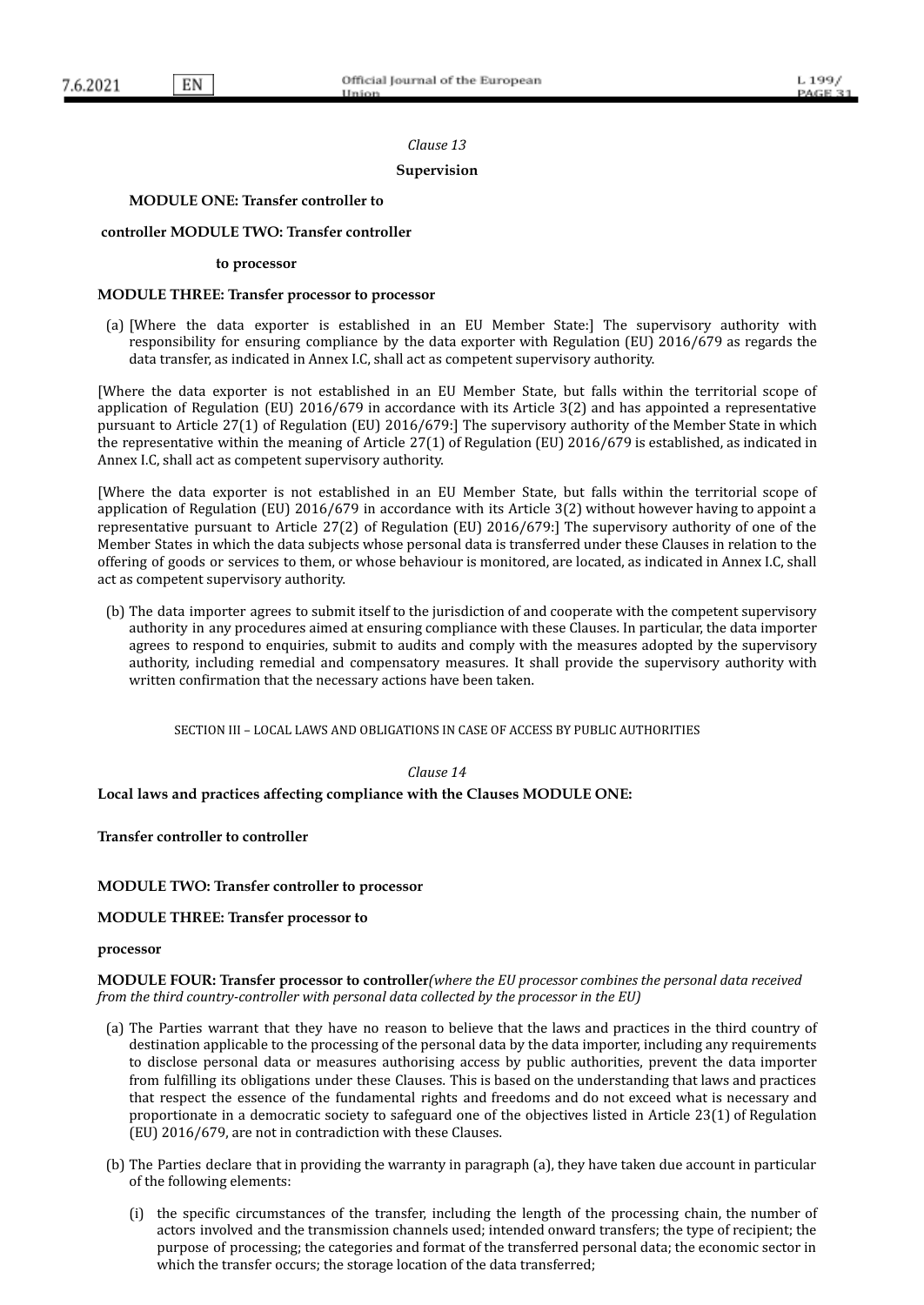- (ii) the laws and practices of the third country of destination– including those requiring the disclosure of data to public authorities or authorising access by such authorities – relevant in light of the specific circumstances of the transfer, and the applicable limitations and safeguards  $(^{12})$ ;
- (iii) any relevant contractual, technical or organisational safeguards put in place to supplement the safeguards under these Clauses, including measures applied during transmission and to the processing of the personal data in the country of destination.
- (c) The data importer warrants that, in carrying out the assessment under paragraph (b), it has made its best efforts to provide the data exporter with relevant information and agrees that it will continue to cooperate with the data exporter in ensuring compliance with these Clauses.
- (d) The Parties agree to document the assessment under paragraph (b) and make it available to the competent supervisory authority on request.
- (e) The data importer agrees to notify the data exporter promptly if, after having agreed to these Clauses and for the duration of the contract, it has reason to believe that it is or has become subject to laws or practices not in line with the requirements under paragraph (a), including following a change in the laws of the third country or a measure (such as a disclosure request) indicating an application of such laws in practice that is not in line with the requirements in paragraph (a). [For Module Three: The data exporter shall forward the notification to the controller.]
- (f) Following a notification pursuant to paragraph (e), or if the data exporter otherwise has reason to believe that the data importer can no longer fulfil its obligations under these Clauses, the data exporter shall promptly identify appropriate measures (e.g. technical or organisational measures to ensure security and confidentiality) to be adopted by the data exporter and/or data importer to address the situation [for Module Three:, if appropriate in consultation with the controller]. The data exporter shall suspend the data transfer if it considers that no appropriate safeguards for such transfer can be ensured, or if instructed by [for Module Three: the controller or] the competent supervisory authority to do so. In this case, the data exporter shall be entitled to terminate the contract, insofar as it concerns the processing of personal data under these Clauses. If the contract involves more than two Parties, the data exporter may exercise this right to termination only with respect to the relevant Party, unless the Parties have agreed otherwise. Where the contract is terminated pursuant to this Clause, Clause 16(d) and (e) shall apply.

## *Clause 15* **Obligations of the data importer in case of access by public authorities**

**MODULE ONE: Transfer controller to controller**

**MODULE TWO: Transfer controller to processor**

**MODULE THREE: Transfer processor to**

#### **processor**

**MODULE FOUR: Transfer processor to controller** *(where the EU processor combines the personal data received from the third country-controller with personal data collected by the processor in the EU)*

<sup>(12)</sup> As regards the impact of such laws and practices on compliance with these Clauses, different elements may be considered as part of an overall assessment. Such elements may include relevant and documented practical experience with prior instances of requests for disclosure from public authorities, or the absence of such requests, covering a sufficiently representative time-frame. This refers in particular to internal records or other documentation, drawn up on a continuous basis in accordance with due diligence and certified at senior management level, provided that this information can be lawfully shared with third parties. Where this practical experience is relied upon to conclude that the data importer will not be prevented from complying with these Clauses, it needs to be supported by other relevant, objective elements, and it is for the Parties to consider carefully whether these elements together carry sufficient weight, in terms of their reliability and representativeness, to support this conclusion. In particular, the Parties have to take into account whether their practical experience is corroborated and not contradicted by publicly available or otherwise accessible, reliable information on the existence or absence of requests within the same sector and/or the application of the law in practice, such as case law and reports by independent oversight bodies.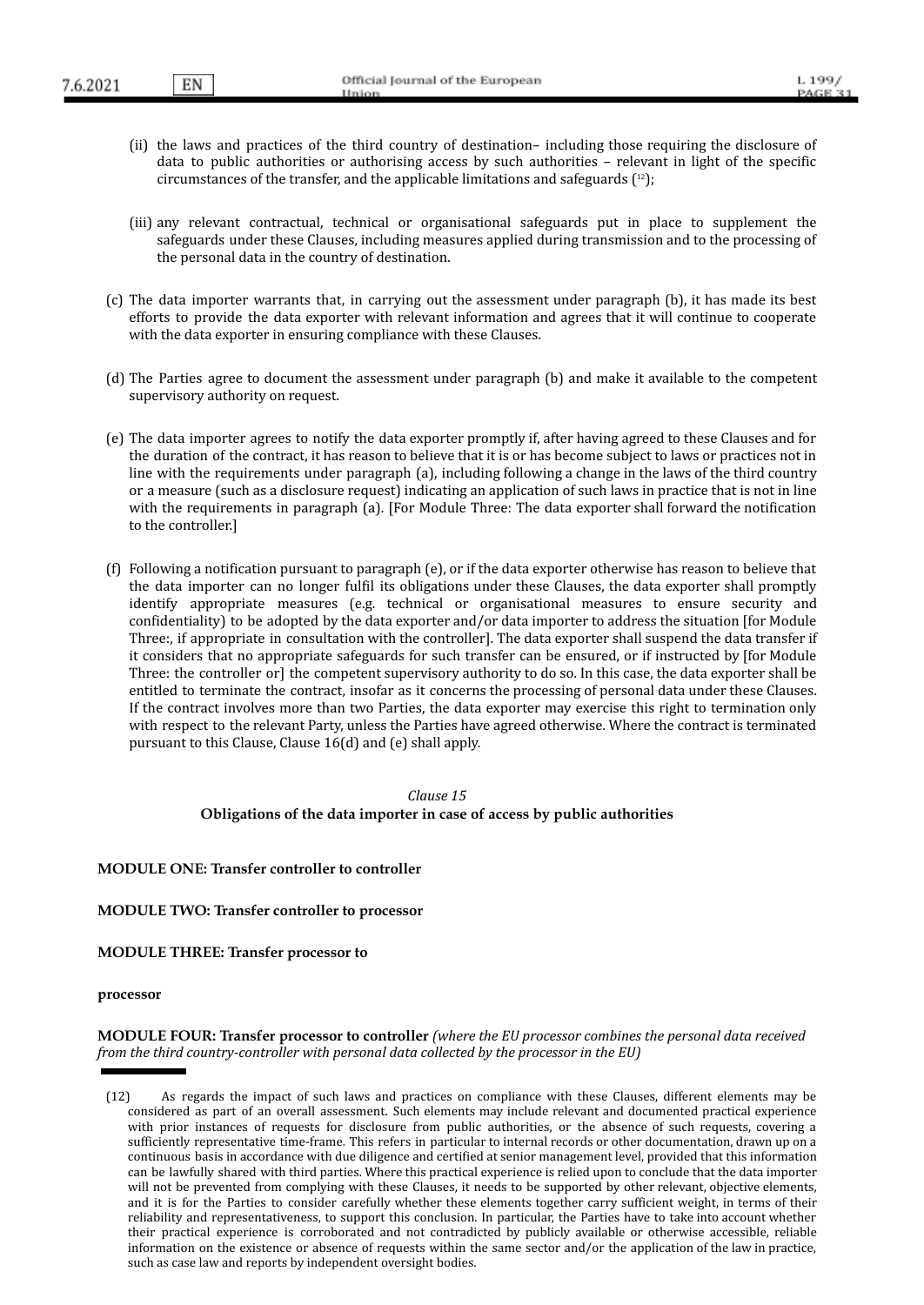L 1997 **PAGE** 

## **15.1 Notification**

- (a) The data importer agrees to notify the data exporter and, where possible, the data subject promptly (if necessary with the help of the data exporter) if it:
	- (i) receives a legally binding request from a public authority, including judicial authorities, under the laws of the country of destination for the disclosure of personal data transferred pursuant to these Clauses; such notification shall include information about the personal data requested, the requesting authority, the legal basis for the request and the response provided; or
	- (ii) becomes aware of any direct access by public authorities to personal data transferred pursuant to these Clauses in accordance with the laws of the country of destination; such notification shall include all information available to the importer.

For Module Three: The data exporter shall forward the notification to the controller.

- (b) If the data importer is prohibited from notifying the data exporter and/or the data subject under the laws of the country of destination, the data importer agrees to use its best efforts to obtain a waiver of the prohibition, with a view to communicating as much information as possible, as soon as possible. The data importer agrees to document its best efforts in order to be able to demonstrate them on request of the data exporter.
- (c) Where permissible under the laws of the country of destination, the data importer agrees to provide the data exporter, at regular intervals for the duration of the contract, with as much relevant information as possible on the requests received (in particular, number of requests, type of data requested, requesting authority/ies, whether requests have been challenged and the outcome of such challenges, etc.). For Module Three: The data exporter shall forward the information to the controller.
- (d) The data importer agrees to preserve the information pursuant to paragraphs (a) to (c) for the duration of the contract and make it available to the competent supervisory authority on request.
- (e) Paragraphs (a) to (c) are without prejudice to the obligation of the data importer pursuant to Clause  $14(e)$  and Clause 16 to inform the data exporter promptly where it is unable to comply with these Clauses.

#### **15.2 Review of legality and data minimisation**

- (a) The data importer agrees to review the legality of the request for disclosure, in particular whether it remains within the powers granted to the requesting public authority, and to challenge the request if, after careful assessment, it concludes that there are reasonable grounds to consider that the request is unlawful under the laws of the country of destination, applicable obligations under international law and principles of international comity. The data importer shall, under the same conditions, pursue possibilities of appeal. When challenging a request, the data importer shall seek interim measures with a view to suspending the effects of the request until the competent judicial authority has decided on its merits. It shall not disclose the personal data requested until required to do so under the applicable procedural rules. These requirements are without prejudice to the obligations of the data importer under Clause 14(e).
- (b) The data importer agrees to document its legal assessment and any challenge to the request for disclosure and, to the extent permissible under the laws of the country of destination, make the documentation available to the data exporter. It shall also make it available to the competent supervisory authority on request. [For Module Three: The data exporter shall make the assessment available to the controller.]
- (c) The data importer agrees to provide the minimum amount of information permissible when responding to a request for disclosure, based on a reasonable interpretation of the request.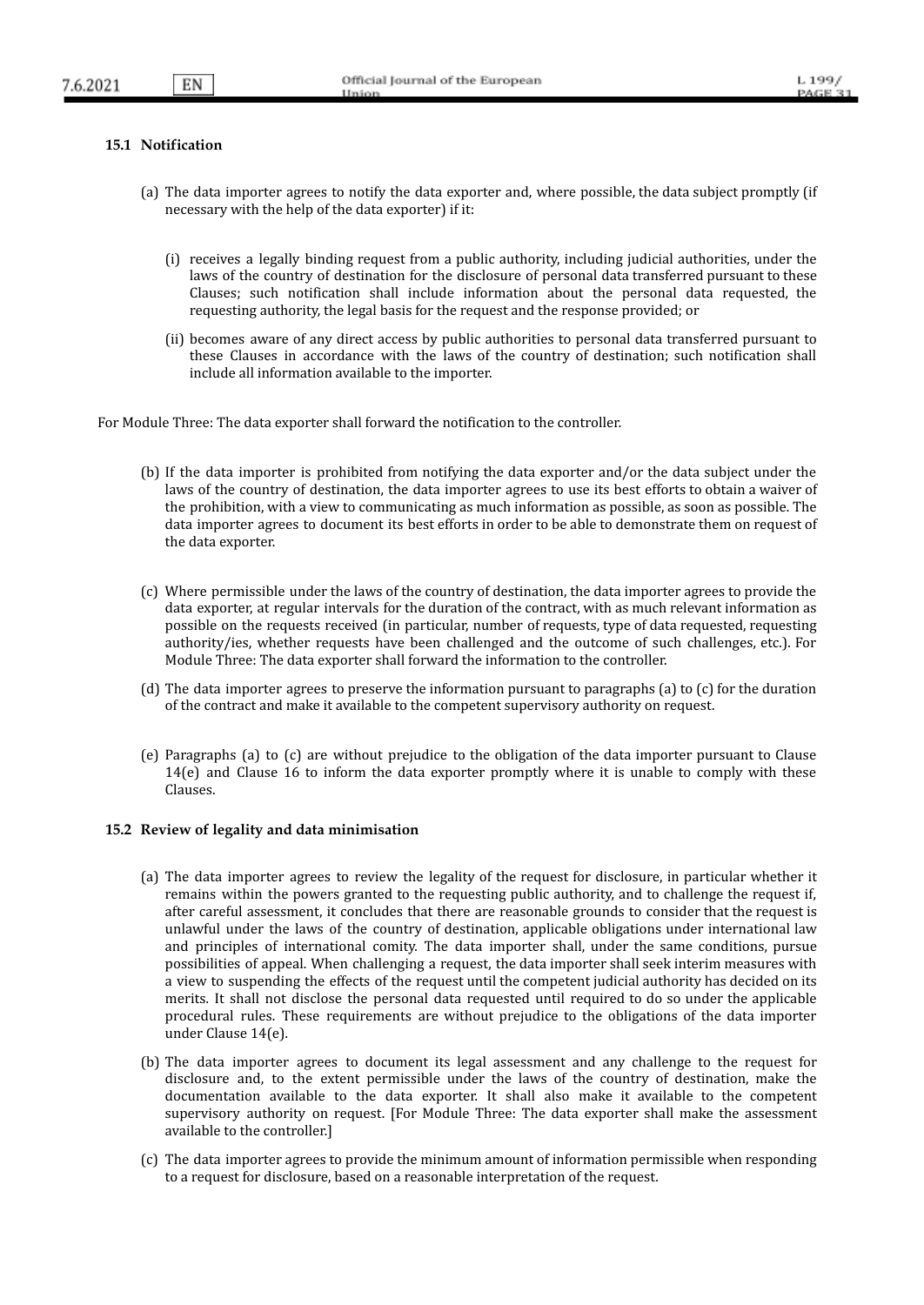## SECTION IV – FINAL PROVISIONS

#### *Clause 16*

#### **Non-compliance with the Clauses and termination**

- (a) The data importer shall promptly inform the data exporter if it is unable to comply with these Clauses, for whatever reason.
- (b) In the event that the data importer is in breach of these Clauses or unable to comply with these Clauses, the data exporter shall suspend the transfer of personal data to the data importer until compliance is again ensured or the contract is terminated. This is without prejudice to Clause 14(f).
- (c) The data exporter shall be entitled to terminate the contract, insofar as it concerns the processing of personal data under these Clauses, where:
	- (i) the data exporter has suspended the transfer of personal data to the data importer pursuant to paragraph (b) and compliance with these Clauses is not restored within a reasonable time and in any event within one month of suspension;
	- (ii) the data importer is in substantial or persistent breach of these Clauses; or
	- (iii) the data importer fails to comply with a binding decision of a competent court or supervisory authority regarding its obligations under these Clauses.

In these cases, it shall inform the competent supervisory authority [for Module Three: and the controller] of such non- compliance. Where the contract involves more than two Parties, the data exporter may exercise this right to termination only with respect to the relevant Party, unless the Parties have agreed otherwise.

- (d) [For Modules One, Two and Three: Personal data that has been transferred prior to the termination of the contract pursuant to paragraph (c) shall at the choice of the data exporter immediately be returned to the data exporter or deleted in its entirety. The same shall apply to any copies of the data.] [For Module Four: Personal data collected by the data exporter in the EU that has been transferred prior to the termination of the contract pursuant to paragraph (c) shall immediately be deleted in its entirety, including any copy thereof.] The data importer shall certify the deletion of the data to the data exporter. Until the data is deleted or returned, the data importer shall continue to ensure compliance with these Clauses. In case of local laws applicable to the data importer that prohibit the return or deletion of the transferred personal data, the data importer warrants that it will continue to ensure compliance with these Clauses and will only process the data to the extent and for as long as required under that local law.
- (e) Either Party may revoke its agreement to be bound by these Clauses where (i) the European Commission adopts a decision pursuant to Article 45(3) of Regulation (EU) 2016/679 that covers the transfer of personal data to which these Clauses apply; or (ii) Regulation (EU) 2016/679 becomes part of the legal framework of the country to which the personal data is transferred. This is without prejudice to other obligations applying to the processing in question under Regulation (EU) 2016/679.

#### *Clause 17*

### **Governing law**

## **MODULE ONE: Transfer controller to controller**

### **MODULE TWO: Transfer controller to processor**

#### **MODULE THREE: Transfer processor to**

#### **processor**

These Clauses shall be governed by the law of one of the EU Member States, provided such law allows for thirdparty beneficiary rights. The Parties agree that this shall be the law of England.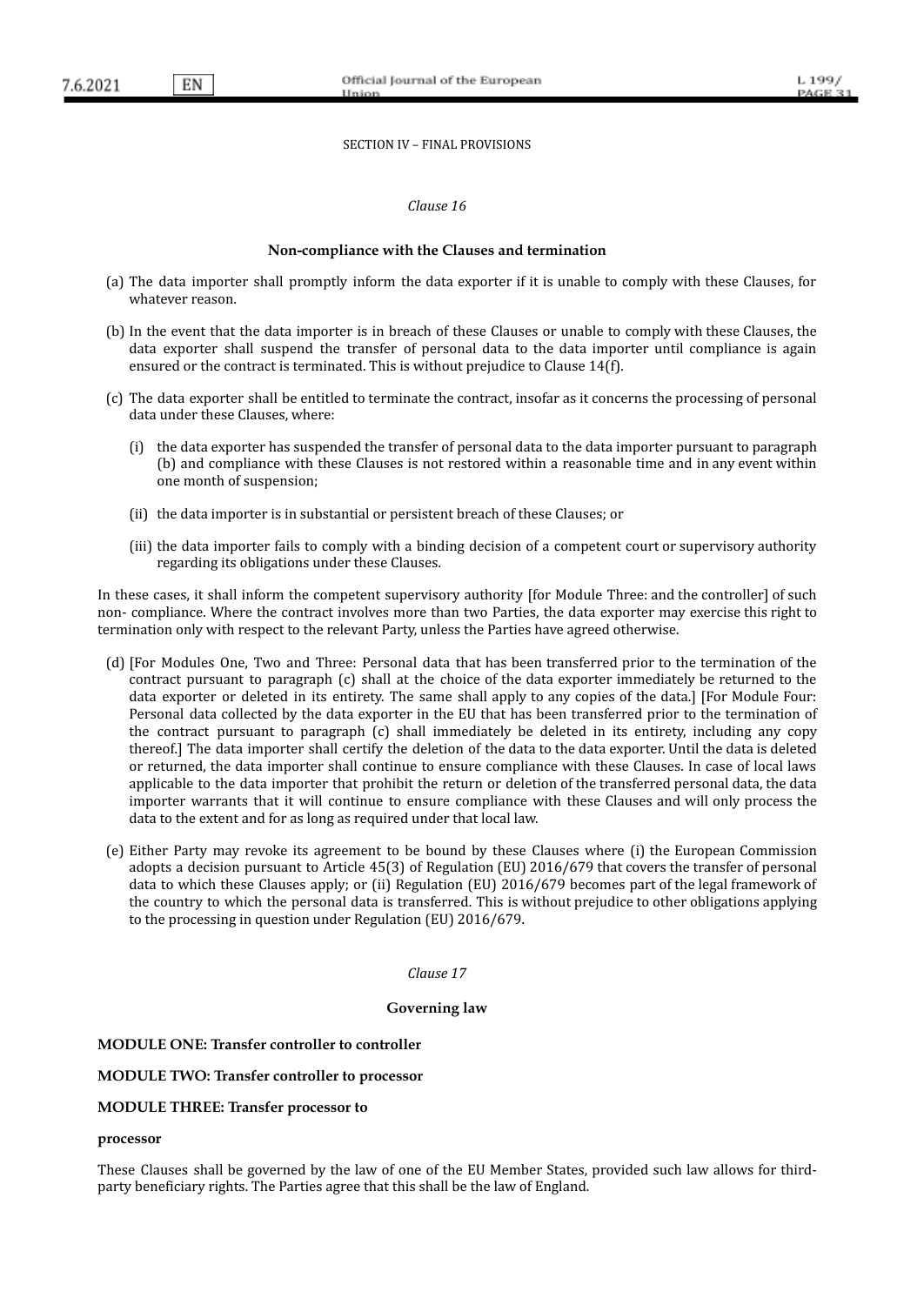## **MODULE FOUR: Transfer processor to controller**

These Clauses shall be governed by the law of a country allowing for third-party beneficiary rights. The Parties agree that this shall be the law of England.

*Clause 18*

## **Choice of forum and jurisdiction**

**MODULE ONE: Transfer controller to controller**

**MODULE TWO: Transfer controller to processor**

### **MODULE THREE: Transfer processor to**

### **processor**

- (a) Any dispute arising from these Clauses shall be resolved by the courts of an EU Member State.
- (b) The Parties agree that those shall be the courts of England.
- (c) A data subject may also bring legal proceedings against the data exporter and/or data importer before the courts of the Member State in which he/she has his/her habitual residence.
- (d) The Parties agree to submit themselves to the jurisdiction of such courts.

## **MODULE FOUR: Transfer processor to controller**

Any dispute arising from these Clauses shall be resolved by the courts of England.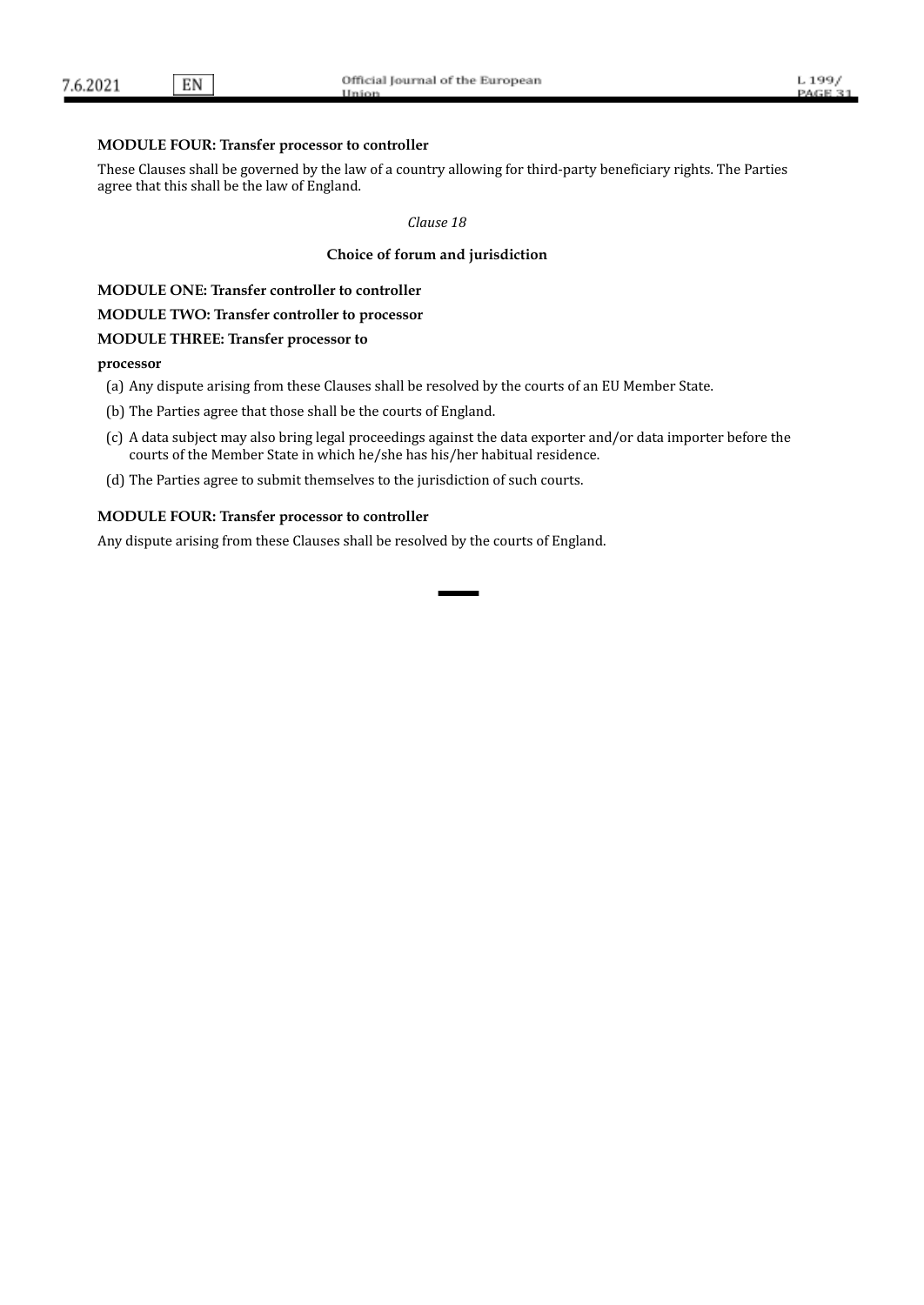### *ANNEX I*

## **A. LIST OF PARTIES**

**MODULE ONE: Transfer controller to controller**

**MODULE TWO: Transfer controller to processor**

**MODULE THREE: Transfer processor to processor**

**MODULE FOUR: Transfer processor to controller**

Controller(s): [Identity and contact details of the controller(s), and, where applicable, of the controller's data protection officer] 1. Name:

Address: 2.

Contact person's name, position and contact details:

Processor(s): [Identity and contact details of the processor(s) and, where applicable, of the processor's data protection officer]

Name: QUICKO TECHNOSOFT LABS PVT LTD (**Parent company and its global subsidiaries**) Address: 443, 17th Cross Road, Sector 4, HSR Layout, Bengaluru, Karnataka 560102

Contact person's name, position and contact details: SATYA MACHIRAJU, DPO privacy@whatfix.com

## **B. DESCRIPTION OF TRANSFER**

**MODULE ONE: Transfer controller to controller**

**MODULE TWO: Transfer controller to processor**

**MODULE THREE: Transfer processor to processor**

**MODULE FOUR: Transfer processor to controller**

### **Categories of data subjects whose personal data is processed**

Data Subjects are those individuals whose Personal Data is transferred to the Processor pursuant to the terms of the Master Service Agreement.

### **Categories of personal data processed**

Categories of data include Personal Data of the Users or the End-users of the Service(s) forming part of the Customer Content

### **Nature of the processing**

- Processor must process the data collected from or for the Controller or in connection with its services
- provided to the Controller solely to provide the services specified in the Master Service Agreement.
- The duration of processing will be as designated in the Master Service Agreement

### **Purpose(s) for which the personal data is processed on behalf of the controller**

To provide digital adoption services

### **Duration of the processing**

During the Term of the Master Service Agreement

*For processing by (sub-) processors, also specify subject matter, nature and duration of the processing*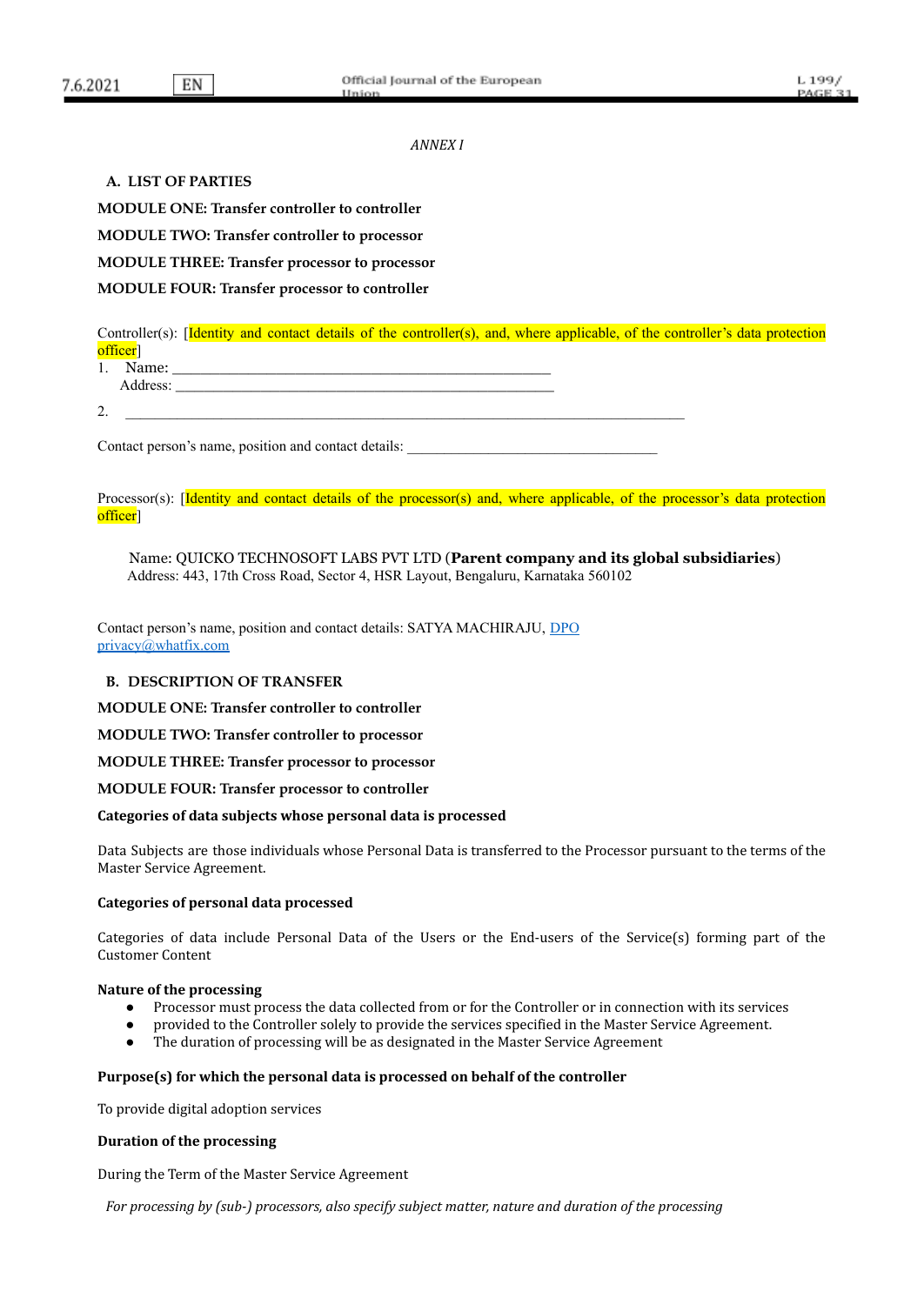| <b>SUB-PROCESSOR</b><br><b>NAME</b> | <b>PURPOSE OF PROCESSING</b> | <b>TYPE OF DATA PROCESSED</b>                                       |
|-------------------------------------|------------------------------|---------------------------------------------------------------------|
| AWS.                                | For hosting Whatfix Platform | Name, Email id, Company Name, IP<br>Address, Platform Activity Data |
| DigitalOcean,                       | For hosting Whatfix Platform | Name, Email id, Company Name, IP<br>Address, Platform Activity Data |
| Azure,                              | For hosting Whatfix Platform | Name, Email id, Company Name, IP<br>Address, Platform Activity Data |

# **C. COMPETENT SUPERVISORY AUTHORITY MODULE ONE: Transfer controller to controller MODULE TWO: Transfer controller to processor MODULE THREE: Transfer processor to processor**

ICO, UK

. . . . . . . . . . . . . . . . . . . . . . . . . . . . . . . . . . . . . . . . . . . . . . . . . . . . . . . . . . . . . . . . . . . . . . . . . . . . . . . . . . . . . . . . . . . . . . . . . . . . . . . . . . . . . . . . . . . . . . . . . . . .

i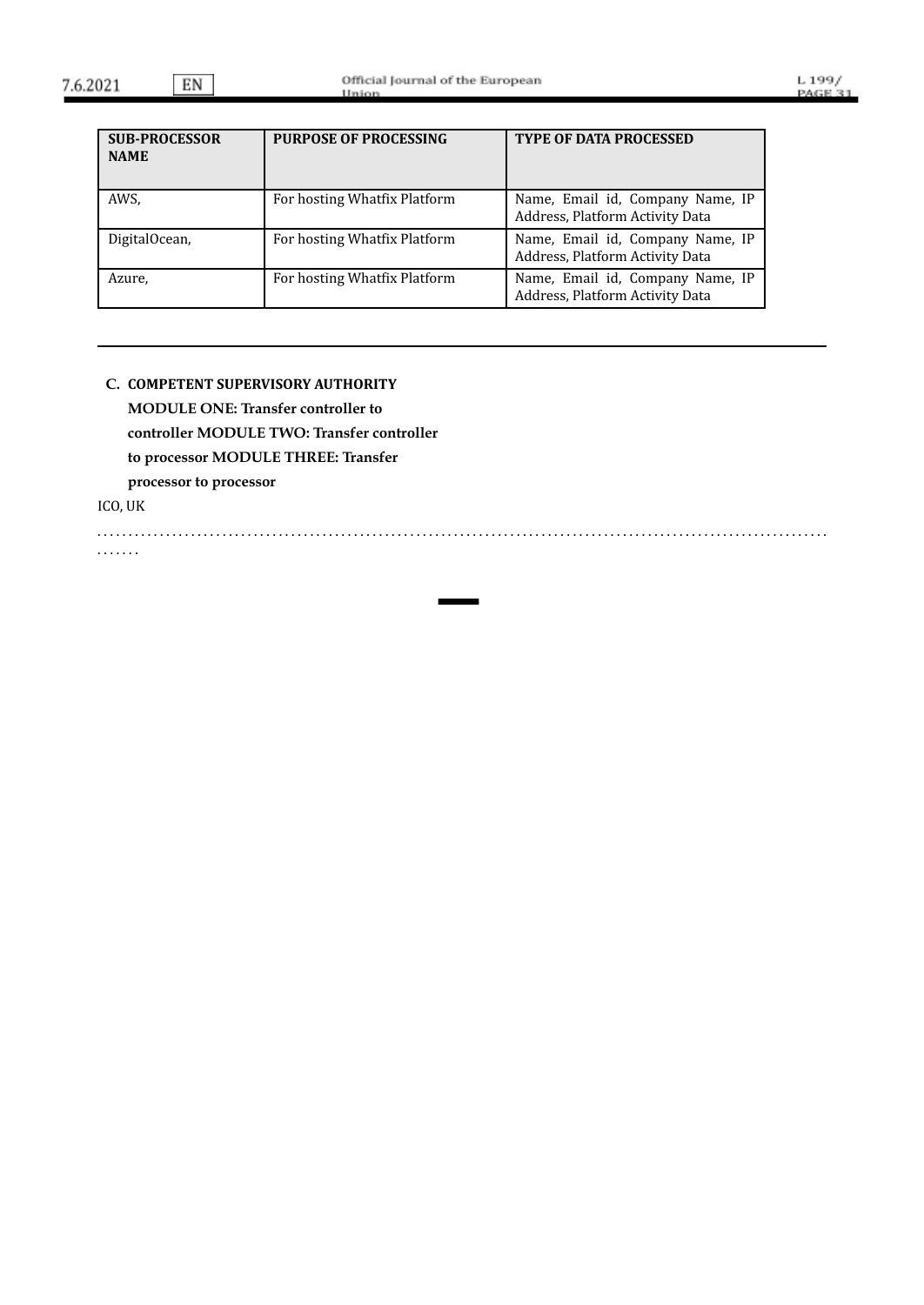## *ANNEX II*

## **TECHNICAL AND ORGANISATIONAL MEASURES INCLUDING TECHNICAL AND ORGANISATIONAL MEASURES TO ENSURE THE SECURITY OF THE DATA**

**MODULE ONE: Transfer controller to controller MODULE TWO: Transfer**

**controller to processor MODULE THREE:**

**Transfer processor to processor**

Whatfix Security Policy (Technical and Organisational measures) can be accessed at <https://whatfix.com/security-framework-policy/>